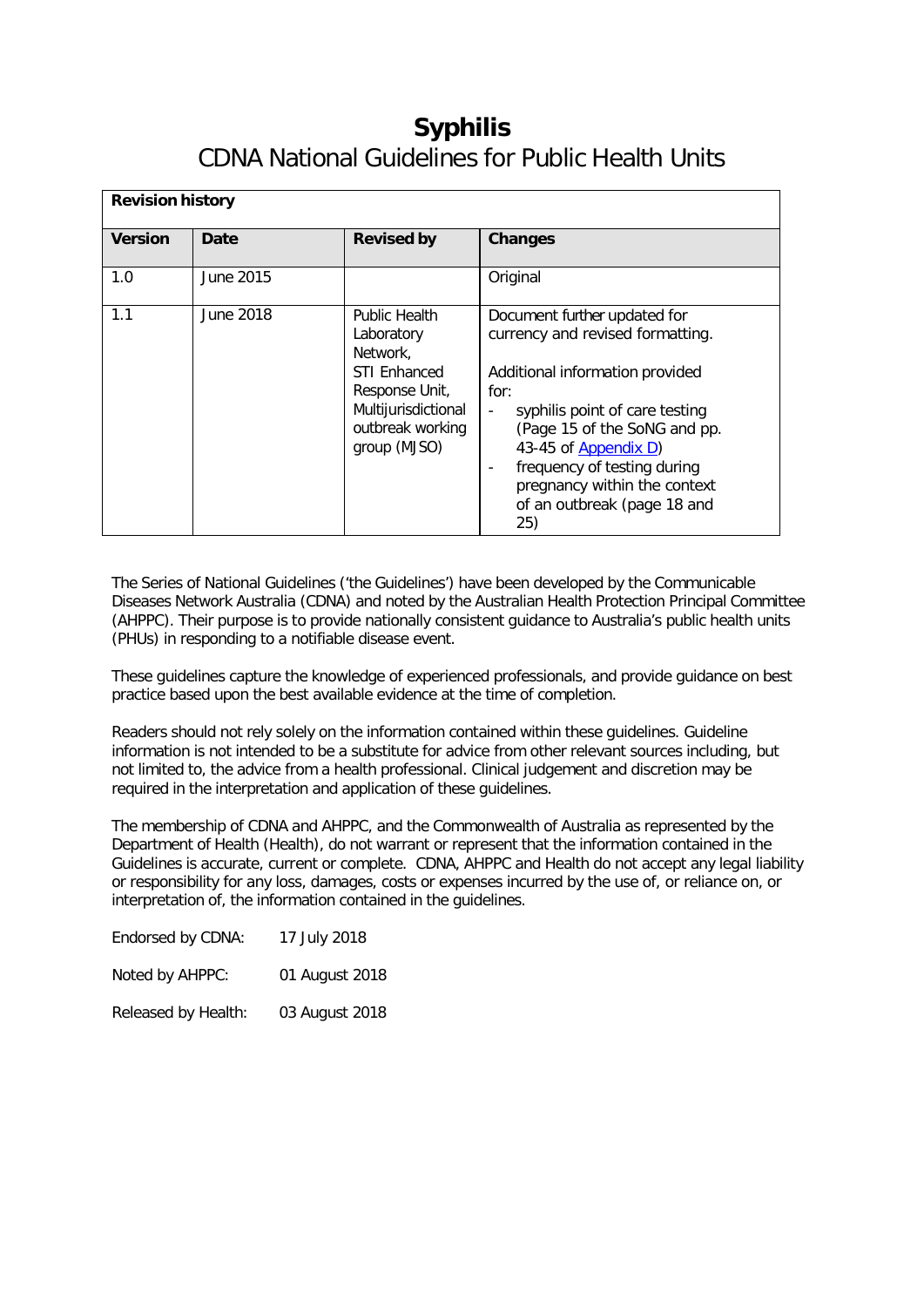# **Contents**

| 1. |                                                                                                  |  |
|----|--------------------------------------------------------------------------------------------------|--|
|    |                                                                                                  |  |
|    |                                                                                                  |  |
|    |                                                                                                  |  |
| 2. |                                                                                                  |  |
|    |                                                                                                  |  |
|    |                                                                                                  |  |
|    |                                                                                                  |  |
|    |                                                                                                  |  |
|    |                                                                                                  |  |
|    |                                                                                                  |  |
|    |                                                                                                  |  |
|    |                                                                                                  |  |
| 3. |                                                                                                  |  |
| 4. |                                                                                                  |  |
| 5. |                                                                                                  |  |
| 6. |                                                                                                  |  |
| 7. |                                                                                                  |  |
|    | Infectious Syphilis - less than two years duration (includes primary, secondary and early latent |  |
|    |                                                                                                  |  |
|    |                                                                                                  |  |
| 8. |                                                                                                  |  |
|    |                                                                                                  |  |
|    |                                                                                                  |  |
|    |                                                                                                  |  |
|    |                                                                                                  |  |
|    |                                                                                                  |  |
|    |                                                                                                  |  |
| 9. |                                                                                                  |  |
|    |                                                                                                  |  |
|    |                                                                                                  |  |
|    |                                                                                                  |  |
|    |                                                                                                  |  |
|    |                                                                                                  |  |
|    |                                                                                                  |  |
|    |                                                                                                  |  |
|    | Page 2 of 45                                                                                     |  |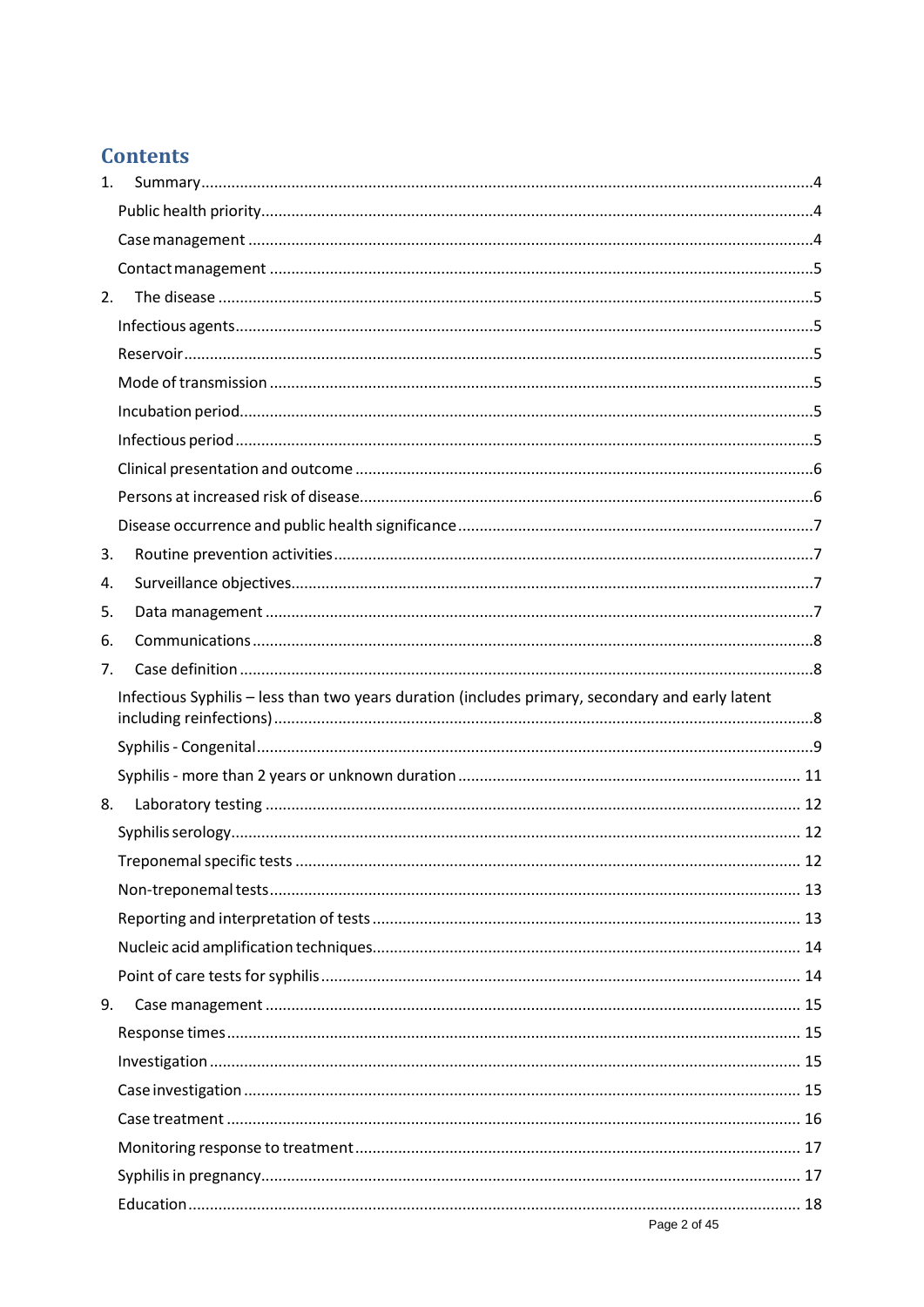| 10. |                                                                                                     |  |
|-----|-----------------------------------------------------------------------------------------------------|--|
| 11. |                                                                                                     |  |
|     |                                                                                                     |  |
|     |                                                                                                     |  |
|     |                                                                                                     |  |
|     |                                                                                                     |  |
|     |                                                                                                     |  |
|     |                                                                                                     |  |
|     |                                                                                                     |  |
| 12. |                                                                                                     |  |
| 13. |                                                                                                     |  |
| 14. |                                                                                                     |  |
|     |                                                                                                     |  |
|     |                                                                                                     |  |
|     |                                                                                                     |  |
|     | Appendix D. Guidelines for the Public Health Management of Syphilis Outbreaks in Remote             |  |
| 15. |                                                                                                     |  |
|     |                                                                                                     |  |
|     |                                                                                                     |  |
|     |                                                                                                     |  |
|     |                                                                                                     |  |
|     | Appendix D. Guidelines for the Public Health Management of Syphilis Outbreaks in Remote Populations |  |
|     | Considerations on the role of Syphilis Point of Care Testing (POCT) in outbreak response  31        |  |
|     |                                                                                                     |  |
|     |                                                                                                     |  |
|     |                                                                                                     |  |
|     |                                                                                                     |  |
|     | Considerations on the role of Syphilis Point of Care Testing (POCT) in outbreak response  42        |  |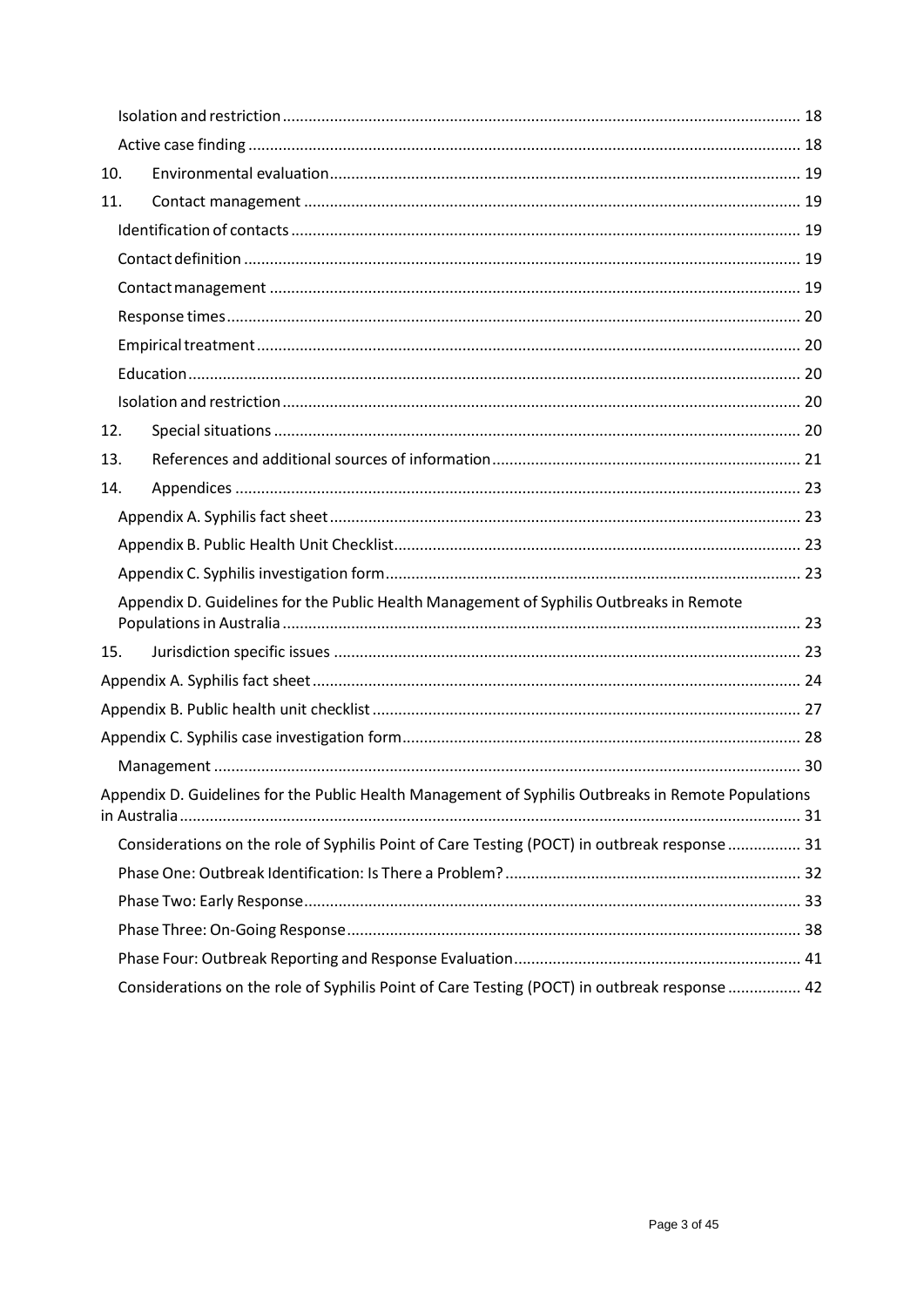# <span id="page-3-0"></span>**1. Summary**

### <span id="page-3-1"></span>**Public health priority**

Infectious syphilis, confirmed or probable case in a pregnant female: URGENT

Infectious syphilis, confirmed or probable case in a male or non-pregnant female:

#### HIGH

Congenital syphilis: HIGH

Non-infectious syphilis: ROUTINE

| <b>Priority Classification</b> | <b>Public health response</b><br>timeline                    | Data entry timeline   |  |
|--------------------------------|--------------------------------------------------------------|-----------------------|--|
| Urgent                         | Act as soon as possible, respond<br>within 24 hours          | Within 1 working day  |  |
| High                           | Act as soon as possible, generally<br>within one working day | Within 3 working days |  |
| Routine                        | Action should be carried out as<br>part of routine duties    | Within 5 working days |  |

#### <span id="page-3-2"></span>**Case management**

Immediately on notification of a case of confirmed or probable infectious syphilis, begin follow up investigation and notify the state/territory public health authority or syphilis register in accordance with jurisdictional statutory requirements.

Cases who present with symptoms consistent with infectious syphilis (classically a relatively painless, indurated genital ulcer or symptoms / signs of secondary syphilis) must be treated at the time of first presentation.

Cases of infectious syphilis diagnosed on serology should be treated as soon as possible (and ideally within two days) of diagnosis.

For cases of syphilis of less than two years duration, one dose of benzathine penicillin 1.8g (2.4 million units) by intra-muscular injection (IMI) is required. For syphilis of more than two years or unknown duration, a course of three doses of benzathine penicillin 1.8g (2.4 million units) IMI, each dose 7 days apart, is required.

At the time of the first treatment dose, blood should be collected for non-treponemal tests RPR (rapid plasma regain) or Venereal Disease Research Laboratory (VDRL) to provide the baseline used to assess response to treatment and check for re-infection.

RPR testing, ideally by the same laboratory that undertook the baseline assessment, at 3-6 and 12 months following treatment, is important to determine the response to treatment.

Infectious cases are rendered non-infectious 5 days after one dose of benzathine penicillin and all symptoms are resolved (whichever is longer). Completion of adequate treatment for syphilis does not confer immunity and re-infection can occur, frequently in some risk groups, especially HIV infected men who have sex with men (MSM).

Particular care is required to ensure adequate treatment in pregnancy, because of the extreme risk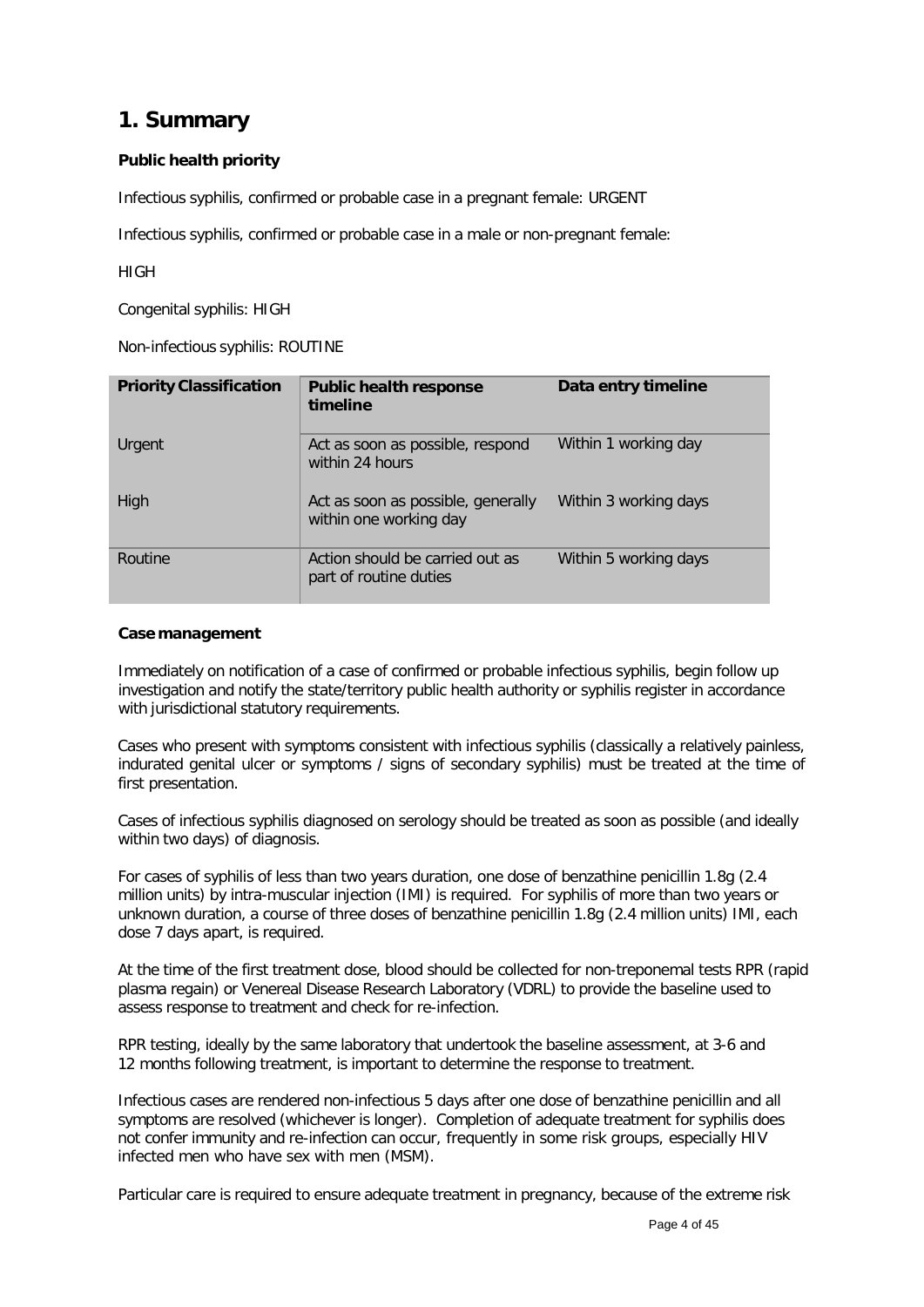of in-utero infection of the fetus. Serological follow-up of the maternal RPR during and following the pregnancy is essential. Syphilis infection may occur after screening in early pregnancy or following reinfection after treatment. Specialist paediatric review is recommended for the children of all women treated for syphilis in pregnancy<sup>[1,](#page-20-1)[2,](#page-20-2)[3](#page-20-3)</sup>.

#### <span id="page-4-0"></span>**Contact management**

The aim of identifying contacts of infectious syphilis is to prevent disease transmission by offering testing to identify infection before the onset of clinical symptoms and providing empirical treatment. Timely contact tracing lies at the heart of an effective public health response to syphilis and needs to be prioritised.

Anyone who has had sex (including oral sex) with a person who has confirmed or probable infectious syphilis is a contact. Unborn babies and infants of women with infectious syphilis are also contacts.

| Stage of index case                            | Look-back period for sexual<br>contacts | Management                                                    |
|------------------------------------------------|-----------------------------------------|---------------------------------------------------------------|
| Primary                                        | Duration of symptoms plus 3<br>months   | Perform syphilis testing                                      |
|                                                |                                         | Serology and PCR swab                                         |
| Secondary                                      | Duration of symptoms plus 6<br>months   | collection if a lesion is present                             |
|                                                |                                         | Give 1.8g (2.4 million unit)                                  |
| Early latent and probable<br><i>infectious</i> | 12 months                               | benzathine penicillin without<br>waiting for serology results |

# <span id="page-4-1"></span>**2. The disease**

#### <span id="page-4-2"></span>**Infectious agents**

The causative agent is the spirochaete bacterium, *Treponema pallidum* subspecies *pallidum*. There are a number of other *Treponema pallidum* subspecies that cause non-venereal infections including: pertenue (yaws), endemicum (bejel or endemic non-venereal syphilis) and carateum (pinta).

#### <span id="page-4-3"></span>**Reservoir**

Treponema pallidum subspecies pallidum is an obligate human parasite.

#### <span id="page-4-4"></span>**Mode of transmission**

In the vast majority of cases, syphilis is spread by direct contact with skin lesions or mucous membranes of an individual with infectious syphilis during anal, oral or vaginal intercourse. Vertical transmission can occur at any time during pregnancy and at any stage of syphilis.

Less commonly, syphilis is transmitted by infected blood (transfusion, drug users), by nonsexual personal contact with infected lesions or by accidental direct inoculation.

## <span id="page-4-5"></span>**Incubation period**

The incubation period is 10 to 90 days with a median of 3 weeks to the onset of primary syphilis.

#### <span id="page-4-6"></span>**Infectious period**

Syphilis is most infectious during the primary and secondary stages of the disease (refer section below) when moist mucocutaneous lesions are present, with transmission risk being up to 50% per sexual contact. The infectious period is defined as the first two years of infection, if untreated,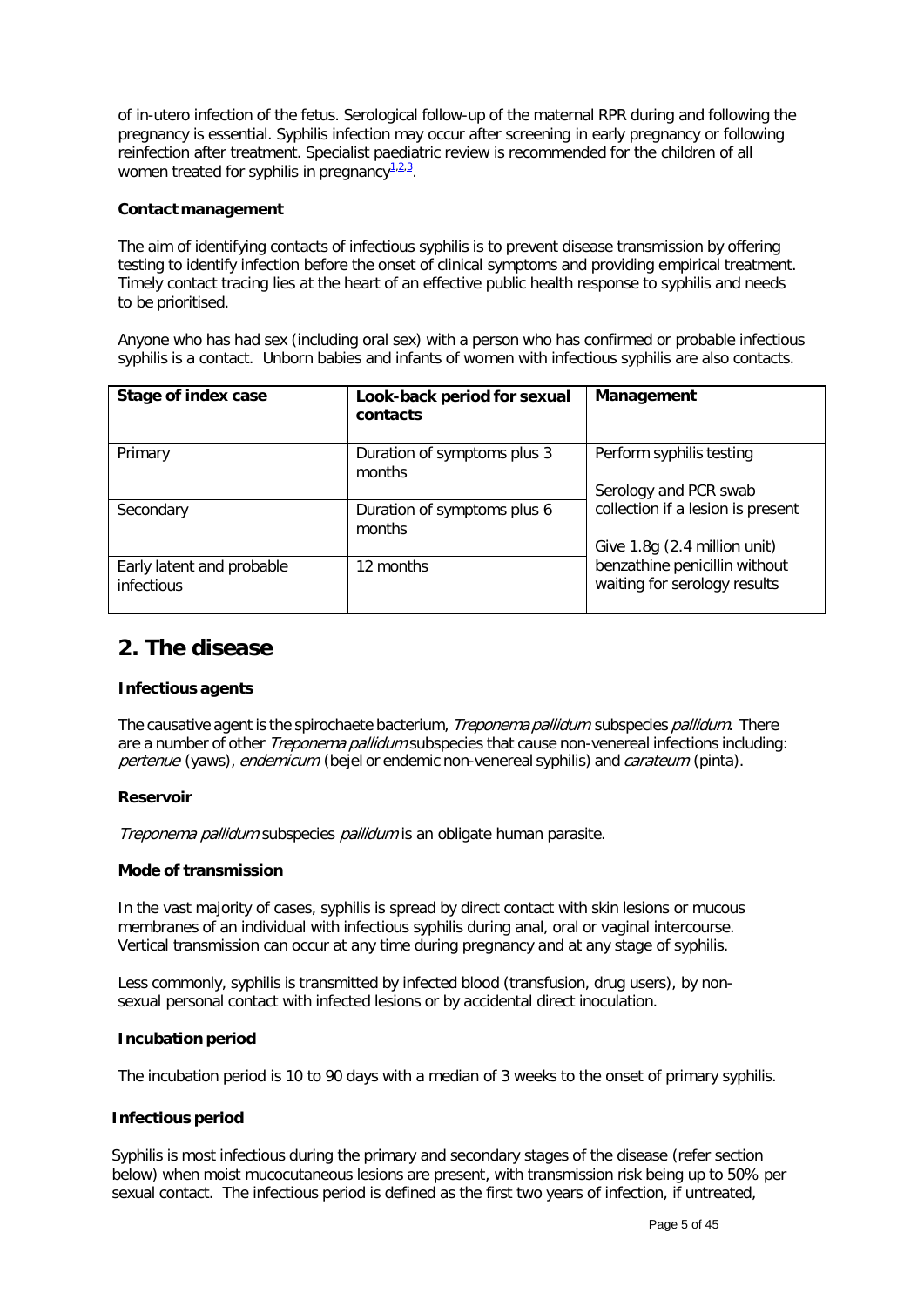however the period of high infectivity lasts for 12 months from the onset of infection. Sexual transmission is uncommon after two years of infection.

The risk of maternal trans-placental transmission to the unborn baby is also highest in infectious syphilis. The risk of infection in the unborn baby of a pregnant woman with primary or secondary syphilis is extremely high, approaching 100%. If left untreated, the risk of vertical transmission diminishes over years but may never disappear.

Infected infants with moist mucocutaneous lesions are a potential source of infection.

#### <span id="page-5-0"></span>**Clinical presentation and outcome**

Clinical presentation may be highly variable and many cases do not follow the classical stages listed below. Neurosyphilis can occur in any stage of syphilis.

Primary syphilis: The primary lesion, a chancre, begins as a papule 10-90 days after infection, soon ulcerating to form an indurated ulcer at the site of inoculation; this may be on external or internal genitalia or a non-genital site, e.g. lip, tongue, pharynx, anus, rectum. This is usually a single indurated and relatively painless lesion and accompanied by regional lymphadenopathy, however atypical multiple and painful lesions can occur. The ulcer heals spontaneously over the course of a few weeks<sup>4</sup>[.](#page-20-4) Clinical suspicion of syphilis should be high for all presentations of a painless, indurated genital ulcer. However in an outbreak setting all genital ulcers should be considered to be potential primary syphilis cases.

Secondary syphilis usually occurs 4 to 10 weeks after onset of the primary lesion. Symptoms include headache, fatigue, lymphadenopathy, low grade fever, sore throat, rash, mucocutaneous lesions, condylomata lata (large, raised, whitish or grey, flat-topped lesions found in warm moist areas) and alopecia. Ocular and neurological symptoms may also occur. Secondary syphilis may commence prior to the resolution of the primary lesion. Untreated secondary syphilis symptoms persist for 3-12 weeks after which the patient enters the early latent phase. Symptomatic relapses of secondary syphilis occur in 25% of untreated cases, mainly in the first 12 months after infection.

Early latent syphilis refers to syphilis of less than two years duration (infectious syphilis) in a person who has no symptoms or signs of infection at the time of diagnosis.

Syphilis of more than two years duration, in the absence of clinical signs or history of treatment, is called late latent syphilis. People with late latent syphilis are asymptomatic for many years. Historically, between one quarter and one third of infected and untreated individuals will ultimately develop tertiary syphilis. The following timelines for development of tertiary syphilis were derived in the pre-antibiotic era and are a guide only. Bone and skin lesions at any time after 2 years but usually between 2 and 15 years, cardiovascular disease at 20-30 years and three types of central nervous system disease (meningo-vascular at 5-12 years, and general paresis and tabes dorsalis usually at 15- 25 years).

Treponema pallidum crosses the placenta and infects the foetus at any time in the pregnancy. If untreated, this can result in intrauterine foetal death, stillbirth or a premature baby with congenital syphilis. In early congenital syphilis, the infected baby may be severely affected at birth (with hepatomegaly, ascites, hydrops, foetal anaemia) or more frequently, may not present any observable sign. If the diagnosis is not made then, the baby will present later with non-specific complaints (rhinitis, failure to thrive, pneumonia), nearly always within three months of birth. Neonates with severe disease have a worse prognosis. Late congenital syphilis corresponds to tertiary disease in the adult and can be prevented by early diagnosis and treatment of the infant.

#### <span id="page-5-1"></span>**Persons at increased risk of disease**

Populations at highest risk of syphilis include Aboriginal and/or Torres Strait Islander people in remote Australia, men who have sex with men (MSM), female partners of MSM and people who have unprotected sex in overseas countries where syphilis is prevalent. Effective treatment of syphilis does not confer immunity against *Treponema pallidum*, and these high risk groups are at risk of reinfection. Clinical presentation of reinfection may be similar to primary or secondary symptomatic infection, but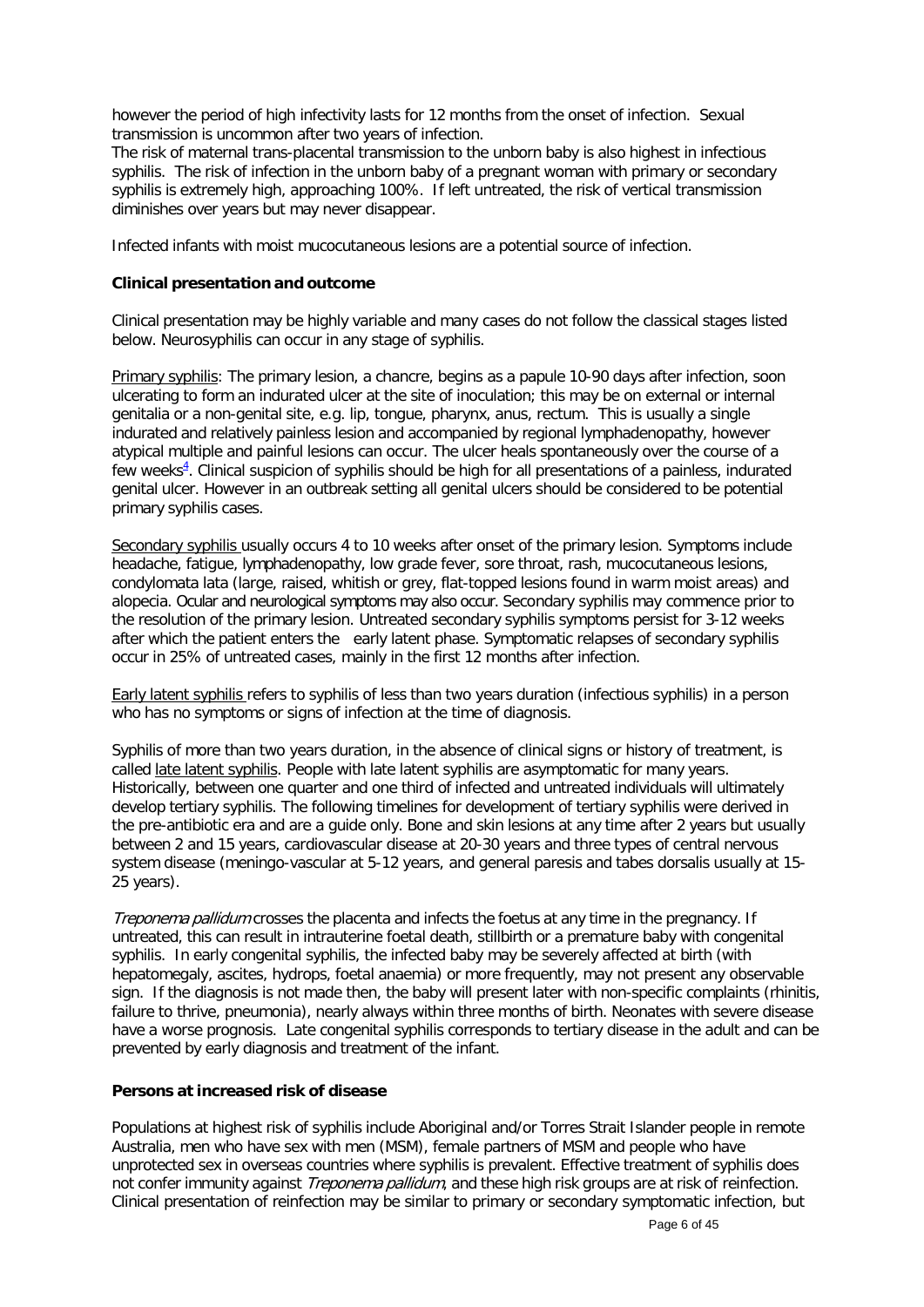often presents as asymptomatic (or pre-symptomatic) rises in serology parameters and is indistinguishable from early latent infection $1$ .

<span id="page-6-5"></span>Particular issues of special relevance to MSM and Aboriginal and/or Torres Strait Islander people are discussed in [section](#page-19-4) 12 and [Appendix](#page-30-0) D, respectively, of this document.

#### <span id="page-6-0"></span>**Disease occurrence and public health significance**

Syphilis is no longer rare in Australia with high rates in some communities, including MSM and Aboriginal and Torres Strait Islander people. The rate in the non-Indigenous female population is increasing, albeit from a low baseline. Syphilis rates declined among MSM with the onset of the HIV epidemic but have climbed consistently since the late 1990's. Rates in Aboriginal and Torres Strait Islander people have increased in recent years, especially those living in remote areas, after sustained periods of decline. Overall notification rates in Aboriginal and Torres Strait Islander people remain well above the general population and outbreaks continue to occur.

The public health significance of syphilis lies in its impact on the developing foetus in utero and the interaction of *Treponema pallidum* with the human immunodeficiency virus (HIV). Congenital syphilis is an entirely preventable disease and thus it is an event that represents a failure of the health system. Its occurrence reflects a failure of delivery systems for antenatal care and for syphilis control programs. In addition to shared transmission routes syphilis biologically enhances both the transmission and acquisition of HIV; hence syphilis control and HIV prevention are closely aligned.

# <span id="page-6-1"></span>**3. Routine prevention activities**

A combination of coordinated prevention activities is more effective than an isolated, single activity.

Sexual health promotion and education programs aim to increase awareness of syphilis and other sexually transmissible infections and empower people to adopt safe sex practices (e.g. condom use), thus reducing their risk of both acquiring and transmitting infection. These programs are targeted to priority groups including young people, MSM, Aboriginal and Torres Strait Islander populations, sex workers and prisoners.

# <span id="page-6-2"></span>**4. Surveillance objectives**

- Provide baseline data to enable detection of changes in disease trends including evaluation of intervention strategies
- Enable timely detection and identification of cases of infectious syphilis to facilitate rapid response to the management of cases and their contacts
- Enable timely detection of clusters and outbreaks to facilitate early intervention to control transmission
- Inform the prevention of congenital syphilis

# <span id="page-6-3"></span>**5. Data management**

Data for confirmed and probable cases of infectious (i.e. primary, secondary, early latent) syphilis and congenital syphilis should be entered into jurisdictional notifiable conditions databases within one day of confirmation.

Data for confirmed cases of non-infectious (i.e. late latent, tertiary) syphilis should be entered into jurisdictional notifiable conditions databases as soon as possible following confirmation.

<span id="page-6-4"></span><sup>&</sup>lt;sup>1</sup> This is a problematic area – many reinfections in MSM & HIV MSM woul[d](#page-20-5) not be detected<sup>5</sup> without regular screening as per STIGMA $\frac{16}{16}$  $\frac{16}{16}$  $\frac{16}{16}$  guidelines.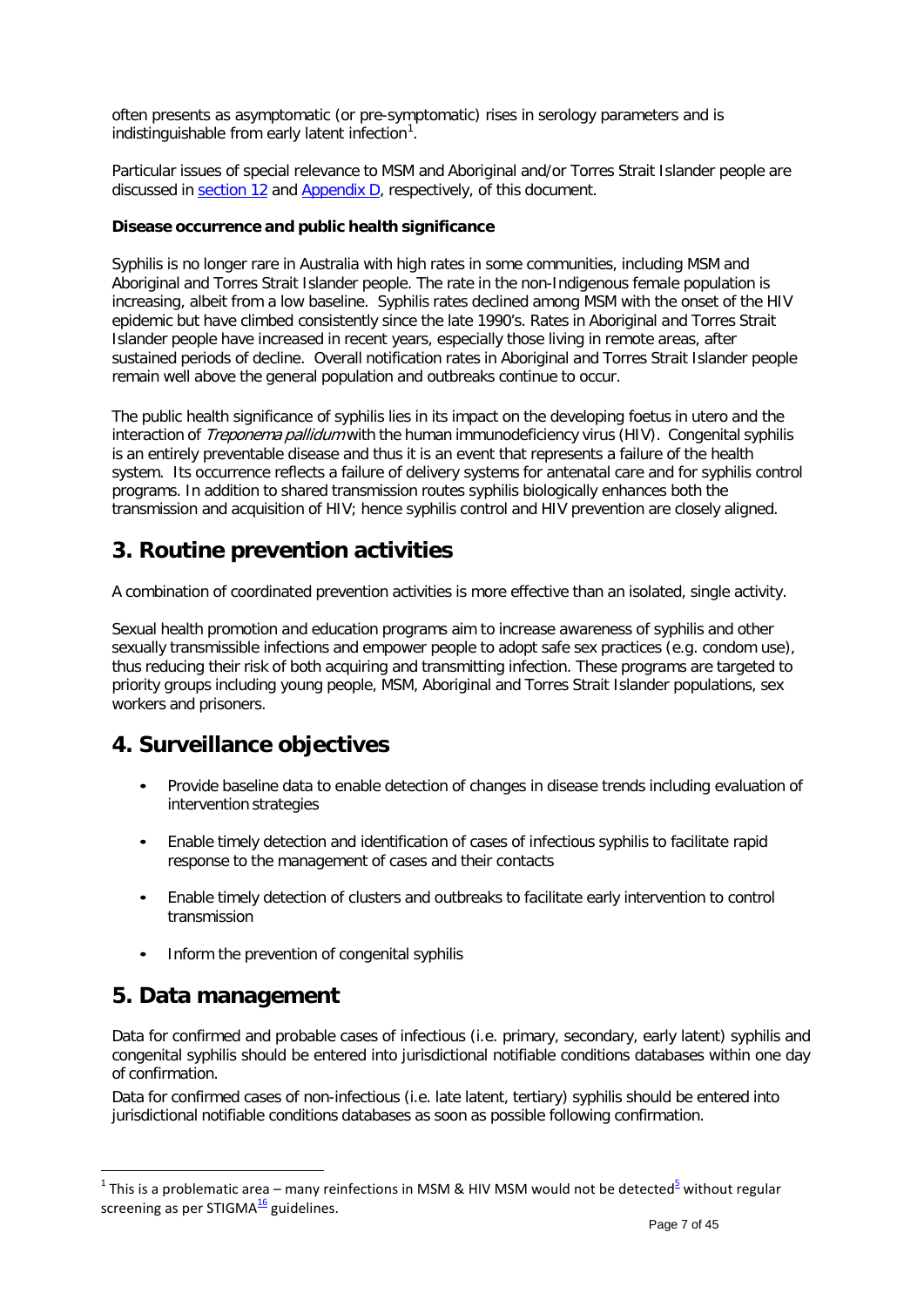Syphilis is a notifiable disease under the public health acts of all states and territories, and nationally. Cases of reactive serology are reported by pathology laboratories to public health authorities. In some jurisdictions the medical and/or nurse practitioner who diagnoses a case of syphilis is also required to notify the jurisdictional public health authority.

# <span id="page-7-0"></span>**6. Communications**

Notify confirmed and probable cases of infectious (i.e. primary, secondary, early latent) syphilis and congenital syphilis in accordance with jurisdictional statutory requirements; include the patient's date of birth, sex, indigenous status, address, date of onset, laboratory status, possible sources of infection, other people thought to be at risk and follow up action taken.

State/territory Communicable Disease Branches (CDB) should inform CDNA of outbreaks of infectious syphilis. Interjurisdictional outbreaks requiring national coordination may require support from the National Incident Room (NIR). See [Appendix](#page-30-0) D for information about outbreaks in remote populations.

# <span id="page-7-1"></span>**7. Case definition**

<span id="page-7-2"></span>**Infectious Syphilis – less than two years duration (includes primary, secondary and early latent including reinfections)**

# **Reporting**

Confirmed and probable cases should be notified.

## **Confirmed case**

A confirmed case requires either:

Laboratory definitive evidence

## **OR**

Laboratory suggestive evidence **AND** clinical evidence.

## **Laboratory definitive evidence**

Seroconversion in past two years: treponemal specific test reactive<sup>[2](#page-7-3)</sup> when previous treponemal specific test non-reactive within past two years and the latest result is confirmed by either a reactive non-treponemal test<sup>[3](#page-7-4)</sup> or a different reactive treponemal specific test

## **OR**

A fourfold or greater rise in non-treponemal antibody titre compared with the most recently recorded titre within past two years, and a reactive treponemal specific test

## **Laboratory suggestive evidence**

Demonstration of *Treponema pallidum* by dark field microscopy (not oral lesions), direct fluorescent

<span id="page-7-5"></span><span id="page-7-3"></span><sup>&</sup>lt;sup>2</sup> [Treponemal specific](#page-10-1) tests are: IgG or total Ab immunoassay (EIA or CLIA), Treponema pallidum

haemagglutination assay (TPHA), Treponema pallidum particle agglutination assay (TPPA), Fluorescent Treponemal Antibody Absorption(FTA-Abs), 19S-IgM antibody test, or IgM immunoassay, Treponemal Ab specific immunochromatography (ICT) assay. See [section 8](#page-11-0) for further details

<span id="page-7-6"></span><span id="page-7-4"></span><sup>&</sup>lt;sup>3</sup> [Non-treponemal](#page-10-2) tests are; Rapid Plasma Reagin (RPR), Venereal Disease Research Laboratory (VDRL). See section [8](#page-11-0) for further details.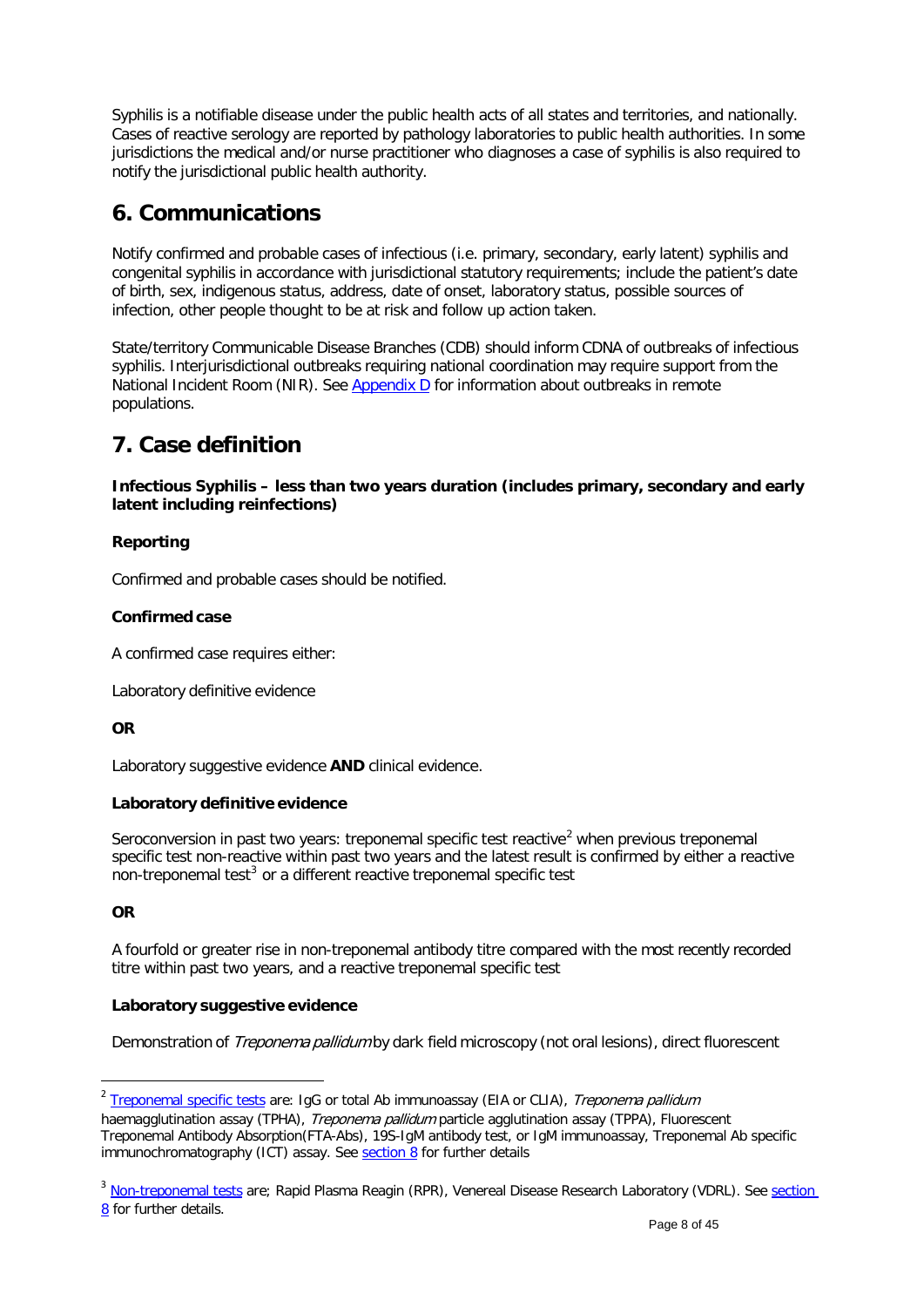antibody microscopy (direct antigen test), equivalent microscopic methods (e.g. silver stains), or DNA methods (e.g. nucleic acid testing)

#### **OR**

A reactive treponemal specific test confirmed by either a reactive non-treponemal test or a different reactive treponemal specific test

#### **OR**

A reactive non-treponemal test confirmed by a treponemal specific test

#### **Clinical evidence**

1. Presence of a primary chancre (or ulcer)

#### **OR**

2. Clinical signs of secondary syphilis.

#### **Probable case**

A probable case requires that the case does not meet the criteria for a confirmed case **AND**

# Either:

a) In a person with no known previous reactive serology: no history of adequate treatment of syphilis, or endemic treponemal disease, and

1. Contact with an infectious case **AND** laboratory suggestive evidence.

#### **OR**

2. Laboratory suggestive evidence **AND** RPR ≥16.

#### **OR**

3. Positive syphilis IgM **AND** laboratory suggestive evidence.

#### **OR**

b) In a person with previous reactive serology: a fourfold or greater rise in non- treponemal antibody titre when the previous serology was done more than two years ago.

#### **AND**

1. Contact with an infectious case

#### **OR**

2. Positive syphilis IgM

#### <span id="page-8-0"></span>**Syphilis - Congenital**

#### **Reporting**

Both **confirmed cases** and **probable cases** should be notified, including syphilis-related stillbirth<sup>6</sup>[.](#page-20-6)

#### **Confirmed case**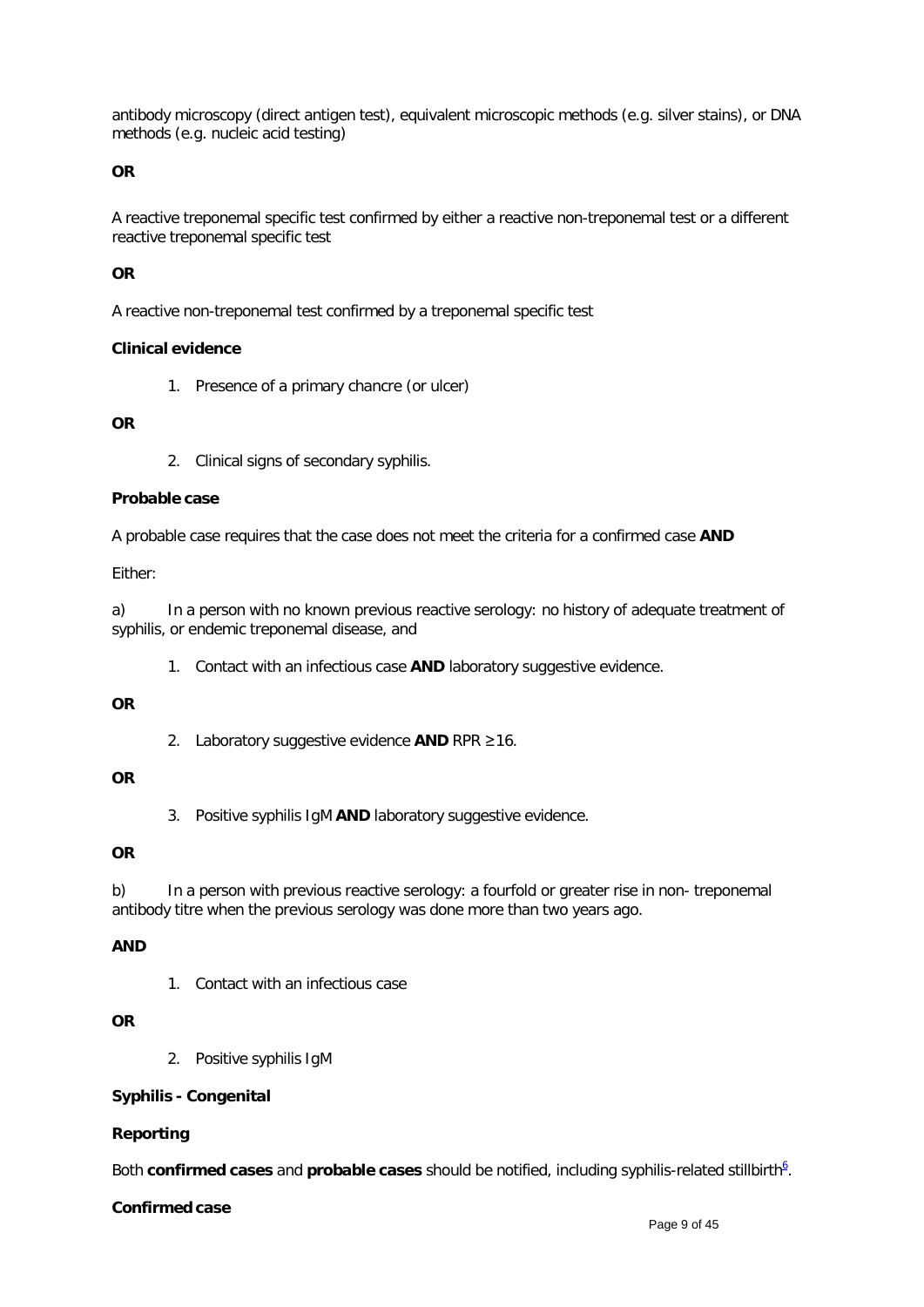A confirmed case requires laboratory definitive evidence.

#### **Laboratory definitive evidence**

Mother and child both seropositive by a treponemal specific test[.](#page-20-7)<sup>2</sup>

### **AND**

One or more of the following:

Direct demonstration of *Treponema pallidum* by any of the following: nucleic acid amplification (NAA) test, dark field microscopy, fluorescent antibody or silver stain - in specimens from lesions, nasal discharge, placenta, umbilical cord, cerebrospinal fluid (CSF), amniotic fluid or autopsy material

#### **OR**

Detection of *Treponema pallidum* specific IgM in the child

#### **OR**

The child's serum non-treponem[al](#page-20-8)<sup>8</sup> serology titre at birth is at least fourfold greater than the mother's titre.

#### **Probable case**

A probable case requires laboratory suggestive evidence AND clinical evidence.

#### **Laboratory suggestive evidence**

Direct demonstration of Treponema pallidum as described under laboratory definitive evidence (above), but without serological confirmation in the child.

#### **OR**

Child seropositive on non-treponemal testing in the absence of IgM testing

#### **OR**

A reactive CSF non-treponemal test (VDRL or RPR) in a child.

#### **OR**

A child who remains seropositive by a treponemal specific test at 15 months of age, which is confirmed either by another, different reactive treponemal specific test or a reactive non-treponemal test, in the absence of post-natal exposure to *Treponema pallidum*, including the non-venereal subspecies Treponema pallidum subsp. pertenue (Yaws) or subsp. endemicum (Bejel, endemic syphilis).

#### **Clinical evidence**

1. Any evidence of congenital syphilis on physical examination

## **OR**

2. Any evidence of congenital syphilis on radiographs of long bones

## **OR**

3. An elevated CSF cell count or protein (without other cause)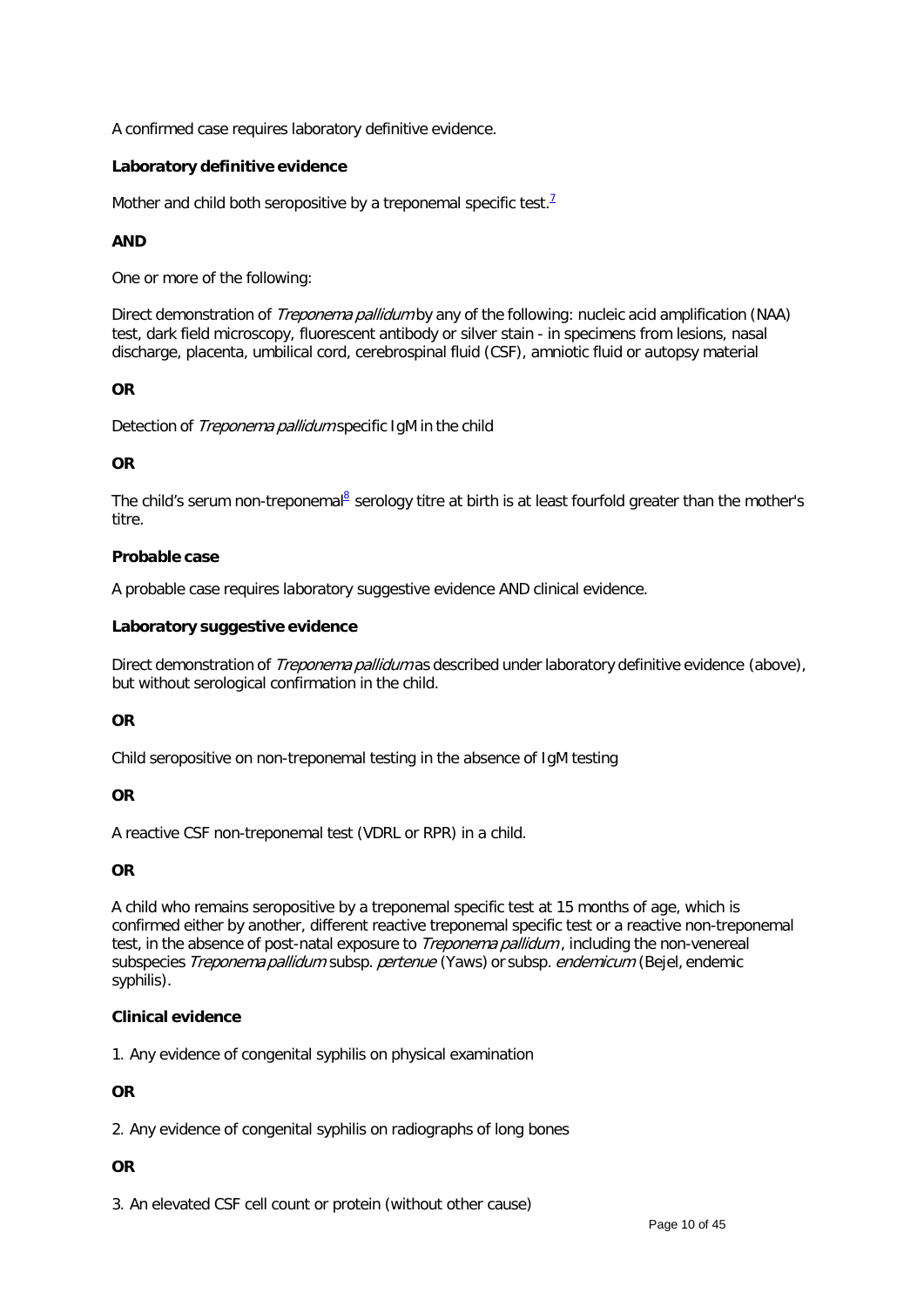### **OR**

4. The mother is seropositive in the perinatal period AND has no documented evidence of adequate [t](#page-20-9)reatment<sup>9</sup>.

#### **Notes:**

- 1. A stillbirth where the foetal death has occurred after a 20 week gestation or in a foetus which weighs greater than 500g should be counted as clinical evidence towards a case where laboratory suggestive or definitive evidence exists.
- 2. Treponemal tests: see [footnote](#page-7-5) 2 and [section 8](#page-11-0)

<span id="page-10-1"></span>IgM assays should not be used for screening purposes.

<span id="page-10-3"></span><span id="page-10-2"></span>Treponema pallidum-specific rapid immunochromatography (ICT) assays for use as point-ofcare tests are now becoming available, but their performance has not yet been fully established. Positive ICT results should be confirmed with a second treponemal specific assay.

- 3. Non-treponemal tests: see [footnote 3](#page-7-6) and [section 8.](#page-11-0) Any positive sera should be tested by serial dilution to provide an end-titre. Non-treponemal tests may be used to monitor efficacy of treatment. Mother and child sera should be collected contemporaneously and tested in parallel and cord blood should not be used for the investigation of congenital syphilis.
- 4. Treatment is considered adequate if
	- a. a stage-appropriate penicillin-containing regimen was used 30 days or more prior to delivery AND
	- b. all antenatal and delivery pathology investigations were performed and results verified AND
	- c. there is no evidence of reinfection.
- 5. Treatment with macrolides alone during pregnancy in penicillin-allergic women is no longer regarded as adequate therapy as resistance to macrolides in T. pallidum is increasingly common (now >50% in Australia) and may arise during therapy. Expert advice should be sought in such cases
- 6. Although the risk of congenital syphilis is much higher in early-stage disease, in the presence of untreated syphilis the birth of an unaffected child does not guarantee that subsequent children will not be affected.

#### <span id="page-10-0"></span>**Syphilis - more than 2 years or unknown duration**

#### **Reporting**

Only **confirmed cases** should be notified.

#### **Confirmed case**

A confirmed case requires that the case does not meet the criteria for a case of infectious syphilis less than 2 years duration AND either:

Laboratory definitive evidence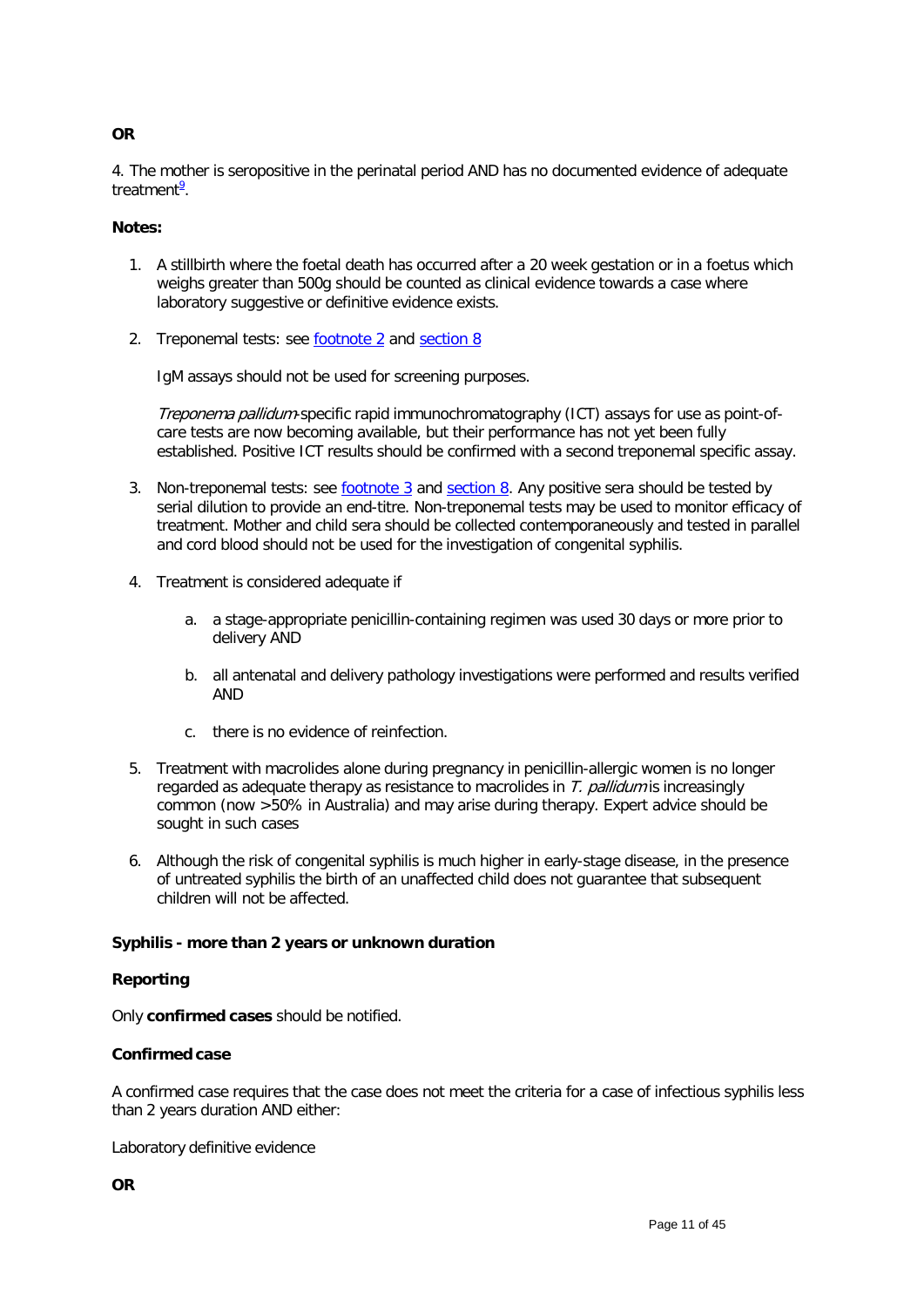Laboratory suggestive evidence **AND** clinical evidence.

#### **Laboratory definitive evidence**

1. A reactive treponemal specific test which is confirmed either by a reactive non-treponemal or a different treponemal specific test

#### **AND**

2. a) In a person with no known previous reactive serology: no history of adequate treatment of syphilis, or endemic treponemal disease (e.g. Yaws)

#### **OR**

b) In a person with previously reactive serology: a fourfold or greater rise in non-treponemal antibody titre when the previous serology was done more than two years ago.

Note: In a high prevalence area, only one reactive treponemal specific test result is necessary.

#### **Laboratory suggestive evidence**

Demonstration of *Treponema pallidum* by dark field microscopy (not oral lesions), direct fluorescent antibody microscopy (direct antigen detection), equivalent microscopic methods (e.g. silver stains), or DNA methods (e.g. nucleic acid testing).

#### **Clinical evidence**

Clinical, radiological or echocardiographic signs of tertiary syphilis.

# <span id="page-11-0"></span>**8. [Laboratory testing](#page-10-3)**

Laboratory case definitions for syphilis are available on the **[Department](http://www.health.gov.au/internet/main/publishing.nsf/Content/cda-phln-syphilis.htm) of Health web site** [\(http://www.health.gov.au/internet/main/publishing.nsf/Content/cda-phln-syphilis.htm\).](http://www.health.gov.au/internet/main/publishing.nsf/Content/cda-phln-syphilis.htm))

Culture is not available. Syphilis is principally diagnosed by serology (treponemal specific and nontreponemal tests), and sometimes (if lesions are present) by nucleic acid amplification techniques or direct demonstration of the organism by dark-field microscopy or direct fluorescent antibody techniques (direct antigen detection). Current NAA techniques cannot reliably detect T. pallidum in blood at any stage of infection.

#### <span id="page-11-1"></span>**Syphilis serology**

There are two types of syphilis serology tests: treponemal specific tests and non-treponemal tests. Treponemal specific tests detect antibodies to antigens specific to pathogenic T. pallidum. They become reactive after infection with T. pallidum and usually remain reactive indefinitely regardless of adequate treatment, however partial or complete loss of treponemal specific antibodies over time occurs in a minority of patients, especially HIV-infected or those treated very early in infection. They do not necessarily indicate active infection. Non-treponemal tests detect antibodies to reagin (a combination of lecithin, cholesterol and cardiolipin), a substance similar to that generated in response to spirochaeteinduced damage to cellular membranes. Tests based on detection of antibodies to reagin are a useful indicator of disease activity.

Treponemal and non-treponemal serology tests are less than 100% sensitive in primary syphilis so syphilis serology may be negative in the presence of a chancre.

#### <span id="page-11-2"></span>**Treponemal specific tests**

• Agglutination assay tests: T. pallidum particle agglutination (TPPA), T. pallidum haemagglutination (TPHA), microhaemagglutination assay for antibodies to T. pallidum (MHA-

Page 12 of 45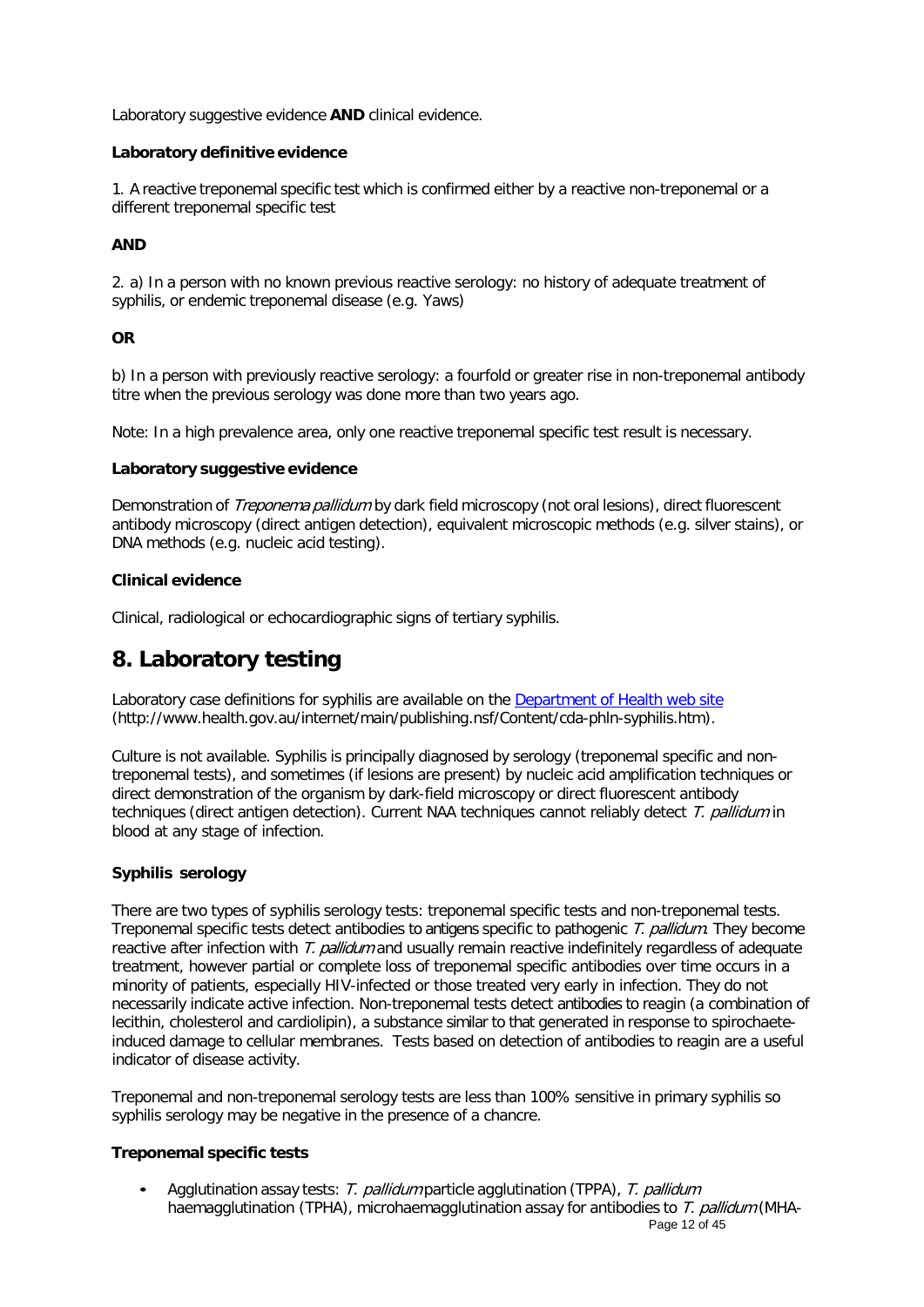TPTPPA). These assays detect IgM well and show sensitivity in early syphilis roughly equivalent to IgM immunoassays.

- T. pallidum immunoassays: Immunoassays are suitable for automation and is favoured by many laboratories as a suitable screening test for infectious syphilis. The recombinant (IgG or total antibody) immunoassay antibody test is probably the most sensitive treponemal specific test post primary syphilis, and it is highly specific. There are a variety of different immunoassays in use; the most common tests in Australia are Enzyme immunoassays (EIA), Chemo-luminescent immunoassays (CLIA) and Chemiluminescent Microparticle Immunoassay (CMIA). Immunoblot assays are also used by a few laboratories. Sensitivity and specificity of different immunoassays at various stages of syphilis will vary with antigen type and concentration used.
- Fluorescent treponemal antibody absorption test (FTA-ABS). Sensitivity varies with disease stage: primary 86%, secondary 100%, early latent 98% and late latent 73%. Specificity is 97%.<sup>7</sup> This test is less commonly used as a confirmatory test since the introduction of EIAs and other immunoassays as it is technically difficult, labour intensive and subjective, but is still used with CSF.
- T. pallidum IgM EIA: this test is sometimes used in the investigation of congenital syphilis and early acquired syphilis. In primary syphilis sensitivity is 86.5% and specificity oscillates between 91 and 99[.](#page-20-8)8% depending on the assay used.<sup>8</sup> Sensitivity is lower in later disease stages and in re-infections, but its presence indicates active disease. This test should not be used for screening purposes as occasional low-level false positive results occur.

#### <span id="page-12-0"></span>**Non-treponemal tests**

- Non-treponemal tests do not detect antibody to T. pallidum but to reagin and are a useful indicator of disease activity. Other conditions (infections and autoimmune conditions) can also induce antibodies to reagin, leading to false positive results but with titres generally  $\leq$ 8. Non- treponemal tests in use today are known as VDRL (venereal diseases research laboratory) and RPR (rapid plasma reagin).
- The VDRL test requires microscopy and is usually used only on cerebrospinal fluid, although it may also be used on serum (but not plasma).
- The RPR is performed on serum or plasma. Sensitivity varies according to disease stage: primary 86%; secondary 100%; early latent 98%, late latent [7](#page-20-7)3%.<sup>2</sup> Specificity is 98% (if treponemal specific tests positive)[.](#page-20-8)<sup>8</sup>

#### <span id="page-12-1"></span>**Reporting and interpretation of tests**

There is a period after infection when both treponemal specific and non-treponemal serology may be negative. Generally speaking the treponemal specific test (e.g. EIA) becomes reactive within 2-4 weeks and the RPR becomes reactive within 3-4 weeks post infection.

Most laboratories in Australia now use a treponemal specific test as the first (screening) test following a request for syphilis serology. If reactive, a non-treponemal test (e.g. RPR) and another treponemal specific test is performed.

Most laboratories report treponemal specific tests as reactive or non-reactive.

The RPR, if reactive, is reported as a titre – the endpoint of a serial dilution: 1 in 2, 1 in 4, 1 in 8, 1 in 16, 1 in 32 etc. which represents the highest dilution giving a reaction. A higher dilution suggests more active disease. The results are reported as the reciprocal of the highest dilution (ie. 2, 4, 6, 8 etc). Figure 1, developed by Gavin Hart, indicates the typical RPR response following syphilis infection.<sup>[10](#page-21-1)</sup>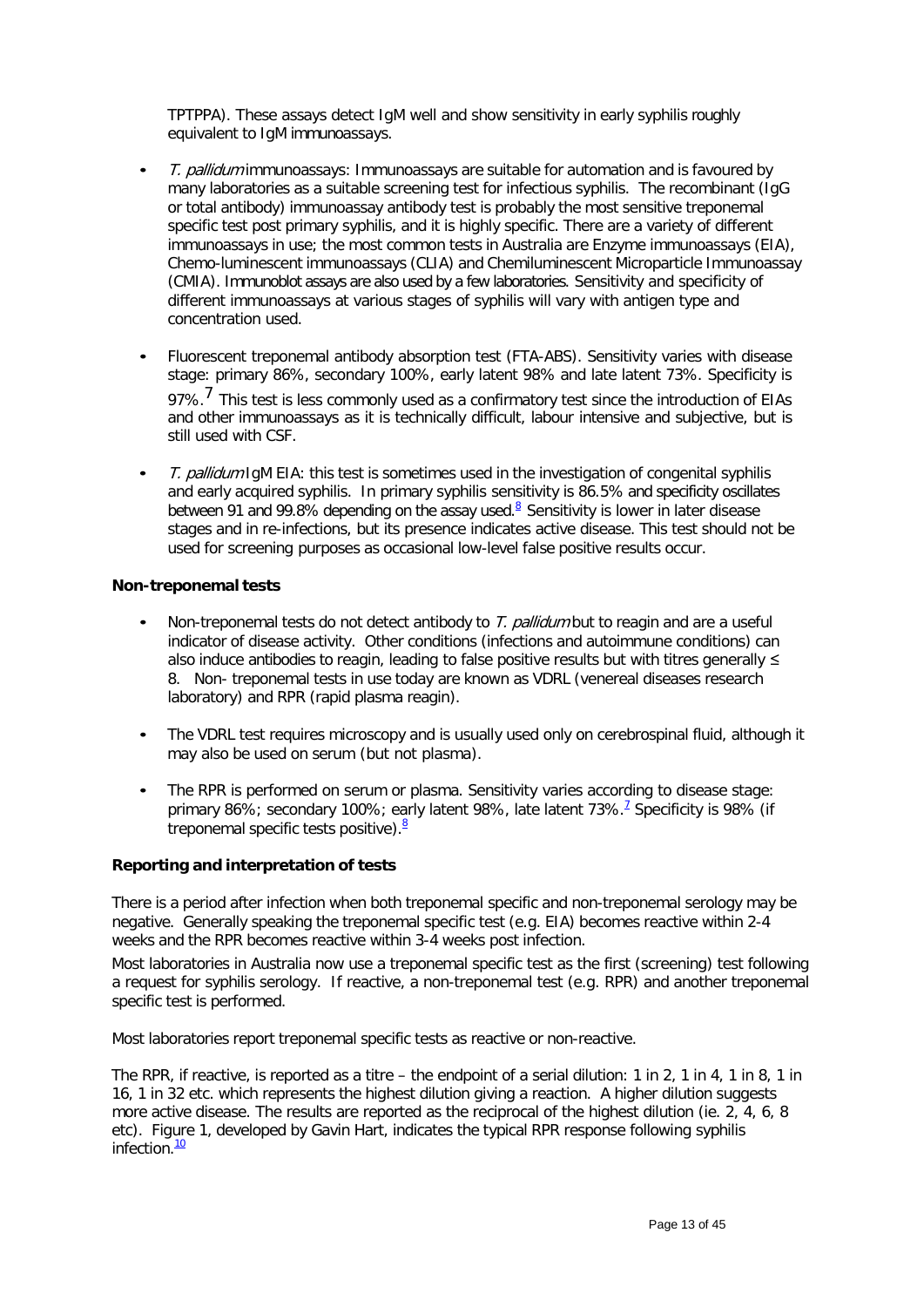

#### **Figure 1: Variation in RPR titre after infection**

The RPR test is also used to monitor response to treatment. An adequate response to treatment in infectious syphilis is defined as a four-fold (or two-dilution) drop in RPR e.g. 1 in 128 to 1 in 32 on parallel testing by 6 months, though the rapidity of this decline varies according to disease stage at treatment. This test becomes non-reactive in the majority of patients if infection is diagnosed and adequately treated early in its course. Patients with high RPR titres, late diagnoses and individuals who have been re-infected will be left with fixed reactive (serofast) RPR titres (e.g. 1 in 16) despite adequate treatment, in up to a quarter of patients.

Re-infection is generally diagnosed on the basis of changes in RPR titre. A four-fold or two-titre rise in RPR, e.g. 1 in 2 to 1 in 8, following previous adequate treatment is considered a re-infection. PCR may be useful if ulcerated or moist lesions are present.

The non-treponemal test results rely on subjective judgements by the operator reading the test. The reproducibility of the result will vary according to the skill of the operator and the antigen preparation used. Comparison of results on serial samples should always be done in parallel. Results from different laboratories for an individual patient should not be compared.

Treponemal specific and non-treponemal tests do not distinguish between sub-species of Treponemes. In some parts of remote Australia yaws and non-venereal endemic syphilis were common up until the late 1960s and yaws remains common in PNG, Indonesia, the Solomon Islands, Vanuatu and parts of central and west Africa.<sup>[11](#page-21-2)</sup> It is possible that people from these regions who acquired these conditions as children will still have the antibodies giving them reactive treponemal serology without ever having had infectious syphilis.

#### <span id="page-13-0"></span>**Nucleic acid amplification techniques**

If an individual has clinically observable lesions (e.g. genital ulcer, lesions of secondary syphilis), a dry swab, scrapings or biopsies for nucleic acid amplification (NAA) test such as a polymerase chain reaction (PCR) test for *Treponema pallidum* should be collected. This test can also be done on placental specimens (including paraffin embedded tissue), ocular fluids and CSF. These tests are highly sensitive and specific and are now available in most states, but are not recommended for testing blood.<sup>[12](#page-21-3)</sup>

#### <span id="page-13-1"></span>**Point of care tests for syphilis[4](#page-13-2)**

There is currently only one syphilis point of care test registered by the Therapeutic Goods Administration in Australia, the Determine Syphilis TP™ manufactured by Alere, now Abbott. The Determine Syphilis TP™ is a treponemal specific immunochromatographic test that can be used with whole-blood samples from either finger-prick or venepuncture.

Point of care syphilis tests, used in combination with conventional syphilis serology and treatment

<span id="page-13-2"></span> <sup>4</sup> See: *[Appendix D.](#page-30-0) Guidelines for the Public Health Management of Syphilis Outbreaks in Remote Populations in Australia* for further discussion on the use of point of care testing in the current context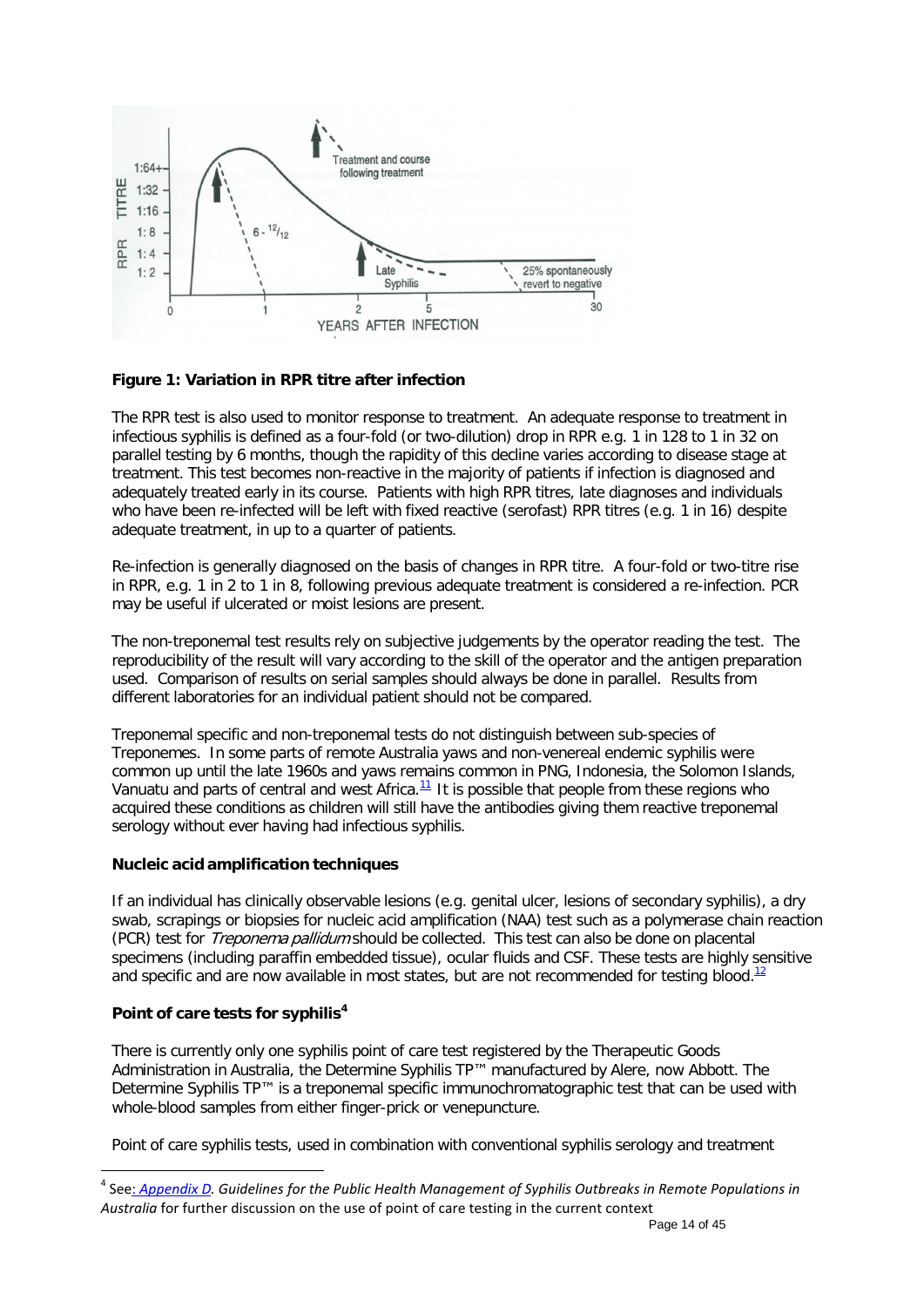history data, can facilitate case identification and reduce time to treatment for infectious syphilis.<sup>[13,](#page-21-4)[14,](#page-21-5)[15](#page-21-6)</sup> Interpretation requires access to the individual's previous syphilis serology and treatment history. If treatment is triggered on the basis of the point of care test alone, then overtreatment can result. In an outbreak situation, this may be considered an acceptable risk, especially for people who have no known history of past syphilis and where follow-up is uncertain.

There are a number of limitations with current syphilis point of care tests:

- currently tests cannot distinguish current from previous syphilis infection, due to either the absence of, or non-quantified nature, of a non-treponemal component;
- even in ideal use sensitivity and specificity are slightly lower than laboratory based assays;
- the tests are moderately complicated and require staff to be specifically trained in their use;<br>• there are quality control issues with the storage tracking and OC validation of test batches
- there are quality control issues with the storage, tracking and QC validation of test batches and
- the results may not be captured by current notification and testing registries.

The following issues should be considered when implementing syphilis point of care tests:

- the prevalence of past syphilis infection (generally they should only be used in populations with low rate of past syphilis infection);
- development of clinical protocols, training and an appropriate clinical governance system;<br>• nerform laboratory based testing in parallel for all reactive results and for negative results
- perform laboratory based testing in parallel for all reactive results and for negative results wherever feasible; and
- ensure there is a process to notify reactive results to public health authorities and, where applicable, notify all test results to the syphilis register.

Please refer to **Appendix D** for further consideration on the use of syphilis point of care tests in outbreak contexts.

# <span id="page-14-0"></span>**9. Case management**

#### <span id="page-14-1"></span>**Response times**

Prioritisation of the public health response to a case of confirmed or probable infectious syphilis is HIGH. Infectious syphilis occurring in a pregnant woman requires URGENT public health response due to the risk of congenital infection.

#### <span id="page-14-2"></span>**Investigation**

Immediately on notification of a case of confirmed or probable infectious syphilis, begin follow up investigation and notify the state/territory CDB.

#### <span id="page-14-3"></span>**Case investigation**

The response to a notification will normally be carried out in collaboration with the case's health carers. Regardless of who does the follow-up, for confirmed and probable cases of infectious syphilis, PHU staff should ensure that action has been taken to:

- confirm results of relevant pathology tests
- confirm the onset date and symptoms of the illness
- obtain a full sexual history, including contact history; conduct a physical examination and testing for other STIs, including HIV, in accordance with local clinical guidelines
- find out if the case has had syphilis previously and if so, obtain details of previous syphilis tests and treatments & where these were carried out.
- find out if the case or relevant care-giver has been informed of their diagnosis and seek the doctor's permission to contact the case or relevant care-giver (where possible) before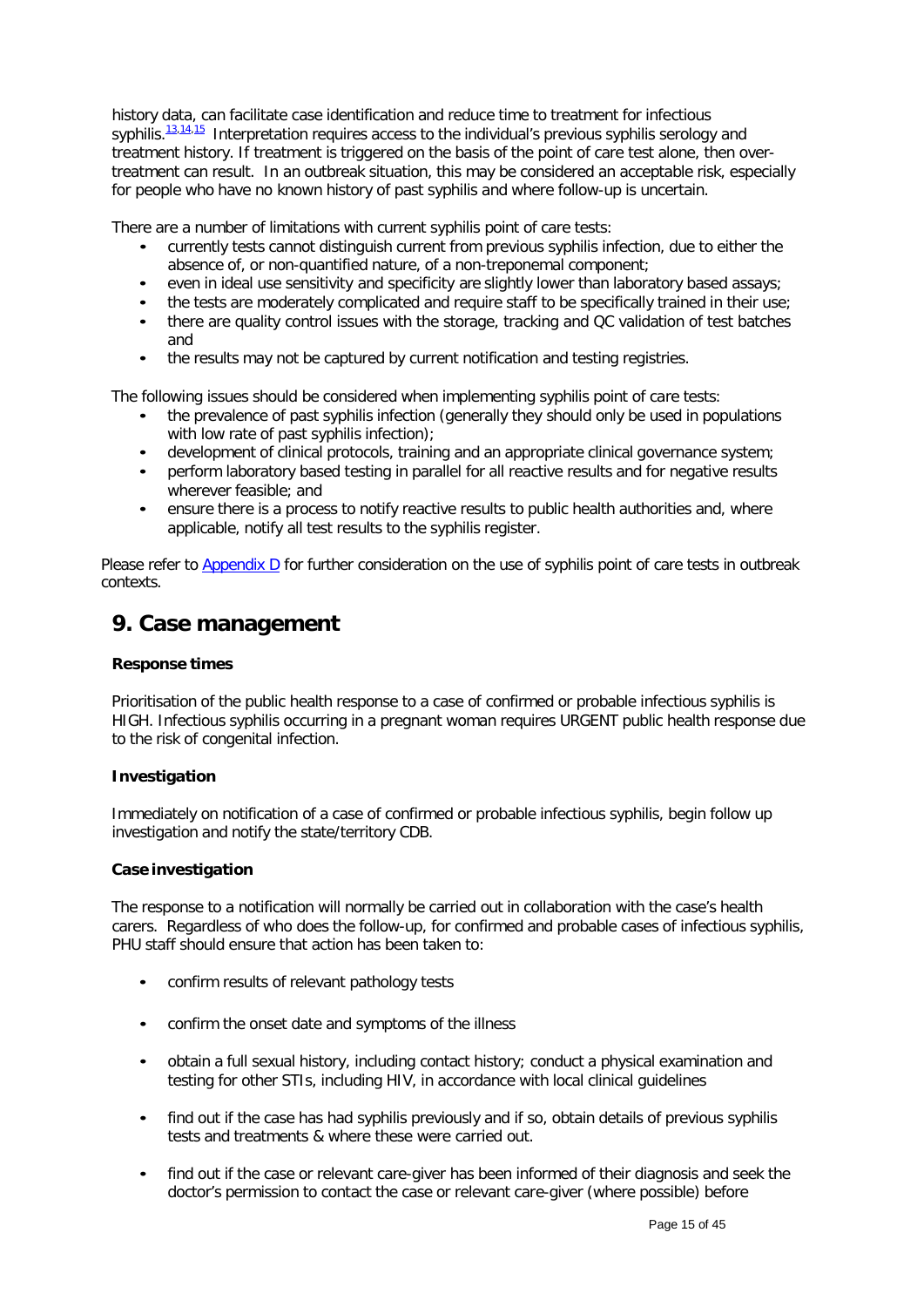beginning the interview; although this may not always be practicable it is included as a courtesy to the treating doctor

- review case and contact management to ensure they have been completed
- review the case history and test results to ensure that the correct syphilis stage has been recorded in notification data.

Who is the best person to conduct the contact tracing interview? This is a local decision best made on a case-by-case basis. The culture and gender of the interviewer and whether or not they are known to and trusted by the case are relevant factors to consider.

When to interview cases about their contacts? Symptomatic patients should be interviewed in relation to their contacts when they first present, while early latent cases diagnosed on serology findings should be interviewed when seen for treatment.

Interviewing cases about their sexual contacts must be undertaken on a voluntary basis. The cooperation of the case is critical. The interview must be conducted in a private space and without hurrying. It needs to be approached with care and sensitivity and accompanied by clear information in language the individual understands. The way syphilis is spread and the importance of tracing all sexual contacts who may have been exposed should be explained. The case should be assured of the confidential nature of these disclosures and that the contact/s will not be told the identity of the person who named them, only the type of infection to which they have been exposed.

A clinical review at one-week post-treatment is recommended and gives the health care provider the opportunity to ask again about contacts. Even if contact names were provided at the first interview, further careful inquiry would be appropriate, e.g. "….. Is there anyone else you think should be seen?"

When a case has named a contact, they should be asked whether this is their regular partner. If it is, then they should be asked "who else?" If the named contact is not a regular partner, then they should be asked about their regular partner/s. If the interviewer believes there are other contacts that remain un-named, the question may be asked differently. For example, the case may find it easier to remember their contacts if the inquiry is related to significant events: "where were you on your birthday? Did you have a party? Who were you with then?" or "what was happening at the rodeo? Who were you with then?"

The interviewer should always expect more than one contact, and never assume the gender of any contact. The interviewer should also consider asking the case about their friendship group: "who, in your group, do you think should also have a test?" (social contact tracing).

If a case has not named any contacts, or the named contacts do not have syphilis, or a case and contact name only each other, both case and contact must be re-interviewed. Consultation with a local health worker as to the appropriate approach may be helpful, but must not compromise confidentiality.

#### <span id="page-15-0"></span>**Case treatment**

Cases who present with symptoms consistent with infectious syphilis (a painless or painful, indurated genital ulcer or symptoms / signs of secondary syphilis) must be treated at the time of first presentation.

Cases of infectious syphilis diagnosed on serology should be treated as soon as possible (and ideally within two days) of diagnosis. Rapid referral and confirmation of treatment is required if a case moves away from the location where they were diagnosed before undergoing treatment.

Cases of infectious syphilis who are known to be pregnant require urgent follow up and treatment to minimise the possibility of vertical transmission. Breast feeding does not result in the transmission of syphilis, unless an infectious lesion is present on the breast.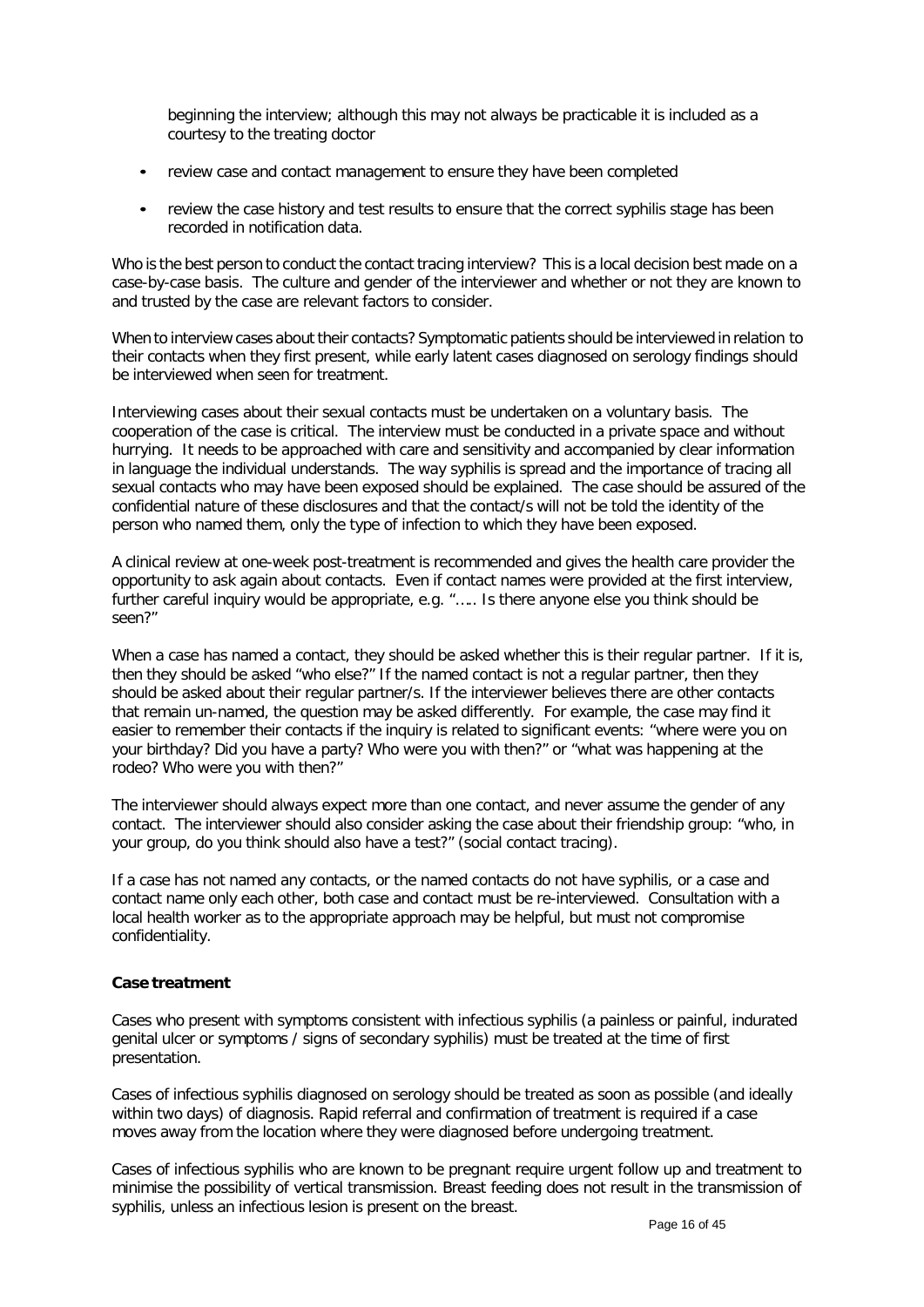The treatment for syphilis generally recommended is long-acting benzathine penicillin.

For cases of confirmed infectious syphilis of less than two years duration, one dose of benzathine penicillin 1.8g (2.4 million units) IMI , OR procaine penicillin 1.5 g IM, daily for 10 days is required. For probable cases of infectious syphilis or syphilis of more than two years or unknown duration, a course of three doses benzathine penicillin 1.8g (2.4 million units) IMI, 7 days apart, OR procaine penicillin 1.5 g IM, daily for 15 days is required.

Cases of congenital syphilis should be treated in consultation with a specialist paediatrician. The recommended treatment is benzylpenicillin 50mg/kg IMI or IVI, 12 hourly for 10 days or procaine penicillin 50mg/kg IMI daily for 10 days.

For detailed information on therapeutic agents for tertiary syphilis see the current edition of [Therapeutic](http://www.tg.org.au/) Guidelines: Antibiotics (www.tg.org.au).

If penicillin is contraindicated, seek specialist advice from an infectious diseases, or sexual health, physician. Individuals who are allergic to penicillin should be considered for desensitization in the first instance (especially if pregnant). For non-pregnant patients who are hypersensitive to penicillins if desensitisation is not possible, doxycycline 100 mg orally, 12-hourly for 14 days can be used. Ceftriaxone may also be an option, but efficacy has not been formally proven. Do NOT attempt to treat syphilis with macrolides.

#### <span id="page-16-0"></span>**Monitoring response to treatment**

At the time of the first treatment dose, blood should be collected for RPR to provide the baseline used to assess response to treatment and check for re-infection.

Treatment of infectious syphilis is considered to be adequate if there is a four-fold (two dilution) drop in RPR titre, e.g. 1 in 64 to 1 in 16, by 6 (up to 12) months. RPR testing, by the same laboratory that undertook the baseline assessment, at 3-6 and 12 months following treatment, is important to determine the response of treatment. Comparison of results on serial samples should always be done in parallel. Results from different laboratories for an individual patient should not be compared.

Testing too soon after treatment should be avoided as it may show an increase in RPR; this does not indicate treatment failure.

Infectious cases are rendered non-infectious 5 days after one dose of benzathine penicillin. Completion of adequate treatment for syphilis does not confer immunity and re-infection can occur.

#### <span id="page-16-1"></span>**Syphilis in pregnancy**

Due to the extreme risk of vertical transmission of syphilis particular care is required to ensure adequate treatment in pregnancy, all case of syphilis in pregnancy should be discussed with a clinician with expertise in the area. Treatment of syphilis in pregnancy is according to disease stage and is usually the same as in the non-pregnant state. Contact tracing and treatment for the woman's partner/s are critical to minimise the potential for re-infection as this represents a particular threat to the unborn baby. Serological follow-up of the maternal RPR during and following the pregnancy is essential and should start at 3 months after the first dose of benzathine penicillin; this is important for monitoring the response to treatment and prompt detection and treatment of re-infection. For treatment of syphilis in pregnancy to be considered adequate, the first dose must be administered at a minimum of one month (30 days) prior to delivery. Ideally there should be a demonstrated fourfold (two-titre) drop in maternal RPR, e.g. 1 in 64 to 1 in 16, prior to birth. If these conditions have not been satisfied at the time of delivery, then the baby should be examined, investigated and treatment for congenital syphilis considered. Specialist paediatric review is recommended.

All cases of congenital syphilis must be consistently identified, reported and then investigated to identify factors for improvement at both clinical and system levels, with mechanisms made available to implement recommended changes to practice.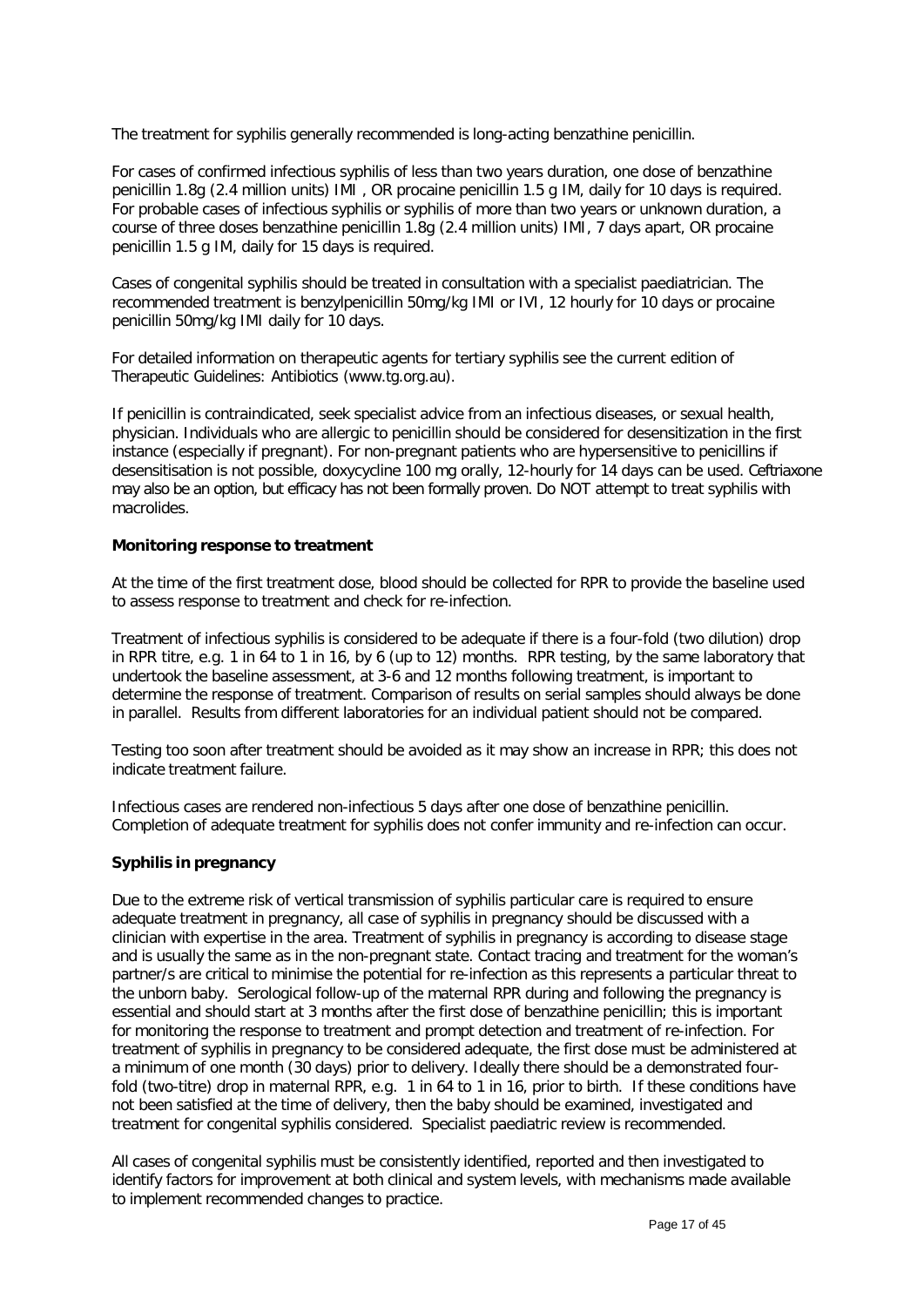### <span id="page-17-0"></span>**Education**

Cases of infectious syphilis need to be informed of the infectious nature of their disease, even in the absence of visible lesions or symptoms, and to abstain from sexual activity for 5 days post-treatment or until symptoms have completely resolved (whichever is the longer). The importance of follow up and repeat syphilis serology testing to monitor the response to treatment should be emphasised. The case should be informed that they are likely to continue to have positive treponemal specific tests for life, even after successful treatment.

#### <span id="page-17-1"></span>**Isolation and restriction**

Cases of infectious syphilis should abstain from sexual activity for five days after receiving treatment or until symptoms have completely resolved (whichever is longer)

#### <span id="page-17-2"></span>**Active case finding**

Testing for syphilis is recommended when:

- There is a clinical presentation of a suggestive genital ulcer(s) (chancre of primary syphilis) or symptoms/signs of secondary syphilis
- A person is diagnosed with another STI at the time of diagnosis and 3 months later
- A sexual contact of a person diagnosed with an STI is being evaluated
- A person requests an STI check, and

In pregnancy, according to national and local clinical guidelines, The Royal Australian and New Zealand College of Obstetricians and Gynaecologists recommends syphilis testing of all pregnant women at the first antenatal visit and again at 28 weeks in those at high-risk. Women at high-risk includes all Aboriginal and Torres Strait Islander women. In the jurisdictions affected by an ongoing syphilis outbreak, most antenatal care guidelines for at-risk populations within the outbreak areas recommend syphilis serology screening 5 times around the pregnancy: at the booking visit, again at 28 weeks, at 36 weeks, at delivery, and 6 weeks post-partum. Local guidelines exist within those areas that might recommend different or additional times for testing; cross-reference with direction from local authorities is advised. In those areas where point of care tests are used, serology confirmation of current infection or stages is recommended. Syphilis testing in pregnancy is essential for early detection and treatment of new infections and re-infections.

Periodic syphilis testing is currently recommended for asymptomatic people in high risk groups, including:

- Young, asymptomatic Aboriginal and Torres Strait Islander populations in specific regions. Recommendations vary between regions and are based on local evidence and expert opinion. Health staff should be aware that the requirement of a blood sample for syphilis testing might deter some young people from participating. Outside of outbreak situations opportunistic syphilis testing of asymptomatic older Aboriginal and Torres Strait Islander people (>40 years) in pursuit of diagnoses of infectious syphilis should be actively discouraged because this group is not at increased risk of infectious syphilis and testing without a clinical indication is likely to result in unnecessary treatment of people with positive treponemal specific tests who were treated many years ago for venereal and/or non-venereal syphilis and/or yaws.
- MSM. The STIGMA (Sexually Transmissible Infections in Gay Men Action Group) guidelines<sup>[16](#page-21-0)</sup> recommend annual STI testing, including syphilis testing, for all MSM who have had sex with a man in the past one year; 3-6 monthly testing for MSM who have had unprotected anal intercourse, more than 10 partners in the past 6 months, group sex or used recreational drugs during sex; and 3 monthly testing for MSM with HIV.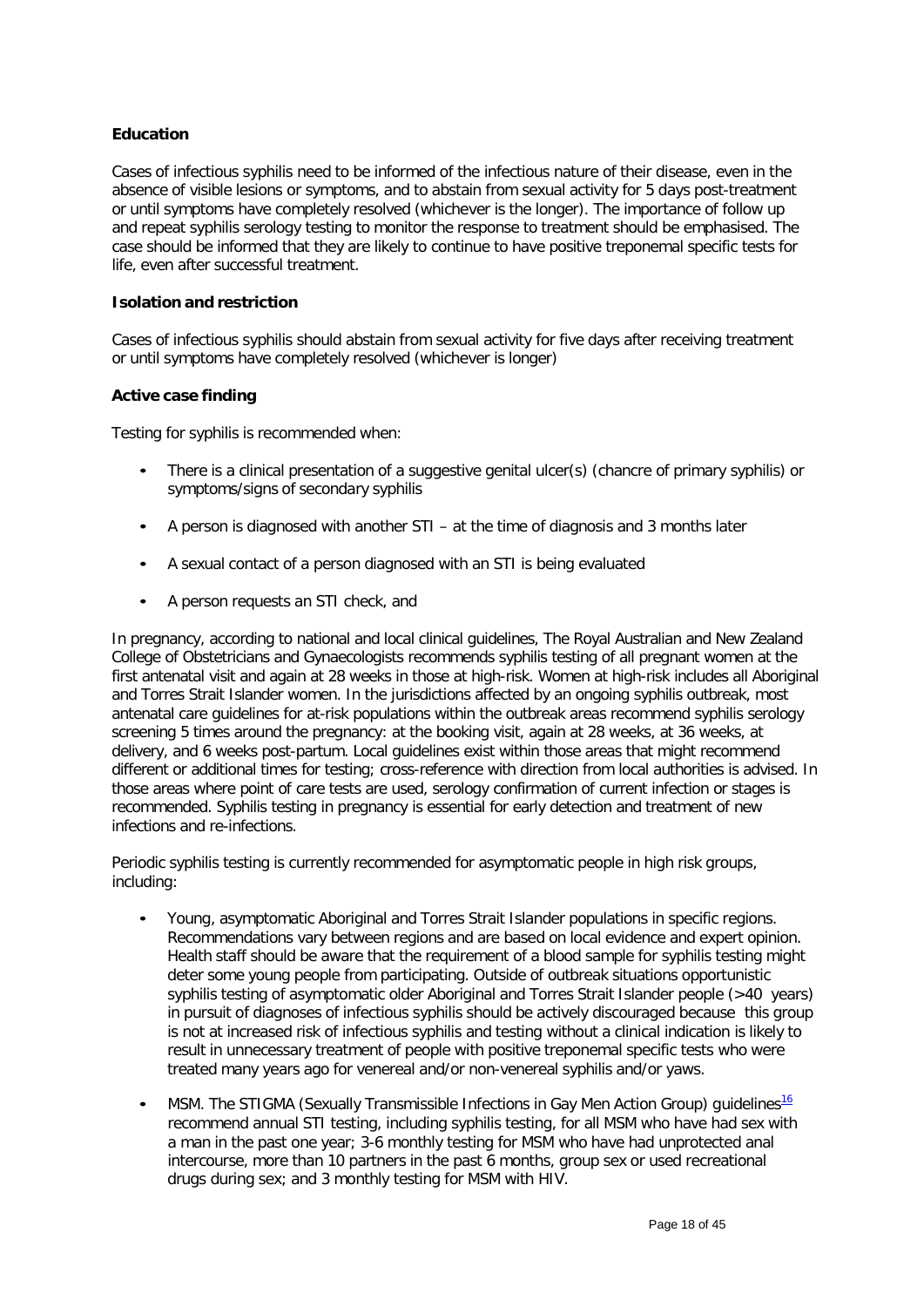- Women whose sexual partner/s are MSM.
- Sex workers. STI prevalence in Australian sex workers is low. However, periodic 6-12 monthly testing is recommended.

# <span id="page-18-0"></span>**10. Environmental evaluation**

Not applicable

# <span id="page-18-1"></span>**11. Contact management**

It is recommended that jurisdictions ensure that primary health, sexual health and public health staff are made aware of their roles and responsibilities in relation to contact tracing for infectious syphilis. Roles may vary between jurisdictions and between different regions within a jurisdiction. It is also recommended that public health services maintain active oversight of contact tracing processes for infectious syphilis cases even where they do not provide staff to actively support the contact tracing effort. Contact tracing staff should be guided by the [Australasian](http://ctm.ashm.org.au/) Contact Tracing Guidelines (www.contacttracing.ashm.org.au).

### <span id="page-18-2"></span>**Identification of contacts**

The aim of identifying contacts of infectious syphilis is to prevent disease transmission by offering testing to identify infection before the onset of clinical symptoms and providing empirical treatment.

#### <span id="page-18-3"></span>**Contact definition**

Anyone who has had sex (including oral sex) with a person who has confirmed or probable infectious syphilis is a contact. Unborn and newborn babies of women with infectious syphilis are also contacts.

How far back to trace? The infectious period depends on the stage of infection.

- For cases with primary syphilis, contacts should be traced for the duration of the case's symptoms plus three months; if uncertain, contacts to six months prior to presentation are to be traced
- For cases with secondary syphilis, contacts should be traced for the duration of the case's symptoms plus six months; if uncertain, contacts to 12 months prior to presentation are to be traced
- For cases of probable infectious syphilis and early latent syphilis, contacts to 12 months prior to presentation are to be traced.

#### <span id="page-18-4"></span>**Contact management**

In addition to empirical treatment, contact management should include:

- Obtaining a sexual history including inquiry for symptoms or a recent history of symptoms and a clinical examination for signs of syphilis and other STIs
- Investigations for other STIs, according to local clinical guidelines.
- Informing contacts of their test results at the earliest opportunity after the results of investigations become available.
- If it was difficult to locate the contact or if their follow-up is likely to be difficult or delayed, consider obtaining a full sexual history including a sexual contact history at the initial consultation.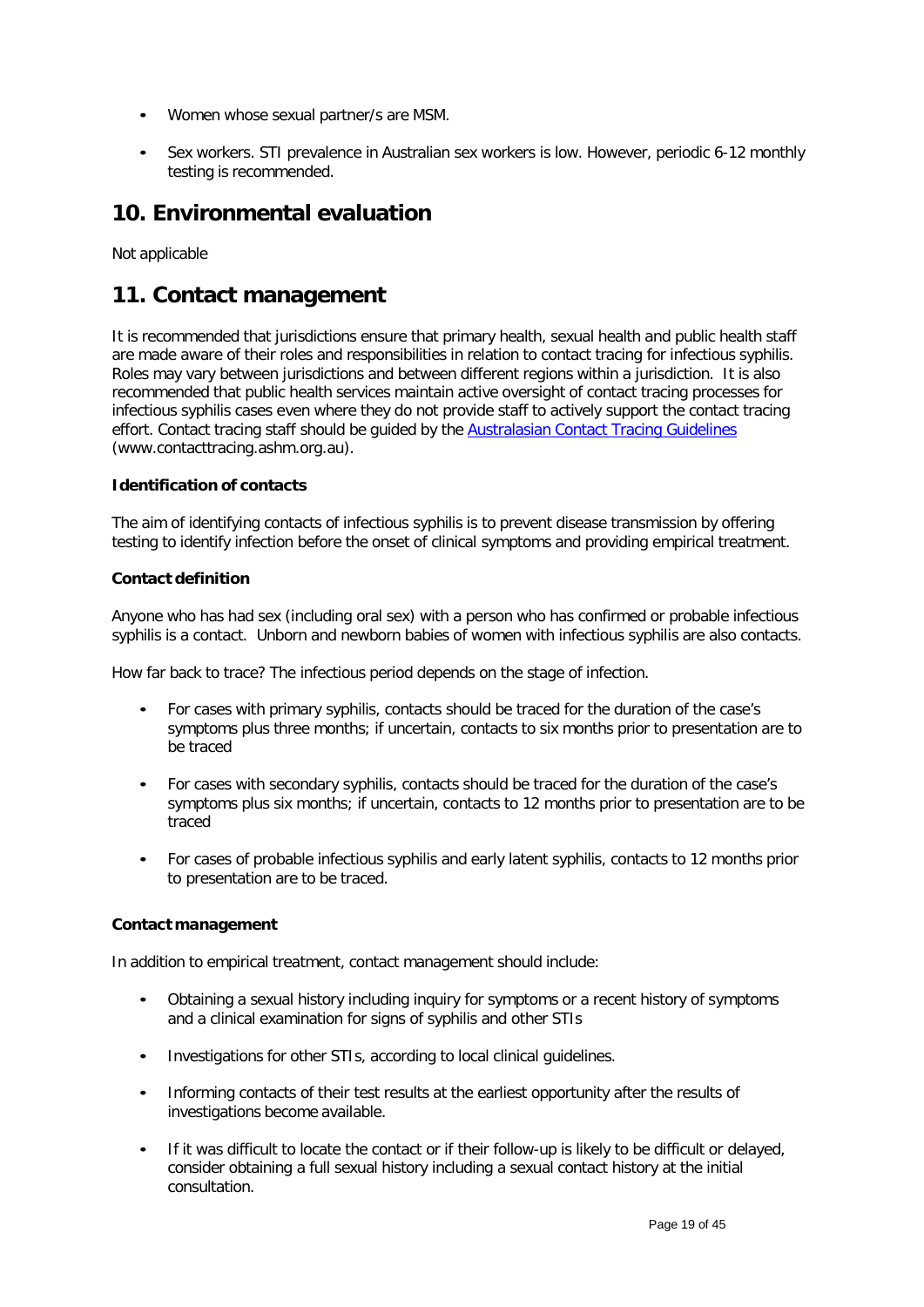Patient and provider referral are the two main methods of alerting contacts. In the former, the case notifies their contacts while in the latter, the health care provider organises the notification and treatment of contacts. In remote populations, provider referral is the principal method of contact tracing used. When patient referral is used, contact management as outlined above should occur within two weeks of case treatment and the health staff responsible should confirm with the patient that this has occurred. If delays in patient referral occur, the patient should be offered additional support to undertake patient referral and the option to change to provider referral.

Innovative contact tracing tools have been used in MSM settings. These include on-line patient referral tools such as The Drama [Downunder's](http://www.thedramadownunder.info/notify/) 'Let him know' website (www.thedramadownunder.info/notify/) and the WA AIDS Council M Clinic's peer-led service delivery. On-line partner notification services have been developed by the [Australian](http://www.bettertoknow.org.au/) Council of AIDS [Organisations](http://www.bettertoknow.org.au/) for Aboriginal people (www.bettertoknow.org.au/) and by the [Melbourne](http://www.letthemknow.org.au/) Sexual [Health](http://www.letthemknow.org.au/) [Clinic](http://www.letthemknow.org.au/) (www.letthemknow.org.au/).

How much effort should be put into finding contacts of infectious syphilis? The highly transmissible nature of infectious syphilis, and specifically its capacity to spread rapidly through a population and to cause both fetal death and severe congenital complications if transmitted to a pregnant woman, demands an urgent response from primary care and public health/sexual health clinic staff. Tracing the contacts of early syphilis should be a high priority, higher than contact tracing for other STI (chlamydia, gonorrhoea) which can cause serious complications but not so acutely. Rigorous and immediate efforts are called for. Half-hearted attempts will result in further sexual transmission and potentially result in serious avoidable outcomes such as congenital syphilis. If contact tracing is not effective, the patient is at high risk of being re-infected after treatment.

### <span id="page-19-0"></span>**Response times**

Timely contact tracing lies at the heart of an effective public health response to syphilis and needs to be prioritised. Contacts of infectious syphilis who live locally should be seen and treated within two working days of the case's treatment. If the contacts are elsewhere and referral has been necessary, health staff should aim to ensure that all contacts are seen and treated within two weeks of the case's treatment.

#### <span id="page-19-1"></span>**Empirical treatment**

Persons who were sexually exposed to a patient with primary, secondary, or early latent syphilis should be treated presumptively with one dose of benzathine penicillin 1.8g (2.4 million units) regardless of their syphilis serology results.

#### <span id="page-19-2"></span>**Education**

Contacts of infectious syphilis need to be informed about the infectious nature of the disease, the possibility that they might be infected and infectious even in the absence of symptoms, and to abstain from sexual activity for 5 days after they have received empirical treatment or their syphilis serology shows that they have not been infected. The importance of follow up and repeat syphilis serology testing to monitor the response to treatment should be emphasised.

#### <span id="page-19-3"></span>**Isolation and restriction**

Sexual contacts of infectious syphilis should abstain from sexual activity for five days after receiving treatment.

# <span id="page-19-4"></span>**12. Special [situations](#page-6-5)**

Syphilis outbreaks are more likely to occur in particular populations. In Australia, recent outbreaks have occurred in MSM and Aboriginal and Torres Strait Islander populations (See Appendix 4 which comprises Guidelines for the Public Health Management of Syphilis Outbreaks in Remote Populations in Australia). Syphilis clusters may also occur in association with certain sexual networks. It is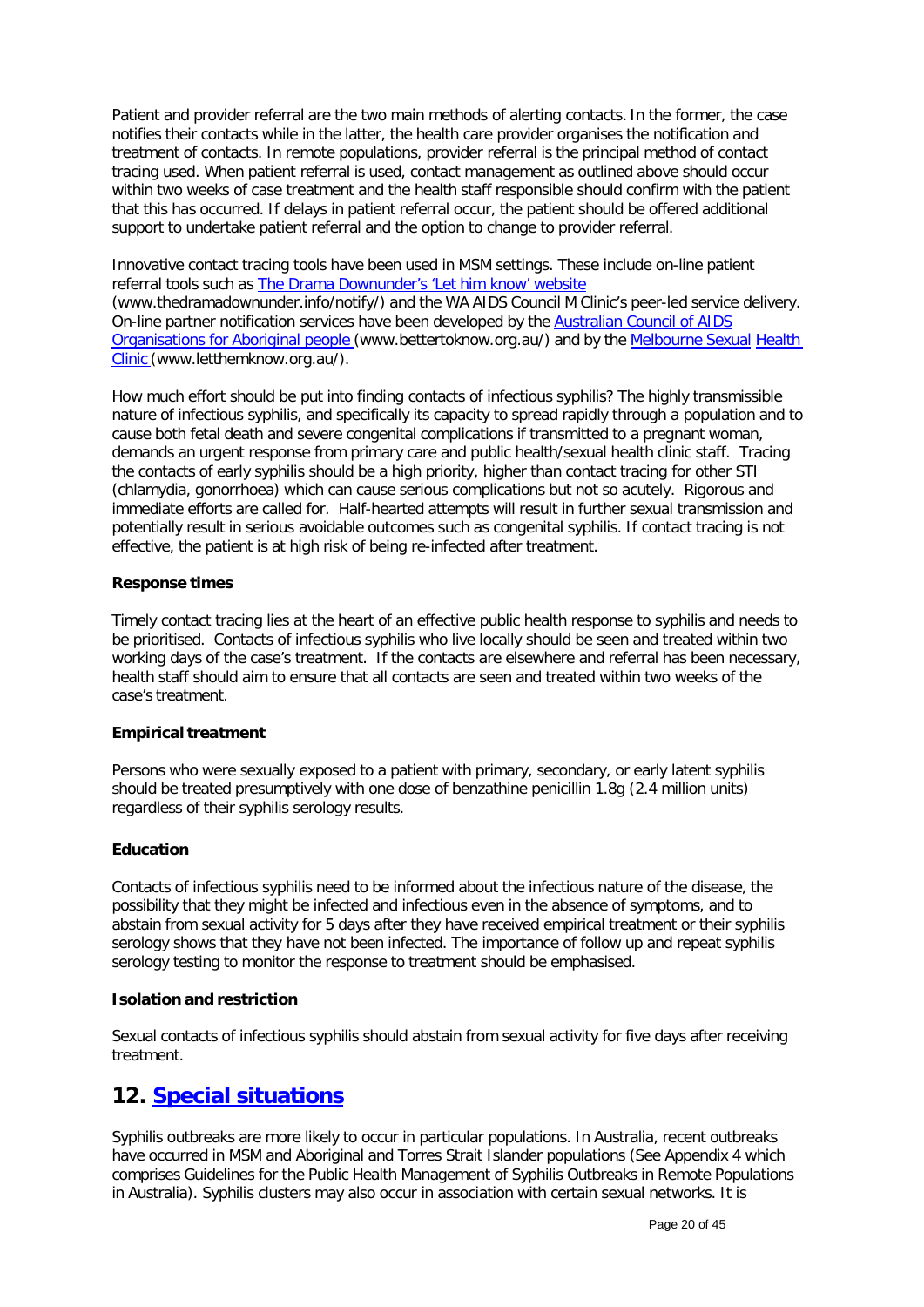important to pay attention to confidentiality and the sensitivities associated with sexually transmissible infections when managing syphilis clusters and outbreaks.

MSM who participate in highly sexually active subcultures are at increased risk of acquiring syphilis. Due to the diversity of the MSM population in relation to syphilis infection, any initiative developed must take into account the varying subpopulations, e.g. HIV positive and negative MSM; younger and older MSM (MSM <30 years contribute the highest number of syphilis notifications among HIV negative MSM whereas MSM aged 40-49 years contribute the highest number of syphilis notifications among HIV positive MSM); and those with differing stages of syphilis including symptomatic and asymptomatic infections. The National Gay Men's Syphilis Action Plan outlines priority actions to achieve a sustained reduction in the incidence of infectious syphilis in MSM.<sup>[16](#page-21-0)</sup>

# <span id="page-20-0"></span>**13. References and additional sources of information**

- <span id="page-20-1"></span>1. **Furegato M, Fifer H, Mohammed H, Simms I, Vanta P, Webb S, Foster K, Kingston M, Charlett A, Vishram B, Reynolds C, Gill N, Hughes G.** Factors associated with four atypical cases of congenital syphilis in England, 2016 to 2017: an ecological analysis. *Euro* Surveill. 2017;22(49):pii=17-00750. [doi.org/10.2807/1560-7917.ES.2017.22.49.17-00750](https://doi.org/10.2807/1560-7917.ES.2017.22.49.17-00750)
- <span id="page-20-2"></span>2. **Kingston M, French P, Higgins S, McQuillan O, Sukthankar A, Stott C, B. McBrien, C. Tipple, A. Turner, A. K. Sullivan, et al.** UK national guidelines on the management of syphilis 2015. Int J STD AIDS. 2016 May; 27(6): 421–446. Published online 2015 Dec 31. doi: 10.1177/0956462415624059
- <span id="page-20-3"></span>3. **Kingston M, French P, Fifer H, Hughes G, and Wilson J.** Congenital syphilis in England and amendments to the BASHH guideline for management of affected infants. Int J STD & AIDS. 2017 October; 28(13): 1361 – 1362. [doi.org/10.1177/0956462417733866](https://doi.org/10.1177/0956462417733866)
- <span id="page-20-4"></span>4. **Towns JM, Leslie DE, Denham I, Azzato F, Fairley CK and Chen M.** Painful and multiple anogenital lesions are common in men with Treponema pallidum PCR-positive primary syphilis without herpes simplex virus coinfection: a cross-sectional clinic-based study. Sex Transm Infect. 2016 Mar; 92(2): 110–115. Published online 2015 Sep 16. doi:10.1136/sextrans-2015- 052219
- <span id="page-20-5"></span>5. **Kenyon C, Tsoumanis A, Osbak K, et al**. Repeat syphilis has a different immune response compared with initial syphilis: an analysis of biomarker kinetics in two cohorts. Sex Transm Infect 2018; 94:180-186.
- <span id="page-20-6"></span>6. The Kirby Institute. National Blood-borne Virus and Sexually Transmissible Infections Surveillance and Monitoring Report, 2013. The Kirby Institute, The University of New South Wales, Sydney, NSW.
- <span id="page-20-7"></span>7. **Larsen SA, Steiner BM and Rudolph AH.** Laboratory diagnosis and interpretation of tests for syphilis. Clin Microbiol Rev 1995; 8:1-21; cited in: [Laboratory](http://www.health.gov.au/internet/main/publishing.nsf/Content/cda-phln-syphilis.htm) case definitions for syphilis available at: www.health.gov.au/internet/main/publishing.nsf/Content/cda-phln-syphilis.htm [Accessed:31 March 2014].
- <span id="page-20-8"></span>8. **Schmidt BL, Edjlalipour M and Luger A.** Comparative evaluation of nine different enzymelinked immunosorbent assays for determination of antibodies against Treponema pallidum in patients with primary syphilis. J Clin Microbiol 2000; 38: 1279-82; cited in: [Laboratory](http://www.health.gov.au/internet/main/publishing.nsf/Content/cda-phln-syphilis.htm) case [definitions](http://www.health.gov.au/internet/main/publishing.nsf/Content/cda-phln-syphilis.htm) for syphilis available at: www.health.gov.au/internet/main/publishing.nsf/Content/cdaphln-syphilis.htm [Accessed 31 March 2014].
- <span id="page-20-9"></span>9. **Schmidt BL, Luger A, Duschet P, Seifert W, Gschnait F.** Specific IgM tests in syphilis diagnosis Hautarzt 1994; 45: 685-9; cited In: [Laboratory](http://www.health.gov.au/internet/main/publishing.nsf/Content/cda-phln-syphilis.htm) case definitions for syphilis available at: www.health.gov.au/internet/main/publishing.nsf/Content/cda-phlnsyphilis.htm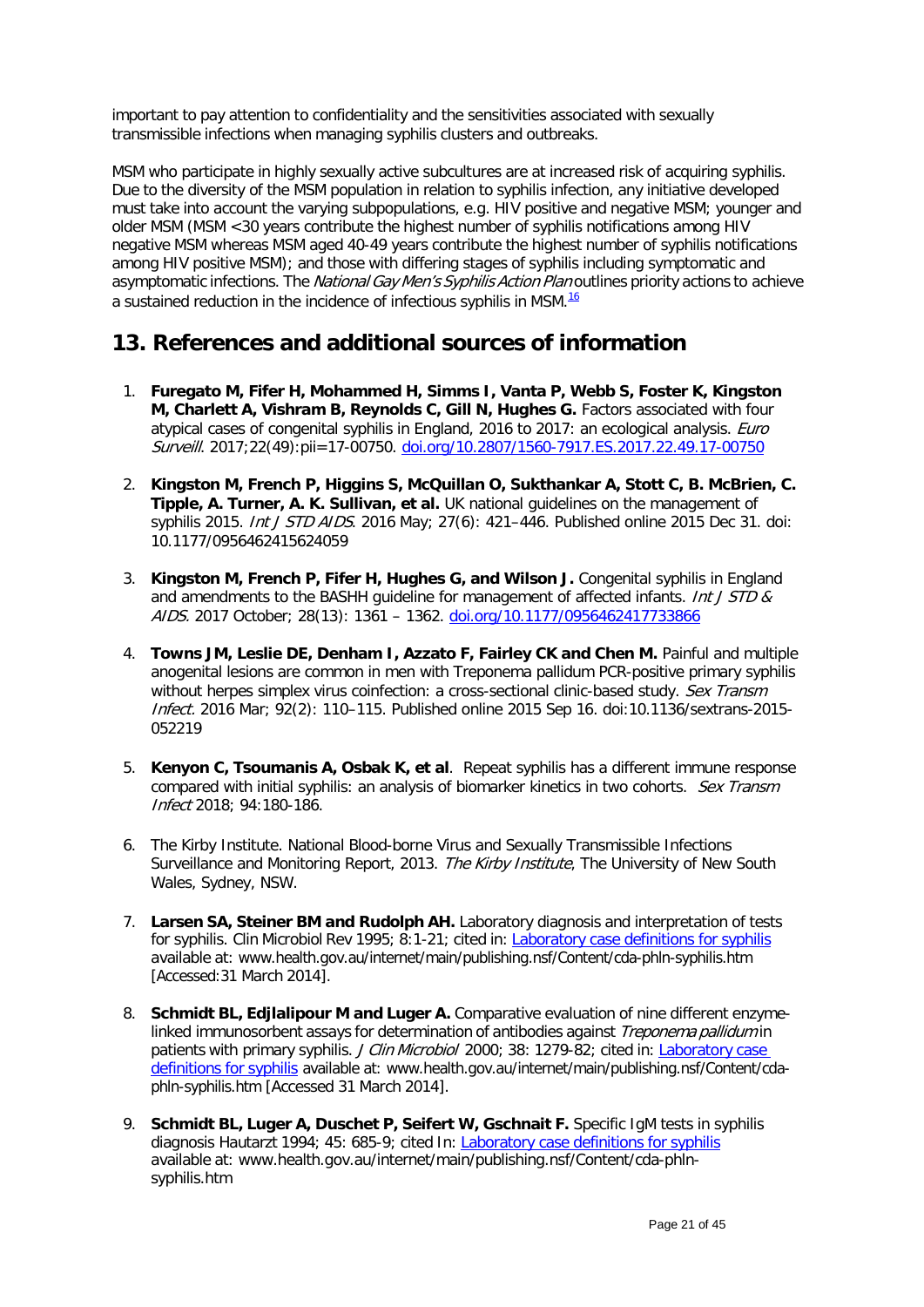- <span id="page-21-1"></span>10. **Miller P, Skov S, Knox J.** How to Interpret Syphilis Results: a manual for nursing and medical staff in remote area clinics, 2nd edition, Nganampa Health Council, 1999.
- <span id="page-21-2"></span>11. **Kazadi WM, Asiedu KB, Agana N, Mitjà O.** Epidemiology of yaws; an update. Clin Epidemiol. 2014; 6: 119–128.
- <span id="page-21-3"></span>12. **Gayet-Ageron A, Lautenschlager S, Ninet B, Perneger, TV and Combescure C.**  Sensitivity, specificity and likelihood ratios of PCR in the diagnosis of syphilis: a **systematic** review and meta-analysis. Sex Transm Infect 2013;89:251-256.
- <span id="page-21-4"></span>13. **Causer LM, Kaldor JM, Fairley CK, Donovan B, Karapanagiotidis T, Leslie DE, Robertson PW, McNulty AM, Anderson D, Wand H, Conway DP, Denham I, Ryan C** and Guy RJ. A laboratory-based evaluation of four rapid point-of-care tests for syphilis. PloS one. 2014;9(3):e91504.
- <span id="page-21-5"></span>14. **Gliddon HD, Peeling RW, Kamb ML, Toskin I, Wi TE and Taylor MM.** A systematic review and meta-analysis of studies evaluating the performance and operational characteristics of dual point-of-care tests for HIV and syphilis. Sexually transmitted infections. 2017 Dec;93(S4):S3-S15.
- <span id="page-21-6"></span>15. **Singh, A. E., Chernesky, M. A., Morshed, M., & Wong, T.** (2015). Canadian Public Health Laboratory Network laboratory guidelines for the use of point-of-care tests for the diagnosis of syphilis in Canada. The Canadian Journal of Infectious Diseases & Medical Microbiology, 26(Suppl A), 29A–32A.
- <span id="page-21-0"></span>16. Sexually Transmissible Infections in Gay Men Action Group. Australian Sexually transmitted infection and HIV testing [guidelines](https://stipu.nsw.gov.au/stigma/stihiv-testing-guidelines-for-msm/) for asymptomatic men who have sex with men, 2014. Available at stipu.nsw.gov.au/stigma/stihiv-testing-guidelines-for-msm/[Accessed 1 November 2017].
- <span id="page-21-7"></span>17. **Annan T, Hughes G, Evans B, Simms I, Ison C, Bracebridge S et al.** Guidance for managing STI outbreaks and Incidents. Health Protection Agency. 2010. Available at: [last checked Feb 3, 2015] www.gov.uk/government/publications/sexually-transmitted-infectionsstis-managing- outbreaks
- <span id="page-21-8"></span>18. **Finelli L, Levine WC, Valentine J, St Louis ME.** Syphilis Outbreak Assessment. Sexually Transmitted Diseases 2001; 28:131-35.
- <span id="page-21-9"></span>19. **Simms I, Bell G and Hughes G.** Infectious syphilis in young heterosexuals: responding to an evolving epidemic (editorial) *Int J STD AIDS* 2011; 22: 487-82.
- <span id="page-21-10"></span>20. **Patrick DM, Rekart ML, Jolly A, Mak S, Tyndall M, Maginley J, Wong E, Wong T, Jones H, Montgomery C and Brunham RC.** Heterosexual outbreak of infectious syphilis: epidemiological and ethnographic analysis and implications for control. Sex. Transm. Infect. 2002; 78 (Suppl 1):164-69.
- <span id="page-21-11"></span>21. Centers for Disease Control and Prevention. Syphilis outbreak among American Indians – Arizona, 2007-2009.MMWR 2010; 59:158-61.
- <span id="page-21-12"></span>22. **Chen JL, Kodagoda D, Lawrence AM and Kerndt PR.** Rapid public health interventions in response to an outbreak of syphilis in Los Angeles. Sexually Transmitted Diseases 2002; 29: 277-84.
- <span id="page-21-13"></span>23. The [Ottawa Charter](http://www.who.int/healthpromotion/conferences/previous/ottawa/en/index1.html) for health promotion. The first international conference on health promotion, November 1986. Available at: [checked Feb 3, 2015]. www.who.int/healthpromotion/conferences/previous/ottawa/en/index1.html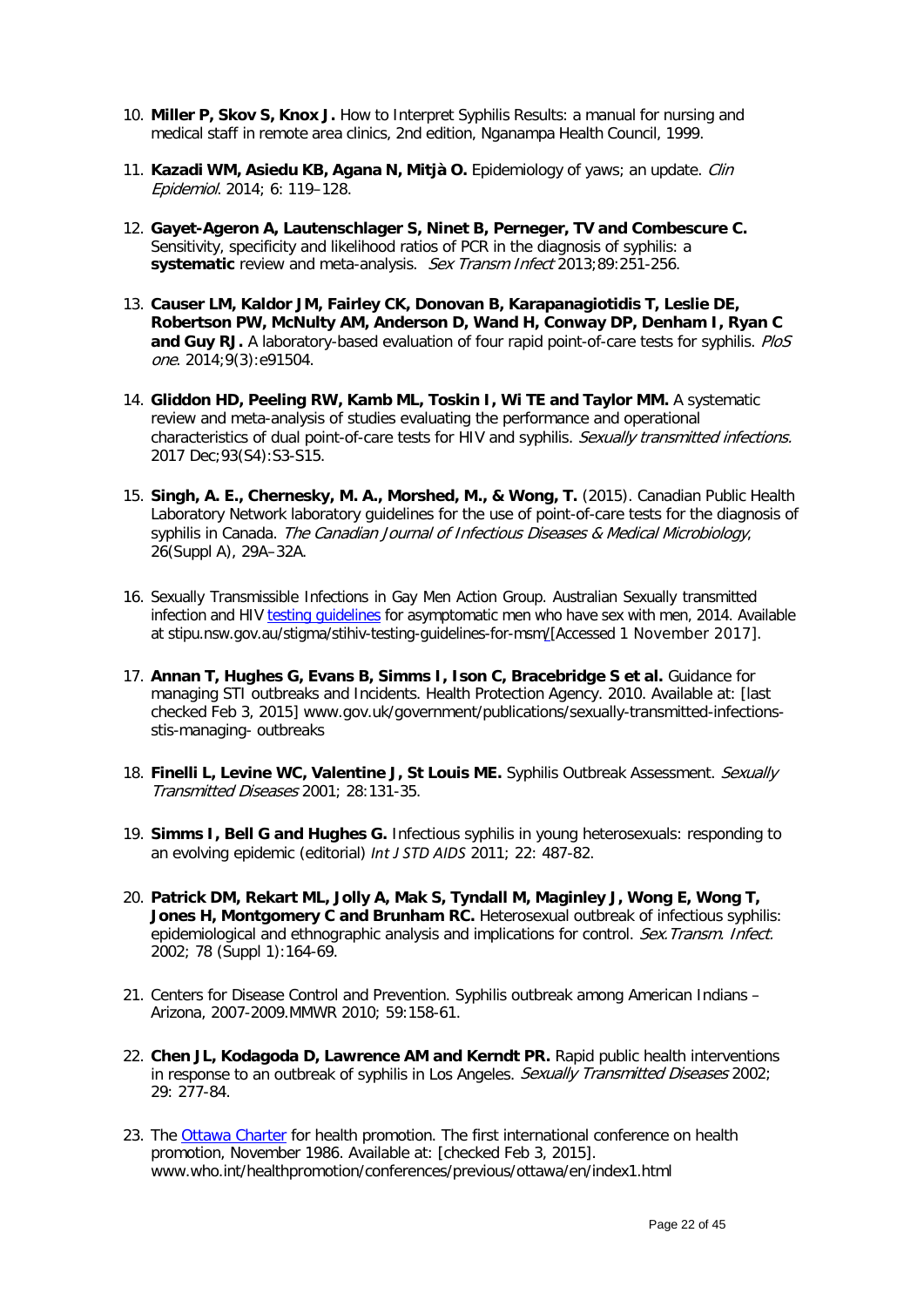- <span id="page-22-6"></span>24. World Health Organization 2006, The use of rapid syphilis tests. apps.who.int/iris/bitstream/10665/43590/1/TDR\_SDI\_06.1\_eng.pdf
- <span id="page-22-7"></span>25. **Causer LM, Kaldor JM, Conway DP, Leslie DE, Denham I, Karapanagiotidis T, et al.** (2015). An evaluation of a novel dual treponemal/nontreponemal point-of-care test for syphilis as a tool to distinguish active from past treated infection. Clin Infect Dis, 61(2), 184-191.
- <span id="page-22-8"></span>26. **Swartzendruber A, Steiner RJ, Adler MR, Kamb ML, Newman LM.** 2015. Introduction of rapid syphilis testing in antenatal care: a systematic review of the impact on HIV and syphilis testing uptake and coverage. Int J Gynaecol Obstet 130 Suppl 1: S15-S21. doi: 10.1016/j.ijgo.2015.04.008
- <span id="page-22-9"></span>27. **Smith A, Sabido M, Camey E, Batres A, Casabona J.** 2015. Lessons learned from integrating simultaneous triple point-of-care screening for syphilis, hepatitis B, and HIV in prenatal services through rural outreach teams in Guatemala. Int J Gynaecol Obstet. Jun;130 Suppl 1:S70-2. doi: 10.1016/j.ijgo.2015.04.009.

# <span id="page-22-0"></span>**14. Appendices**

<span id="page-22-1"></span>**Appendix A. Syphilis fact sheet**

<span id="page-22-2"></span>**Appendix B. Public Health Unit Checklist**

<span id="page-22-3"></span>**Appendix C. Syphilis investigation form**

<span id="page-22-4"></span>**Appendix D. Guidelines for the Public Health Management of Syphilis Outbreaks in Remote Populations in Australia**

# <span id="page-22-5"></span>**15. Jurisdiction specific issues**

Links to State and Territory Public Health [Legislation,](http://www.health.gov.au/internet/main/publishing.nsf/Content/cda-state-legislation-links.htm) the Quarantine Act and the National Health [Security](http://www.health.gov.au/internet/main/publishing.nsf/Content/cda-state-legislation-links.htm) Act 2007 (www.health.gov.au/internet/main/publishing.nsf/Content/cda-state-legislation-links.htm).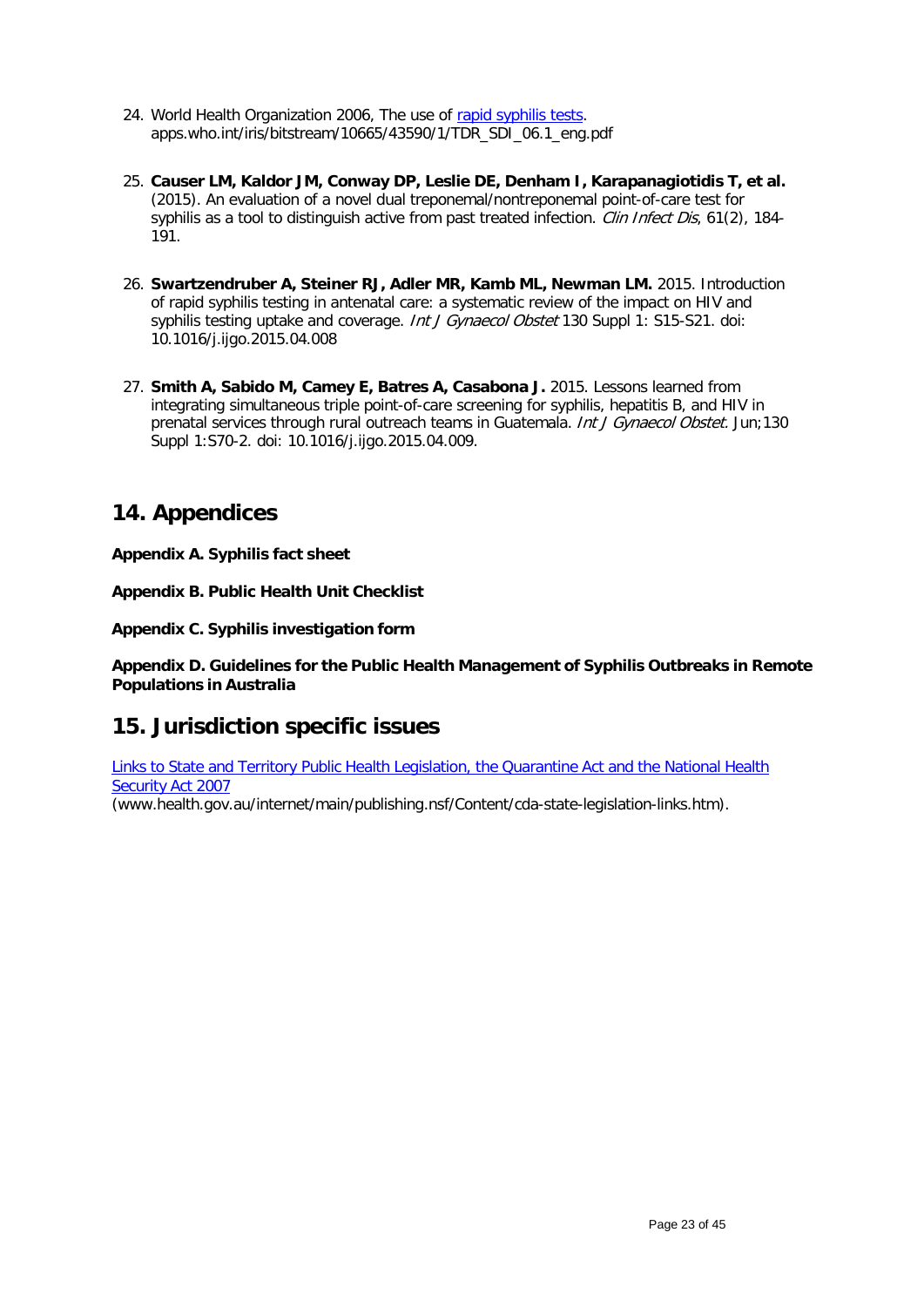# <span id="page-23-0"></span>**Appendix A. Syphilis fact sheet**

### **What is syphilis?**

Syphilis is a very serious sexually transmissible infection. It is caused by the *Treponema pallidum* bacterium.

#### **What are the symptoms?**

The first signs of syphilis may not last long, so you can have it and pass it on without knowing.

You might get an ulcer or sore around the genital area or mouth, 3 to 12 weeks after infection. The sore can be any size or shape. It can be painful or painless, doesn't bleed, and feels like a hard button on the skin. Sometimes there can be more than one sore. This is called the primary stage of syphilis. If not treated, the sore heals and disappears after a few weeks, but the person is still infected.

Two to 6 months after getting infected, the secondary stage of syphilis occurs. Symptoms include a skin rash on the face, palms, and soles of the feet, swollen glands, lumps around the moist areas of the body, and hair loss. You can also get headaches, and pains in the bones, muscles and joints. This stage can last for 6 months or more.

#### **What happens if syphilis is not treated?**

Without treatment, there is a latent stage where there are no visible signs but you are still infectious and can pass on syphilis through sex for up to 2 years.

If untreated for more than 2 years, syphilis can progress to the tertiary stage which can affect your brain, heart, large blood vessels, the spinal cord, skin and bones, leading to disability and death.

If a pregnant woman has syphilis, her baby can be born dead or damaged (congenital syphilis).

#### **How is it spread?**

Syphilis is spread by unprotected vaginal, anal and oral sex. You can also be infected through intimate or skin to skin contact with an infected person. Syphilis also increases the risk of HIV transmission.

An infected mother can pass syphilis on to her baby via the placenta during pregnancy.

#### **Who is at risk?**

Everyone is susceptible to infection. In Australia, groups at particular risk of syphilis include:

- Men who have sex with men
- Female sexual partners of men who have sex with men
- Aboriginal and Torres Strait Islander people
- People who have unprotected sex with people who have syphilis
- Babies of mothers who have not had adequate antenatal care, including syphilis testing during pregnancy

In Australia, the risk of getting syphilis from a woman involved in sex work is very low.

You can get syphilis again, even if you have been treated for it in the past. Syphilis infection does not create immunity.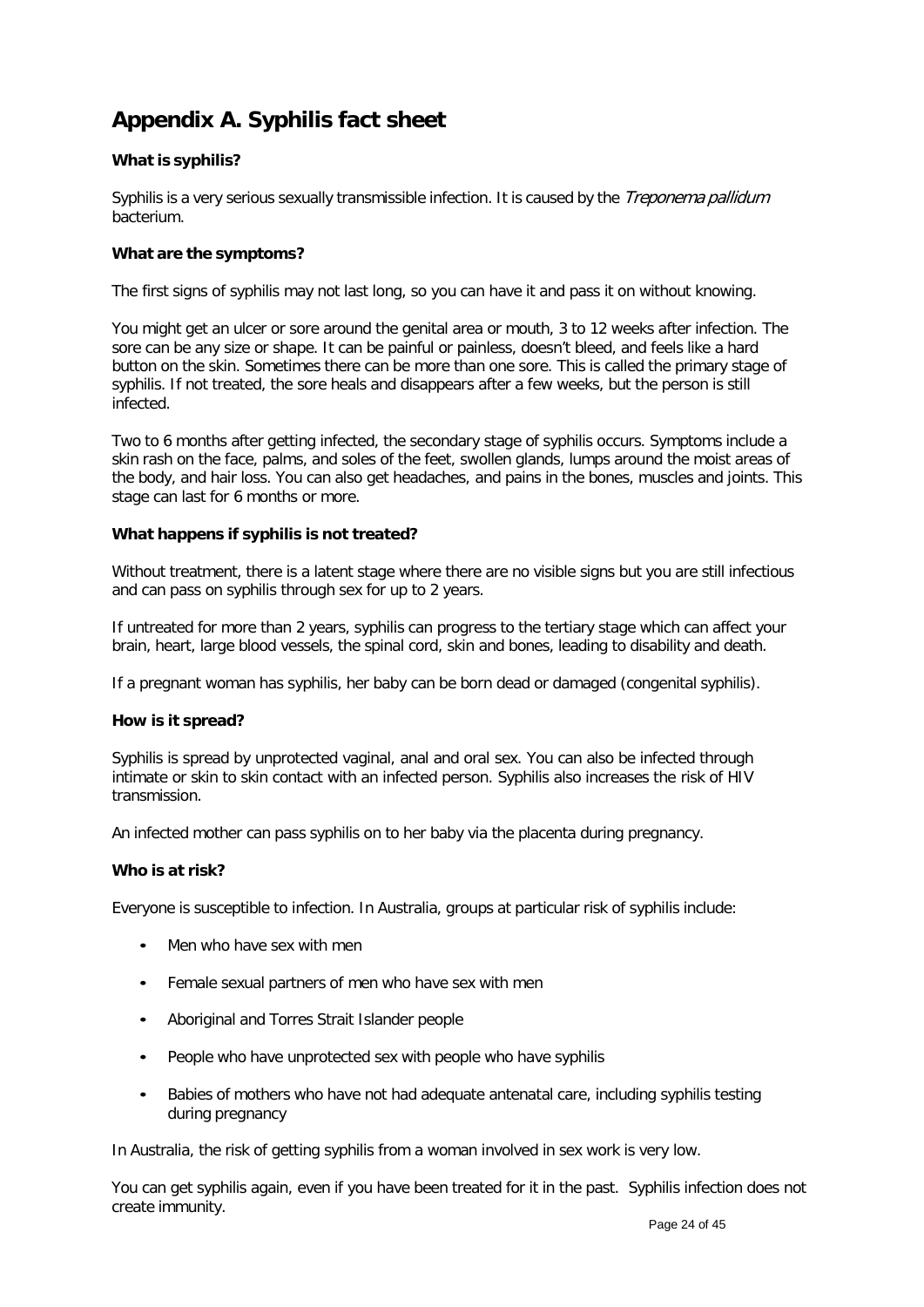#### **How it is prevented?**

The safest ways to protect against syphilis are to:

- Always use condoms, dams and water based lubricant. Condoms and dams are the best way of protecting against syphilis and some other sexually transmissible infections (STIs).
- Avoid having sex with someone who has a visible ulcer or sore on their genitals.
- Have a long-term relationship where neither you nor your partner is already infected or has other sexual partners.
- Having fewer sexual partners lowers your risk of having sex with someone who has syphilis.
- Have regular STI check-ups.
- If you are diagnosed with an STI, complete the recommended course of treatment.

All women should have a syphilis test in the first 12 weeks of pregnancy or at the first antenatal visit. The earlier syphilis is treated during the pregnancy, the lower the risk of the baby becoming infected or being damaged by syphilis. Additional testing for syphilis in pregnancy may be recommended in areas affected by a syphilis outbreak and for certain at-risk populations. Please check directions from local health authorities on this matter.

There is no vaccine for syphilis.

#### **How is it diagnosed?**

Blood tests are used to diagnose syphilis. There is a short period after exposure to syphilis when the tests may not pick up the early stages of infection and repeat tests may be necessary. If you have contracted syphilis you will test positive by three months after infection, and usually much earlier.

#### **How is it treated?**

Syphilis is usually treated with penicillin injections. You should abstain from sexual activity until five days after completing your course of treatment and your doctor has informed you that you are no longer infectious.

It is important that you have regular blood tests at 3, 6 and 12 months after syphilis treatment to monitor the effectiveness of treatment.

Even after treatment, some of your blood tests might be positive for syphilis. This does not mean you are still infected. It just shows that you have had syphilis in the past.

Treatment of your sexual partners is important to prevent you from getting re-infected and to prevent the infection spreading in your community. You can help by advising your sexual partners to get tested and treated for syphilis. You can do this by talking with your partners or asking your doctor to inform your partners or you could use an on-line notification website such as "Let Them [Know"](http://www.letthemknow.org.au/) (suitable for all people), "The Drama [Downunder"](http://www.thedramadownunder.info/notify/) (for gay men); and ["Better](http://www.bettertoknow.org.au/) to Know" (for Aboriginal and Torres Strait Islander people).

#### **What are your doctor's responsibilities?**

Your doctor is responsible for:

Providing you with appropriate tests, treatment and information about how to protect yourself from sexually transmissible infections.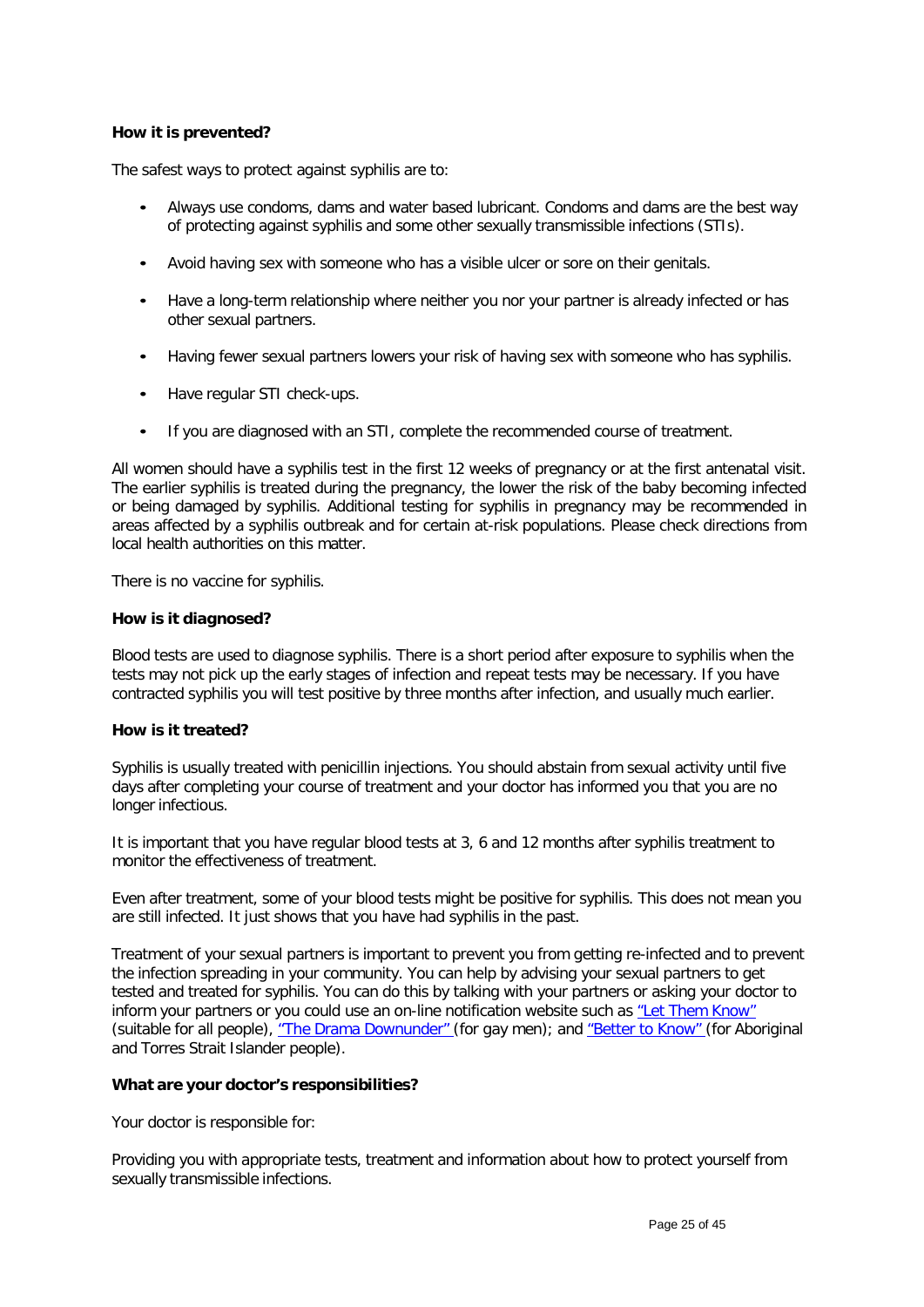Helping you to ensure that your sexual partners get tested and treated. Confidentially notifying cases of syphilis to the local health department.

### **Where can you find more information about syphilis?**

Contact your GP, community health clinic, sexual health clinic or Aboriginal and/or Torres Strait Islander health worker.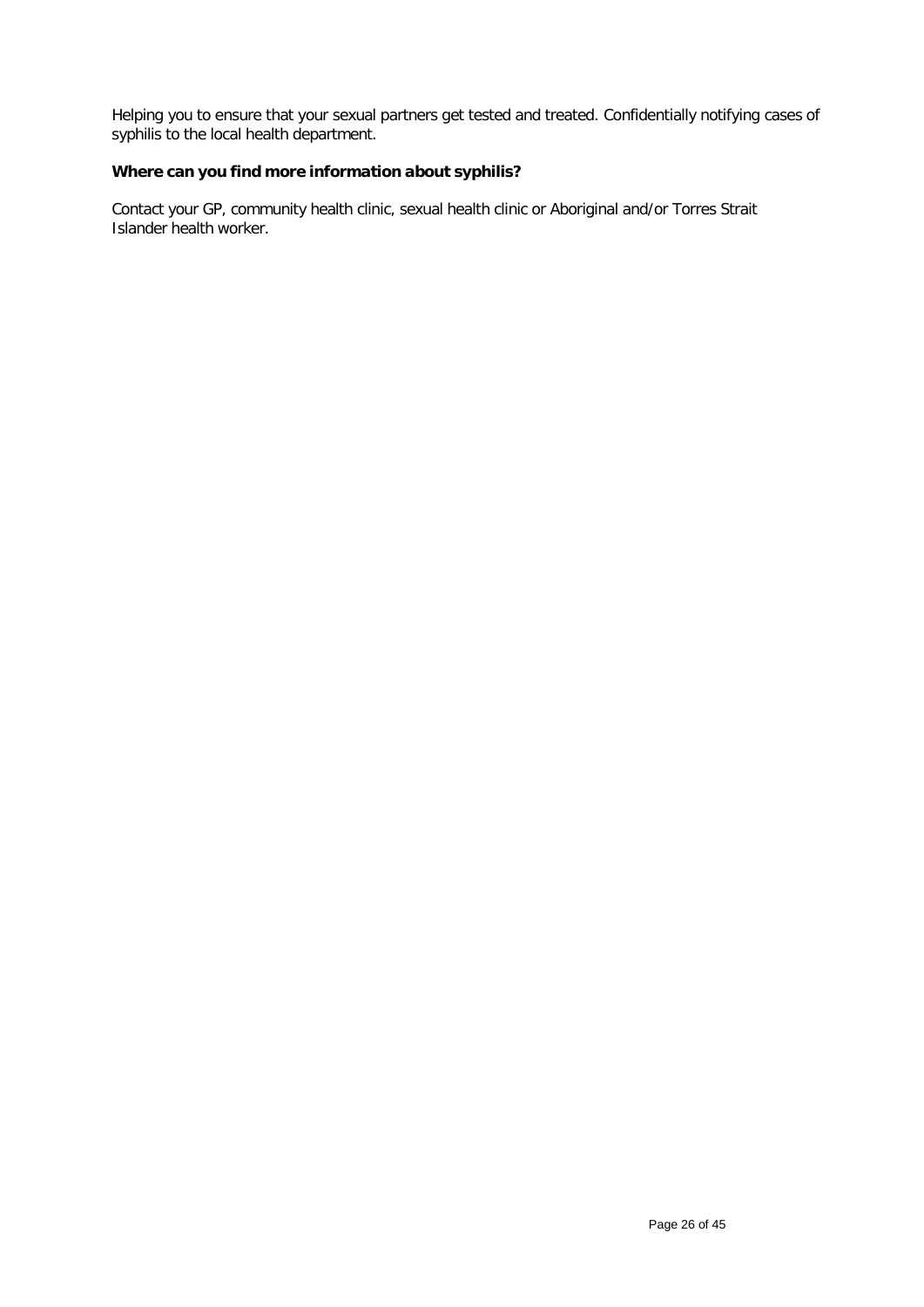# <span id="page-26-0"></span>**Appendix B. Public health unit checklist**

Contact the patient and/or the patient's doctor to:

- Obtain patient's risk exposure history
- Obtain patient's previous syphilis testing and treatment history (this information might be available from a state or regional syphilis register/database)
- Identify likely source of infection
- Confirm onset of symptoms (if any)
- Confirm results of relevant pathology tests
- Ensure that the patient is aware of diagnosis
- Ensure that contact tracing has been commenced.

#### Contact the laboratory to:

• Check samples received and obtain any outstanding results

#### Confirm case:

- Assess information against case definition
- Stage syphilis in consultation with specialist advice
- Enter data into jurisdictional infectious disease notification database

#### Other issues:

Infectious syphilis occurring in a pregnant woman requires a URGENT public health response due to the risk of congenital infection.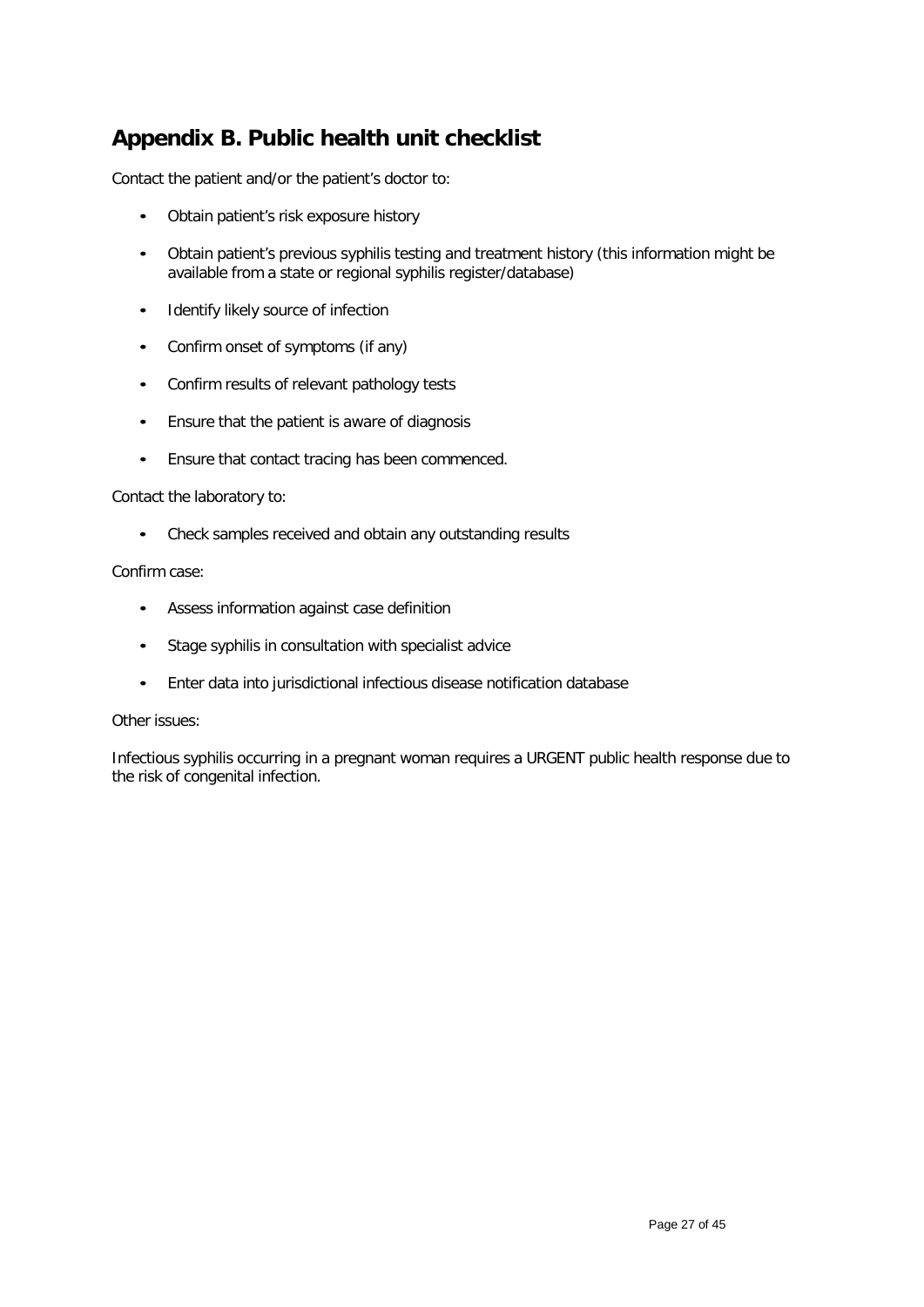# <span id="page-27-0"></span>**Appendix C. Syphilis case investigation form**

Public Health Unit/Sexual Health Clinic undertaking case investigation:

| Case details                                                                                                                              |                       |                |
|-------------------------------------------------------------------------------------------------------------------------------------------|-----------------------|----------------|
|                                                                                                                                           |                       |                |
| Given names:                                                                                                                              |                       |                |
| Date of birth:<br>dd/mm/yyyy                                                                                                              |                       |                |
| $\Box F$<br>$\Box$ Indeterminate<br>Sex: $\Box$ M                                                                                         |                       |                |
| Female patients: $\Box$ Pregnant                                                                                                          | $\Box$ Not pregnant   | $\Box$ Unknown |
| Note: Infectious syphilis occurring in a pregnant woman requires URGENT public health response due<br>to the risk of congenital infection |                       |                |
| Indigenous Status:                                                                                                                        |                       |                |
| □ Aboriginal but not Torres Strait Islander origin                                                                                        |                       |                |
| □ Torres Strait Islander but not Aboriginal origin                                                                                        |                       |                |
| □ Both Aboriginal and Torres Strait Islander origin                                                                                       |                       |                |
| □ Neither Aboriginal nor Torres Strait Islander origin                                                                                    |                       |                |
| $\Box$ Not stated/inadequately                                                                                                            |                       |                |
| described Address                                                                                                                         |                       |                |
|                                                                                                                                           |                       |                |
| Postcode                                                                                                                                  |                       |                |
| Country of birth:<br>$\Box$ Australia                                                                                                     | $\Box$ Other, specify |                |
| Language mostly spoken at home: $\Box$ English                                                                                            |                       | $\Box$ Unknown |
| Past history                                                                                                                              |                       |                |
| Previous syphilis testing: $\square$ Yes                                                                                                  | $\Box$ No<br>$\Box$   |                |

Unknown If yes, provide details

|                               | Date            | <b>Result</b> |
|-------------------------------|-----------------|---------------|
| Last treponemal specific test | d d/m m/y y y y |               |
| Last RPR                      | d d/m m/y y y y |               |

Previous syphilis diagnosis: □ Yes □ No □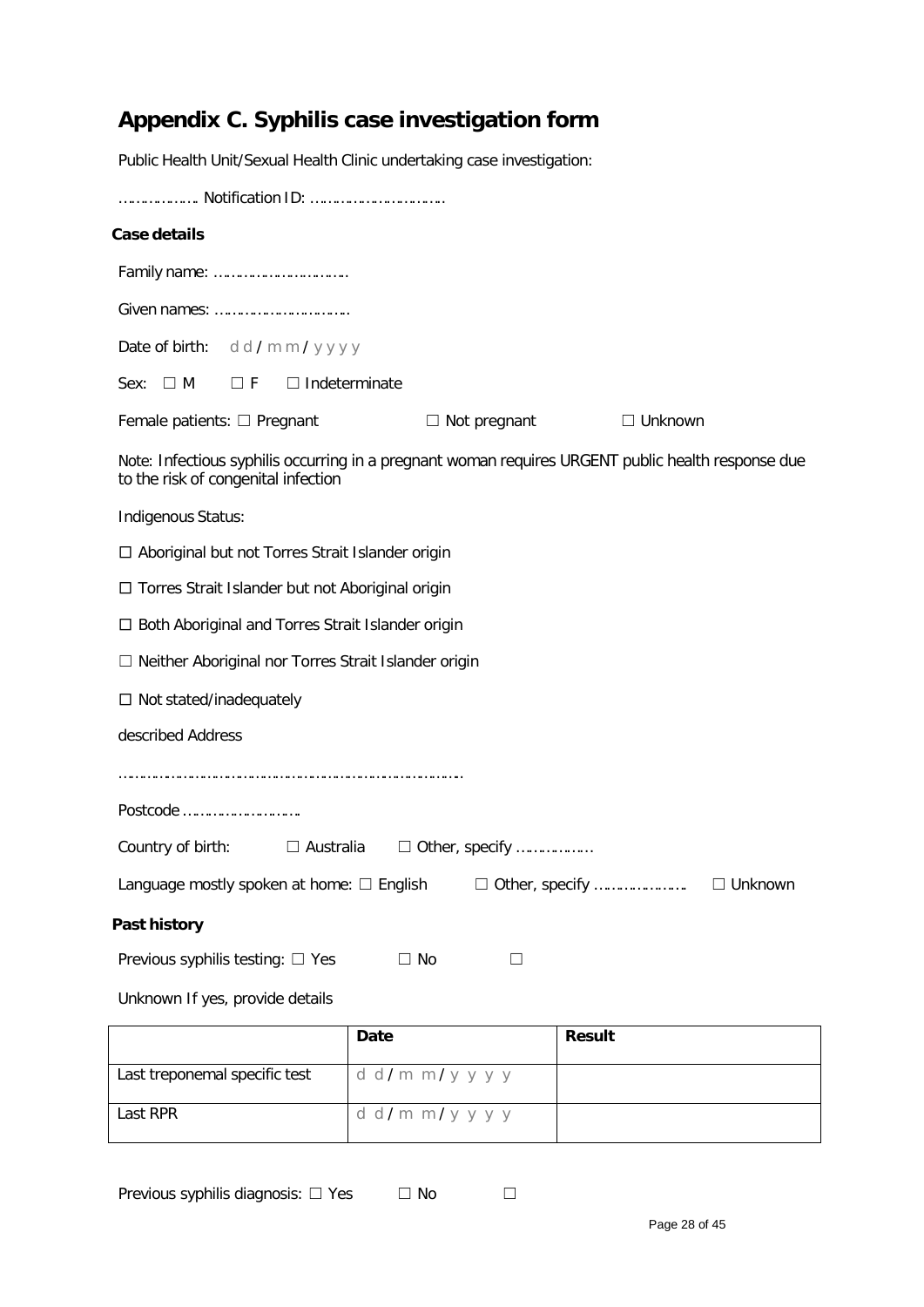Unknown Date of last syphilis notification: d d / m m / y y y y

Previous syphilis treatment: □ Yes □No □

Unknown If yes, provide details

| Date given                                                                                                                                                                                     | Drug                                                                        | <b>Dose</b>                           | Route                                    | <b>Comments</b> |  |
|------------------------------------------------------------------------------------------------------------------------------------------------------------------------------------------------|-----------------------------------------------------------------------------|---------------------------------------|------------------------------------------|-----------------|--|
|                                                                                                                                                                                                |                                                                             |                                       |                                          |                 |  |
|                                                                                                                                                                                                |                                                                             |                                       |                                          |                 |  |
|                                                                                                                                                                                                |                                                                             |                                       |                                          |                 |  |
|                                                                                                                                                                                                |                                                                             |                                       |                                          |                 |  |
|                                                                                                                                                                                                |                                                                             |                                       |                                          |                 |  |
|                                                                                                                                                                                                |                                                                             |                                       |                                          |                 |  |
| <b>Disease details</b>                                                                                                                                                                         |                                                                             |                                       |                                          |                 |  |
|                                                                                                                                                                                                | Symptoms at time of diagnosis: □ Primary                                    | □ Secondary                           | $\Box$ Tertiary                          | $\Box$ No       |  |
|                                                                                                                                                                                                | symptoms If symptoms present, date of onset: $d/d/m$ m/y y y y              |                                       |                                          |                 |  |
| $\Box$ Other                                                                                                                                                                                   | If primary syphilis, site of infection: $\Box$ Urogenital<br>$\Box$ Unknown |                                       | $\Box$ Oropharyngeal<br>$\Box$ Anorectal |                 |  |
| Laboratory results:                                                                                                                                                                            |                                                                             |                                       |                                          |                 |  |
|                                                                                                                                                                                                | $\Box$ Positive PCR/dark ground microscopy of lesion                        |                                       |                                          |                 |  |
| □ Reactive RPR/VDRL                                                                                                                                                                            |                                                                             |                                       |                                          |                 |  |
| □ Reactive TPPA/TPHA                                                                                                                                                                           |                                                                             |                                       |                                          |                 |  |
| □ Reactive EIA                                                                                                                                                                                 |                                                                             |                                       |                                          |                 |  |
| $\Box$ Other, specify                                                                                                                                                                          |                                                                             |                                       |                                          |                 |  |
| Stage of infection: $\Box$ Primary<br>$\Box$ Secondary<br>$\Box$ Early latent $\Box$ Late latent $\Box$ Tertiary                                                                               |                                                                             |                                       |                                          |                 |  |
| $\Box$ Congenital                                                                                                                                                                              |                                                                             |                                       |                                          |                 |  |
| Health service where patient was diagnosed: $\Box$ Public hospital $\Box$ Private hospital<br>$\Box$ Sexual health clinic $\Box$ Family planning<br>$\Box$ GP $\Box$ Aboriginal health service |                                                                             |                                       |                                          |                 |  |
| Prison/detention centre<br>⊔                                                                                                                                                                   |                                                                             | $\Box$ Public/community health clinic |                                          |                 |  |
|                                                                                                                                                                                                |                                                                             |                                       |                                          |                 |  |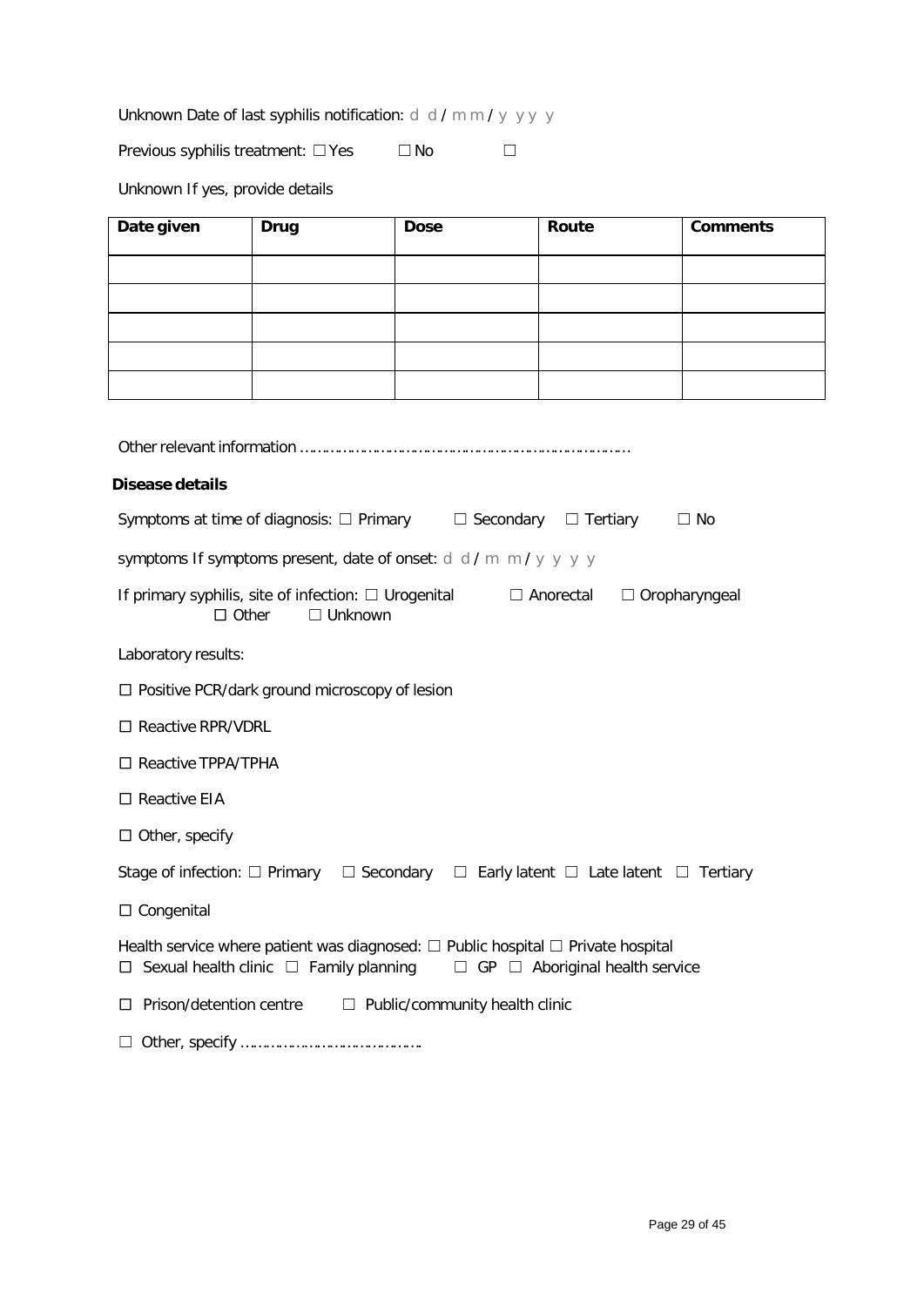Reason for presentation to health service:  $\Box$  Symptoms  $\Box$  Contact of syphilis □ Contact of other STI ☐ STI Screening ☐ Antenatal care, gestation ……../40 □ Other, specify ……………………

#### **Risk information**

Where was the infection most probably acquired?  $\Box$  This state  $\Box$  Interstate, specify………….. □ Overseas, specify ………………………… ☐ Unknown Sex of partner from whom the infection was most probably acquired  $□$  Opposite sex □ Same sex ☐ Either sex ☐ Unknown ☐ Not sexually acquired Type of sex partner from whom the infection was most probably acquired □ Regular ☐ Casual ☐ Sex worker ☐ Client (of a sex worker) □ Other, specify ……………………….. ☐ Unknown ☐ Not sexually acquired Where did patient meet the sex partner from whom the infection was most probably acquired? □ Brothel ☐ Beat ☐ Internet ☐ Sex on premises venue □ Other, specify ……………………….. ☐ Unknown □ N/A, regular partner or already known to patient Most likely mode of transmission:  $\Box$  Vaginal intercourse, insertive  $\Box$  Vaginal intercourse, receptive  $\Box$  Oral sex, insertive  $\Box$  Oral sex, receptive

□ Anal sex, insertive ☐ Anal sex, receptive ☐ Unknown ☐ Not sexually acquired

#### <span id="page-29-0"></span>**Management**

Treatment details

| Date given | <b>Drug</b> | <b>Dose</b> | Route | <b>Comments</b> |
|------------|-------------|-------------|-------|-----------------|
|            |             |             |       |                 |
|            |             |             |       |                 |
|            |             |             |       |                 |
|            |             |             |       |                 |
|            |             |             |       |                 |
|            |             |             |       |                 |

Other relevant information ……………………………………………………………………

Contact tracing:  $\Box$  Patient agreed to notify partners

□ Health service will notify partners, name of health service………………..………….

☐ Other, specify ………………………………………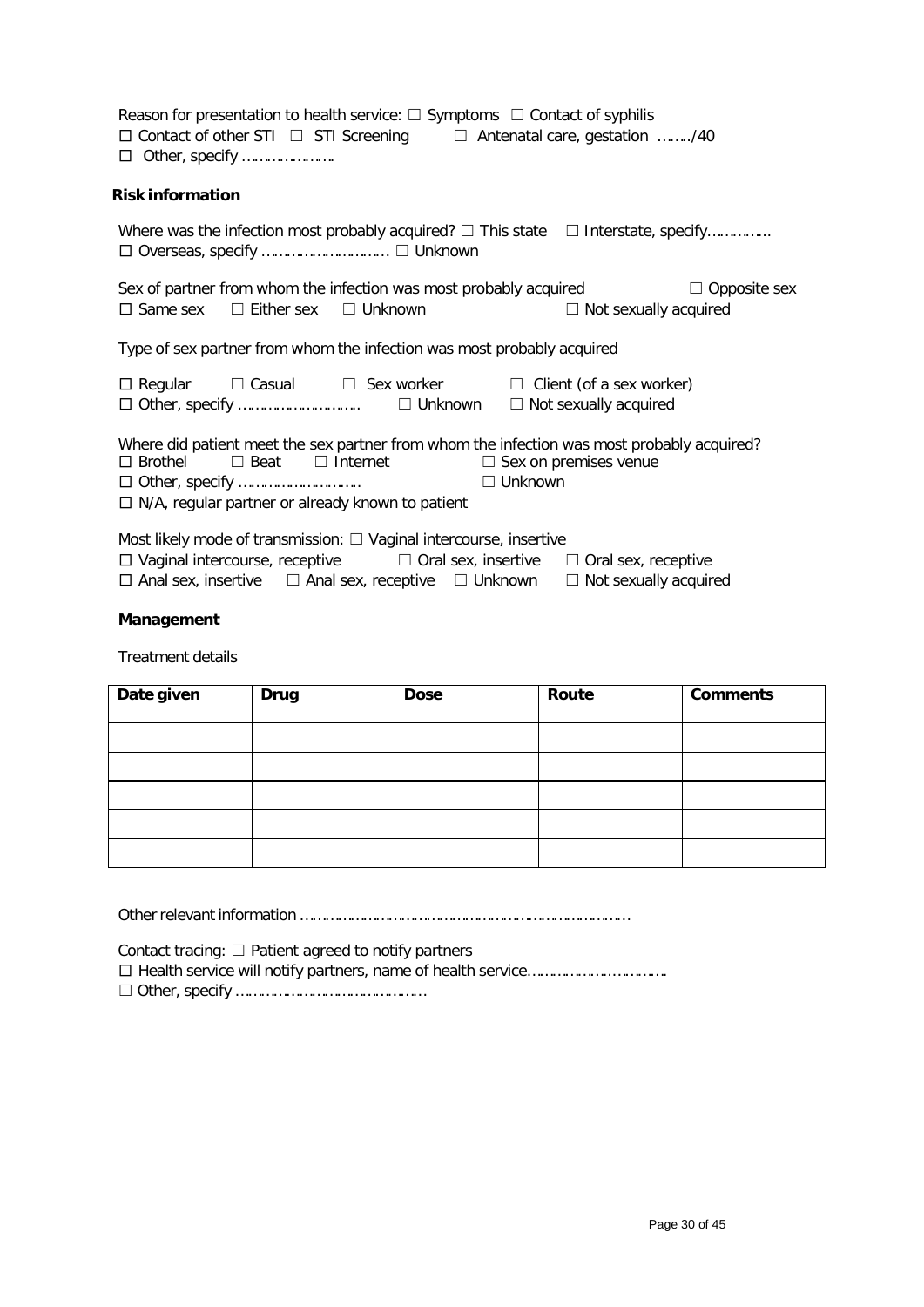# <span id="page-30-0"></span>**[Appendix D.](#page-0-0) Guidelines for the Public Health Management of Syphilis Outbreaks in Remote Populations in Australia**

Outbreak responses will be dictated by the constraints and opportunities within each jurisdiction. These recommendations aim to cover principles to ensure a comprehensive response. Experience has demonstrated that, unlike food-borne or respiratory disease outbreaks, a syphilis outbreak in remote Australia will require a community-wide approach and a sustained response lasting two or more years.<sup>[17](#page-21-7)</sup>

A significant syphilis outbreak is a complex social challenge. The ideal response will be multistrategic, informed by local knowledge, and attentive to detail in its execution. It will be enhanced where positive relationships already exist between the stakeholders.

#### **Syphilis Outbreak Response Framework**

A Syphilis Outbreak Response is divided into 4 phases, timelines are suggested as a guide only and may not be applicable to all situation:

**Phase One**: Outbreak identification **Phase Two:** Early Response (0 – 1 month) **Phase Three:** On-going Response: Part 1: (1- 12 months); Part 2: (12+ months) **Phase Four:** Outbreak reporting and response evaluation

<span id="page-30-2"></span><span id="page-30-1"></span>**Considerations on the [role of Syphilis Point of Care](#page-41-1) Testing (POCT) in outbreak response**

#### **Public health objectives and targets\* for the outbreak response:**

The aim of the response is to interrupt the further transmission of infectious syphilis and to prevent congenital syphilis.

The public health objectives are:

#### **a) To increase testing in the "at risk" population:**

Target: 100% of pregnant women are tested at first antenatal visit and thereafter according to regional clinical guidelines

Target: 100% of people diagnosed with chlamydia, gonorrhoea or HIV have a test for syphilis as part of the management of their infection

**b) To achieve best practice management outcomes for cases of infectious syphilis:**

Target: At least 80% of cases are treated and undergo public health investigation within two weeks of diagnosis

Target: At least 80% symptomatic cases are treated for syphilis on first presentation

Target: At least 80% cases of infectious syphilis cases have repeat syphilis serology at 3-6 months post-treatment

**c) To achieve best practice management outcomes for contacts of infectious syphilis:**

Target: 80% of named contacts are examined, tested and treated for syphilis at their first presentation to a health service

Target: 80% of named contacts are examined, tested and treated for syphilis within one month of being named

\*The targets are based on discussion with stakeholders and clinical experience.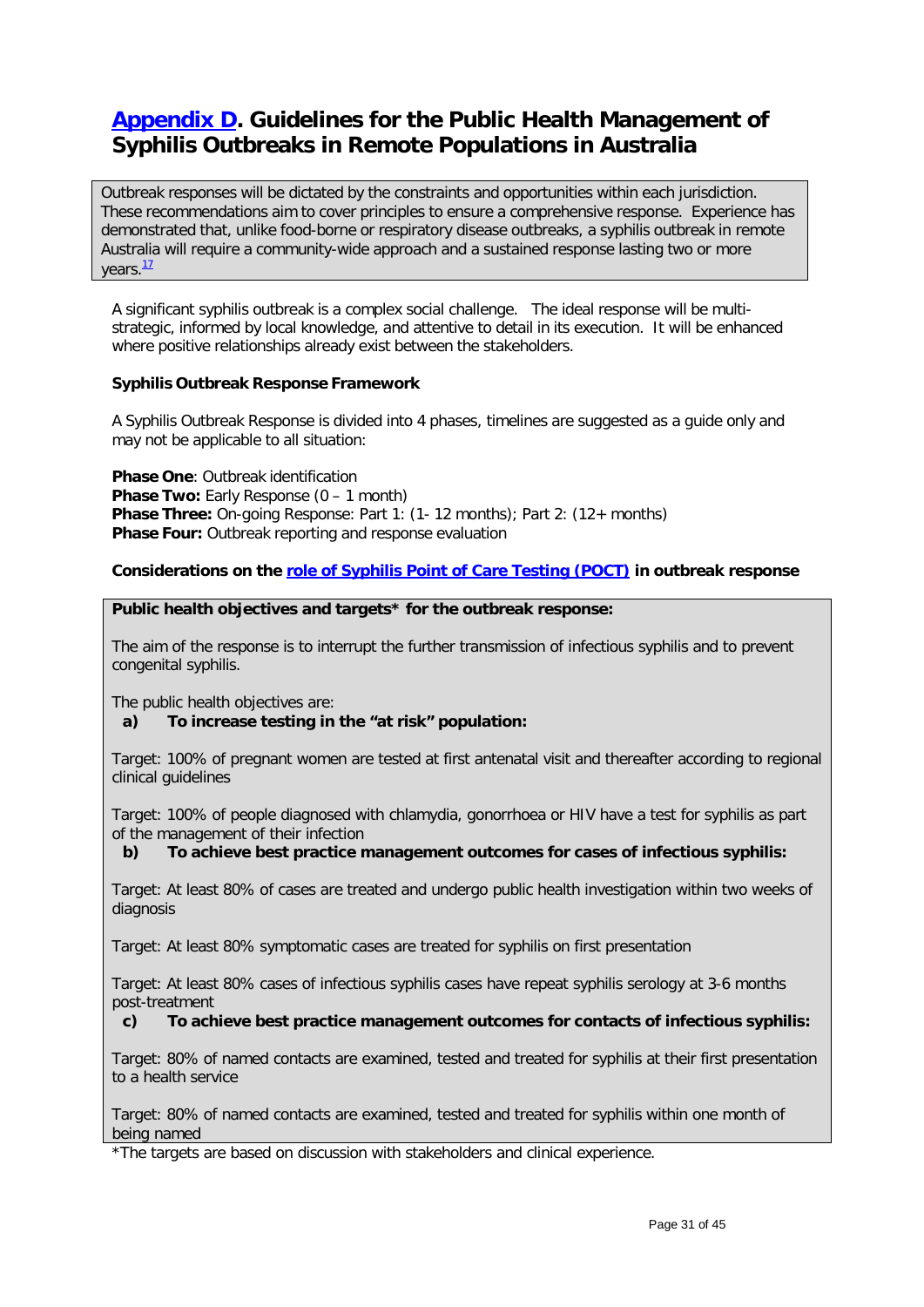#### <span id="page-31-0"></span>**Phase One: Outbreak Identification: Is There a Problem?**

It is not possible to provide a specific definition of a syphilis outbreak that can be universally applied. A working definition is: a greater than expected number of infectious syphilis cases diagnosed over a short period within a defined region or sexual network. $18,19$  $18,19$  The cases may arise independent of each other or from a single contact tracing effort.

The relevant public health staff should alert their public health medical officer (PH MO) in the event of such an increase over the preceding 3 (up to 6) months.

The PH MO should investigate to determine whether the increase is real and whether there are increases in contiguous regions / jurisdictions. Please note that an increase in testing locally cannot explain away the finding of a cluster of cases of infectious syphilis given that syphilis is no longer an endemic condition in rural / remote populations in Australia.

The initial response requires an immediate re-prioritising of routine work and the allocation of existing staff and resources to address treatment and contact tracing. This situation occurs sporadically across remote Australia, and local services, working collaboratively with regional public health support and expertise, have been able to satisfactorily interrupt further transmission.

If this initial response fails to contain the incident, that is:

- new, un-linked cases continue to be diagnosed, the list of contacts who have not been evaluated increases
- a case of inadequately treated syphilis in pregnancy or congenital syphilis occurs, or
- existing resources are stretched

Then a more comprehensive response is called for.

- The relevant PH MO should alert their manager, the Director of the Public Health Unit and their jurisdiction's Director of Communicable Disease Control. A briefing should be prepared for the attention of the jurisdiction's Executive Director of Public Health and/or Director General of Health, and the Communicable Diseases Network of Australia (CDNA).
- Each jurisdiction will decide when a briefing to the Minister for Health is appropriate. A briefing should be considered when there are many cases, the outbreak crosses jurisdictional boundaries or involves cases with HIV infection; if an intrauterine fetal death (IUFD) from syphilis occurs, or the outbreak has other features that would attract media attention.

In summary, outbreak identification is a process. Early identification requires:

- A vigilant public health surveillance system including enhanced surveillance for all infectious syphilis cases
- Familiarity with the usual regional epidemiology of syphilis
- Communication between relevant public health staff across jurisdictions
- Clear protocols within public health units for clinical and public health management of infectious syphilis cases.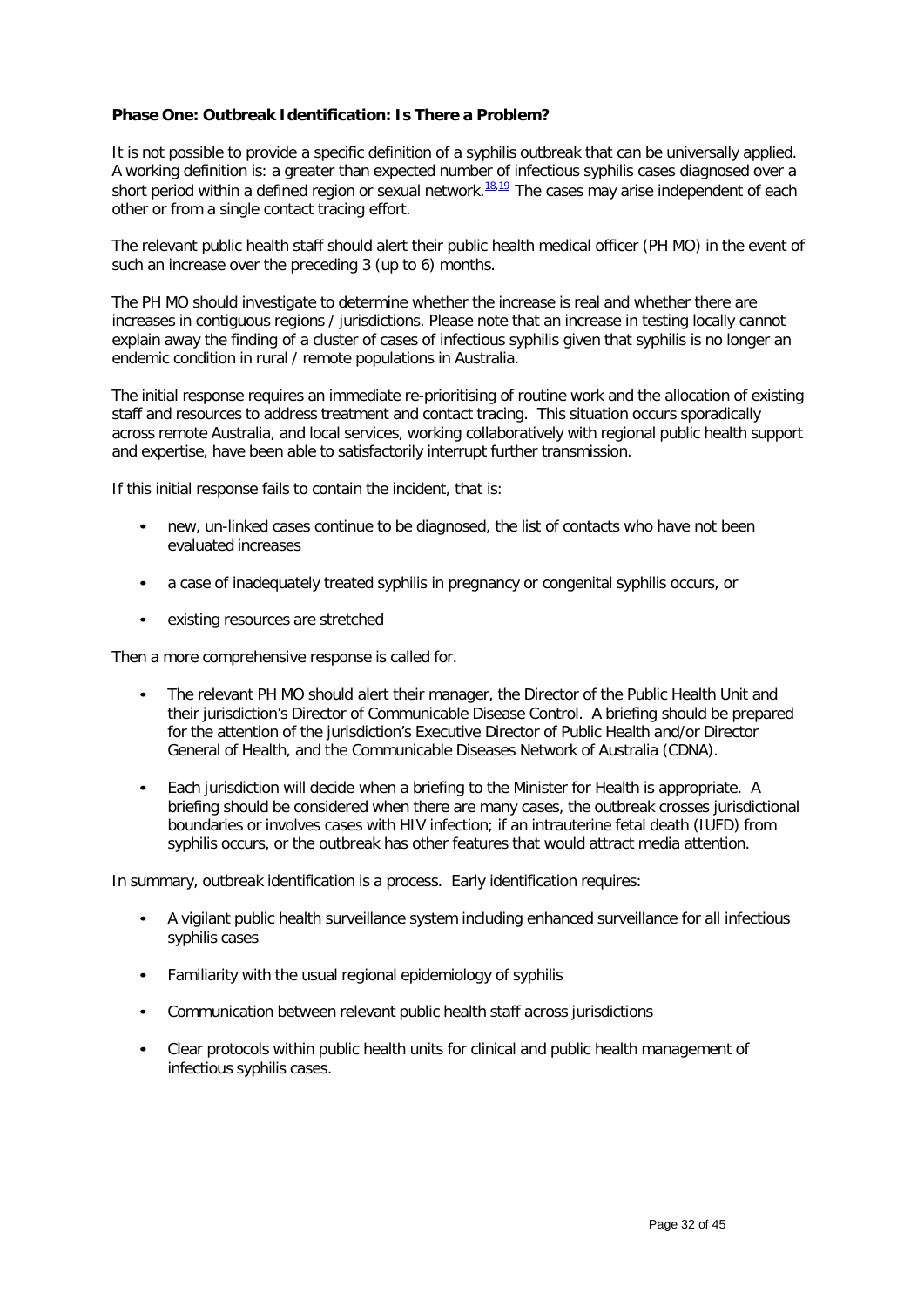# <span id="page-32-0"></span>**Phase Two: Early Response**

Ideally, these tasks should be completed within the first month.

|                                                        |                   | Phase Two: 0 - 1 month                                                                                                                                                                                                                                                                        | <b>Timeframe</b>                                            | <b>Issues to consider</b>                                                                              |
|--------------------------------------------------------|-------------------|-----------------------------------------------------------------------------------------------------------------------------------------------------------------------------------------------------------------------------------------------------------------------------------------------|-------------------------------------------------------------|--------------------------------------------------------------------------------------------------------|
|                                                        |                   | 1. Public Health Medical Officer briefs their Manager, the<br>Director of the Public Health Unit and their jurisdiction's<br>Senior Director of Communicable Disease                                                                                                                          |                                                             |                                                                                                        |
|                                                        | response          | 2. Form an outbreak response team (or ORT) to lead the                                                                                                                                                                                                                                        | 2 weeks                                                     | Governance of outbreak<br>response (Refer issue A<br>below)                                            |
|                                                        | the initial cases | 3. Complete an epidemiological and social assessment of                                                                                                                                                                                                                                       | 2 weeks                                                     | Baseline community, health<br>service and outbreak needs<br>assessment report (Refer<br>issue B below) |
|                                                        |                   | 4. Communicate with the affected population and other<br>relevant organisations in the region                                                                                                                                                                                                 | 2 weeks                                                     | Communication with the<br>affected population (Refer<br>issue C below)                                 |
| 5.                                                     | travel            | Alert local health service providers (government and<br>community-controlled) (by 2 weeks) and other regional<br>health providers (by 4 weeks): general practitioners,<br>hospital staff, visiting health services, health services in<br>related regions where the affected population/s may | 4 weeks                                                     | Communication between<br>public health and clinical<br>staff and services (Refer<br>issue D below)     |
| 6.                                                     |                   | Liaise with relevant public health and primary health care<br>staff across regions and jurisdictions                                                                                                                                                                                          |                                                             | Cross-jurisdictional<br>communications (Refer issue<br>E below)                                        |
| 7.                                                     |                   | Manage media interest                                                                                                                                                                                                                                                                         |                                                             | Community communications<br>and Media Management<br>(Refer issue F below)                              |
| Identify additional resources (human, financial)<br>8. |                   |                                                                                                                                                                                                                                                                                               | Additional resources -<br>Staffing (Refer issue G<br>below) |                                                                                                        |
| 9.                                                     |                   | Review sexual health service delivery in health centres in<br>affected locations to ensure:                                                                                                                                                                                                   |                                                             | Ensuring best practice<br>sexual health services for                                                   |
|                                                        | а.                | A confidential service delivered by informed health<br>care providers                                                                                                                                                                                                                         |                                                             | the at-risk population in<br>health centres in affected<br>locations (Refer issue H                    |
|                                                        | b.                | Prompt treatment of cases                                                                                                                                                                                                                                                                     |                                                             | below)                                                                                                 |
|                                                        | С.                | Comprehensive contact tracing and timely contact<br>evaluation and treatment                                                                                                                                                                                                                  |                                                             |                                                                                                        |
|                                                        | d.                | Increased syphilis screening in the at-risk population<br>presenting to the health service                                                                                                                                                                                                    |                                                             |                                                                                                        |
|                                                        | е.                | Adherence to syphilis screening guidelines in<br>pregnancy and when another STI is diagnosed.                                                                                                                                                                                                 |                                                             |                                                                                                        |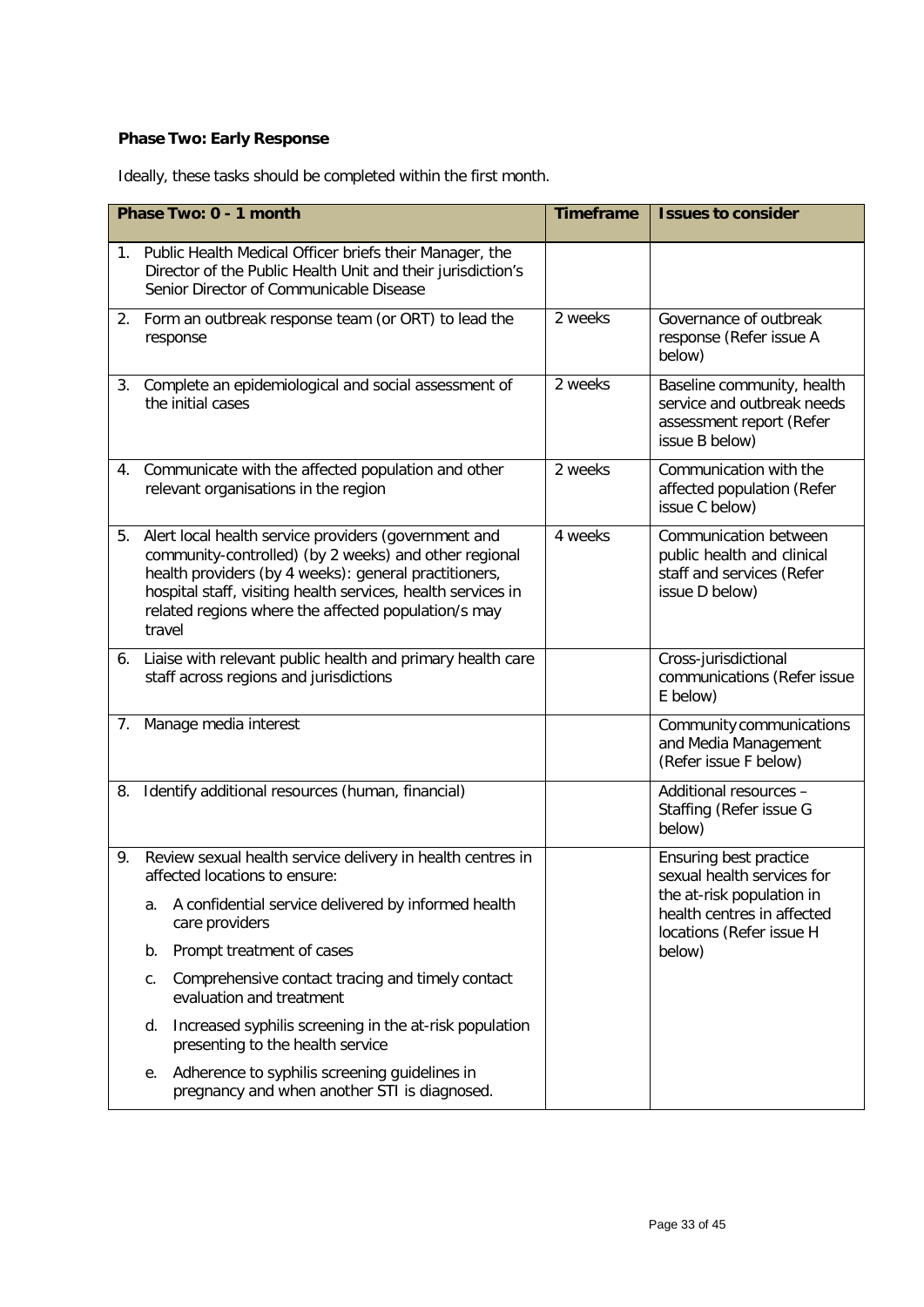#### **Issues to consider**

#### **A. Governance of outbreak response**

It is essential that an executive position is given explicit responsibility for meeting strategy implementation targets. This responsibility should be accompanied by a set of accountabilities – with consequences for not progressing strategies in a timely manner. At the same time, the accountable party must have the authority to re-prioritize routine service activities in the region. Access to specialist public health and sexual health advice, and the ability to marshal resources to achieve outbreak response targets, are also required.

An outbreak response team (ORT) can improve control efforts by providing leadership, facilitating a co-ordinated, multiagency, partnership approach and giving a central focus to response activities.<sup>[19](#page-21-9)</sup> The partners would include the affected community, local / district health service/s (both government and community-controlled), and population health and sexual health experts. Ideally, each of these groups should be represented on the ORT.

The ORT should be appropriately skilled, authoritative and outcome oriented. It should be responsible for:

- Developing, implementing and evaluating strategies to control the outbreak
- Monitoring and reporting of the outbreak
- Communication with stakeholders and the media
- Attracting additional resources as needed

The agenda for the first ORT meeting should cover the items in the Phase Two: Early Response table. A standard agenda for subsequent ORT meetings should include:

- Updates on cases, contacts and their management, including feedback from other jurisdictions when appropriate
- A surveillance report on the outbreak and on syphilis serology testing in the affected population
- Report from senior public health officer (or other suitable officer) on progress in strategy implementation (including condom access) and problems arising
- Individual site reports (where relevant) including community liaison reporting feedback from community
- Resource requirements: additional staff, funding for community screens

#### **B. Baseline community, health service and outbreak needs assessment report**

An informed epidemiological and social assessment of the initial cases is needed<sup>20</sup>: the context within which the cases live, the sub-populations most at-risk, the services they can access including local sexual health service capacity and the initial additional resources likely to be required. The report of this assessment should be provided to the first ORT meeting in order to inform intervention development.

#### **C. Communication with the affected population[18](#page-21-8)**

Page 34 of 45 Early face-to-face meetings with local community (and health service leaders) to begin a dialogue are required. These meetings have the following objectives: to inform and educate community (and health staff); to establish a trusting basis for on-going dialogue; and to seek advice and support for proposed control strategies. A one-on-one relationship between a community representative who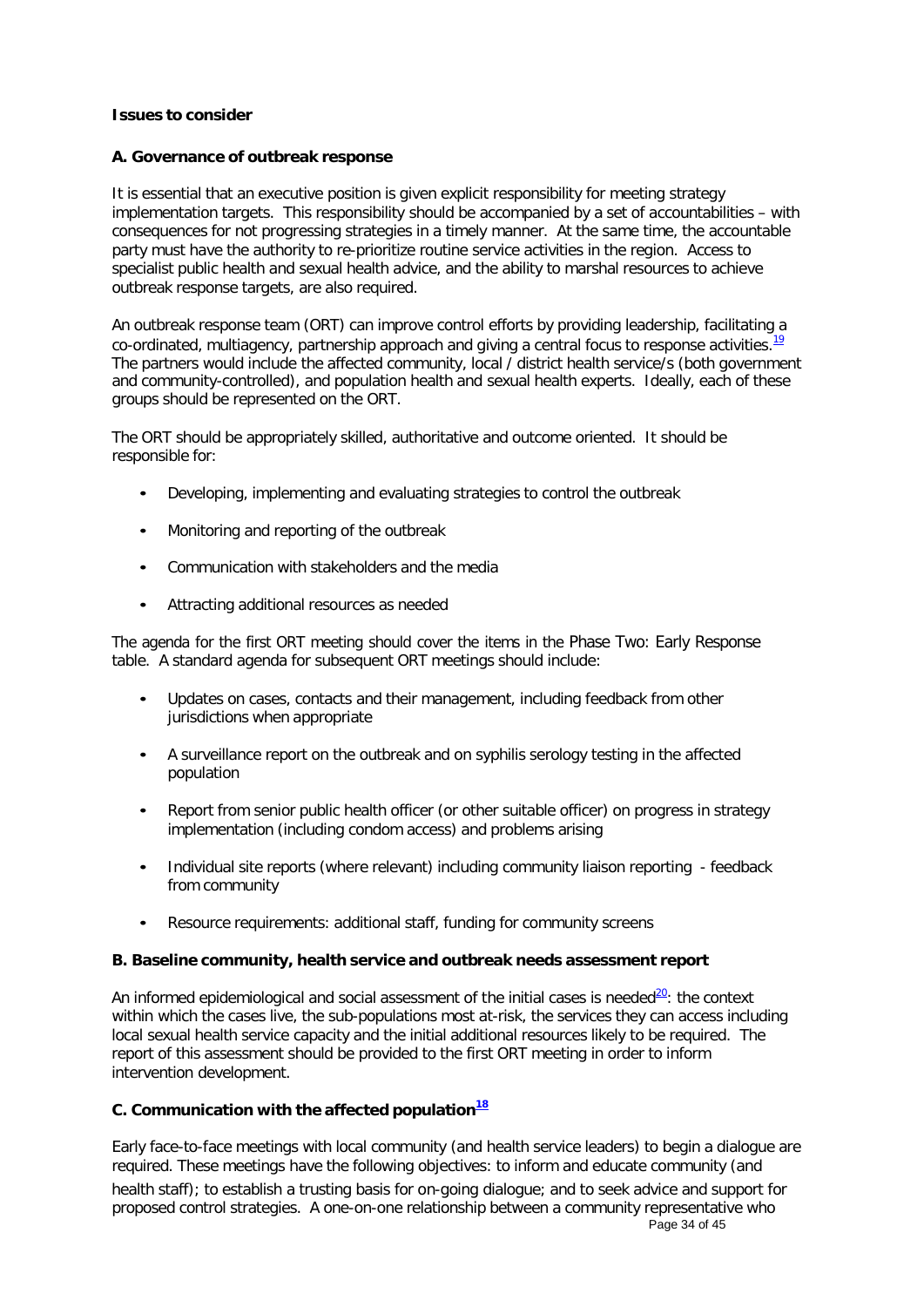supports outbreak control and a suitable person nominated by the ORT, would facilitate on-going communication.

Communication with Aboriginal and Torres Strait Islander people about STI in their communities is always sensitive. Communities care about their health and about the health of unborn children, but the "shame" attached to this issue can overwhelm these sentiments and elicit a negative response.

Community leaders are necessary partners in addressing a syphilis outbreak. Their co-operation and support is critical to effective intervention. This situation calls for frank explanation and discussion. If the issue is ignored and allowed to fester, the impacts on those affected, and on babies infected in utero, will be felt for years to come. Addressing the situation involves discussion about how to achieve "best practice" in this setting. Sometimes, the most significant barriers to implementing appropriate interventions come not from affected communities but from health staff who, for a variety of reasons, feel challenged by the outbreak, and obstruct "best practice" with arguments about "community" or "cultural" acceptability. These arguments must be overcome.

Engaging early with the state-based peak Aboriginal and Torres Strait Islander community-controlled health organisations should also be considered, as their Board members are usually representative of a broad cross-section of the Indigenous communities in their jurisdiction. This may be particularly useful in opening up communication with difficult-to-reach communities without a communitycontrolled health service.

### **D. Communication between public health and clinical staff and services**

Periodic communication between neighbouring clinical and public health services (both within and across jurisdictions) is important to quell rumours and enable remote staff to maintain clinical vigilance for their service populations. In addition to clinical communications about the follow up of individuals affected by the outbreak, neighbouring or related health services need updates about the size of the outbreak and where the majority of cases have arisen and/or been diagnosed.

#### **E. Cross-jurisdictionalcommunications**

Cross-jurisdictional communication should occur at a number of levels where the affected population spans more than one jurisdiction:

#### **At Public Health Unit level**

Cross-jurisdictional communication at this level is a permanent feature of effective syphilis surveillance across Australia. Usually, it occurs by telephone and email as needed. In an outbreak, more frequent communications should be scheduled between the PHNs and PH MOs responsible for syphilis outbreak control. Minutes of these meetings should be tabled at the ORT meeting.

#### **At ORT level**

A representative from the affected jurisdictions should sit on (or regularly attend and be briefed by) the ORT of the other jurisdictions involved, so that up-to-date outbreak status information can be readily shared and strategy co-ordination across jurisdictions is made possible. Alternatively for large scale outbreaks a dedicated multi-jurisdictional team may be set up to share data and coordinate the response.

The ORT or multi-jurisdictional team should provide timely updates to CDNA.

#### **F. Community communications and media management**

The occurrence of a syphilis outbreak is distressing for the individuals affected and for their communities. As noted above, the burden of STIs is in itself a sensitive issue for remote populations who frequently feel judged and at the same time powerless to change the situation.

In the event of a significant syphilis outbreak, both on-going dialogue with community leaders and a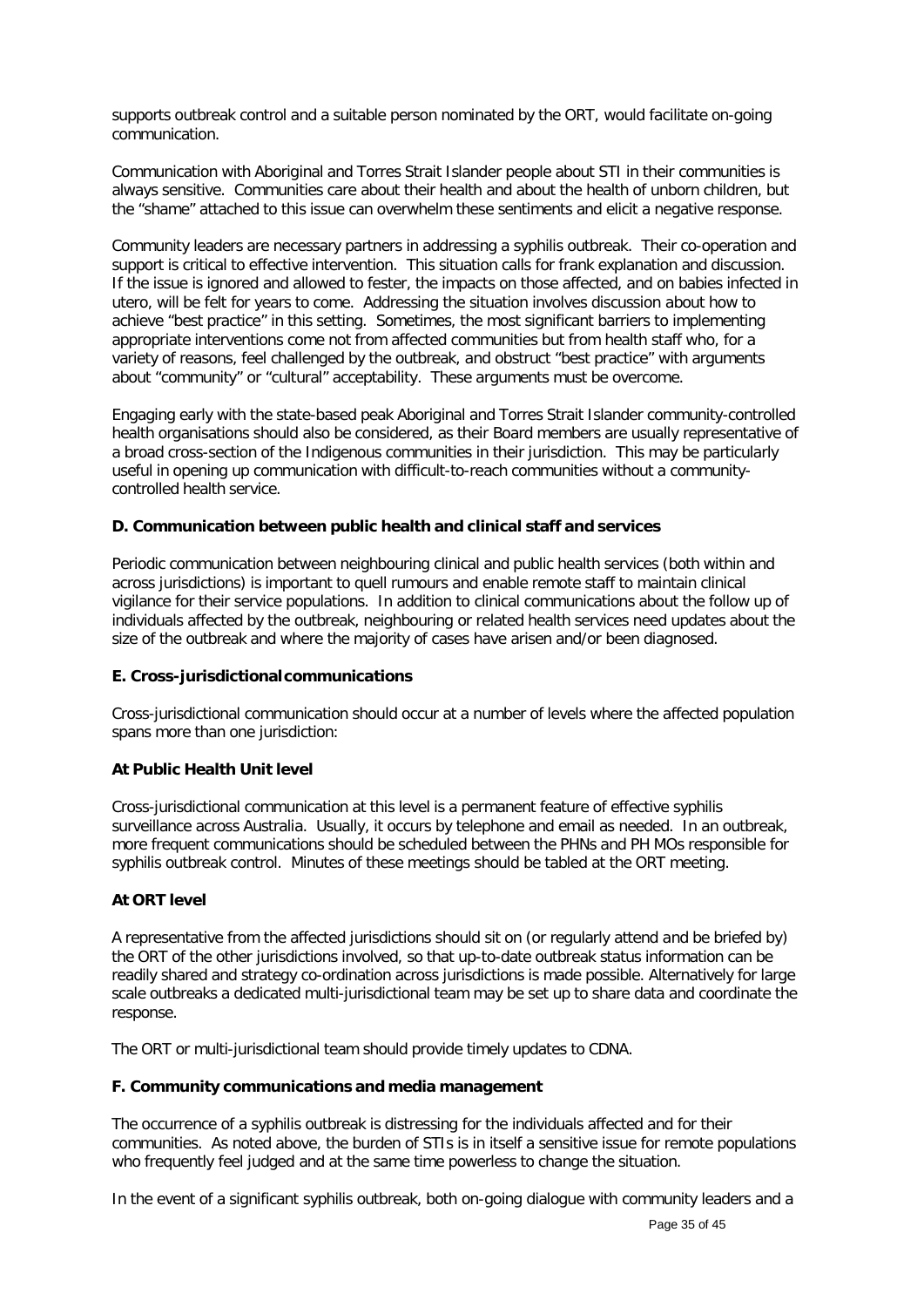community level information campaign is needed to facilitate community co-operation and engagement in the necessary interventions. Communication should focus on the risk of syphilis to individuals and communities, the importance of getting tested, how to keep safe; and the effectiveness of treatment, especially to prevent pregnancy loss and damaged babies.

On the other hand, mainstream publicity about the syphilis outbreak occurring in identifiable Aboriginal and/or Torres Strait Islander communities e.g. regional town newspaper article, is another matter. It carries a significant risk for negative discrimination and will elicit a defensive, counterproductive response from the affected communities.

Hence, responses to mainstream media inquiries must be approached with great care. The language used should be matter-of-fact and the characterisation of the outbreak should not identify locations or particular populations (e.g. Indigenous) but should be framed in terms of risky behaviours, the importance of safe sex, the value of testing and the curable nature of the condition. Positive preexisting relationships with a local journalist are always helpful.

Jurisdiction level approval processes for mainstream media messages and press releases should be followed.

#### **G. Additional resources - Staffing**

In large outbreaks, a number of locations and regions would be involved and the response will be ongoing. In this case, additional staff are likely to be needed for an extended period.

- Skilled sexual health nursing and Indigenous health worker staff
- A senior sexual health promotion officer
- A senior public health officer to lead the on-going implementation of strategies and support outbreak staff. This position would be the link between the ORT and operational staff.

#### **H. Ensuring best practice sexual health services for the at-risk population in health centres in affected locations**

Effective, timely case management and contact tracing lie at the heart of controlling an outbreak of syphilis, and these, in turn, rest on sexual health service quality.

- Immediately offer sexual health/public health outreach assistance to the affected health service/s to assist in a review of work practices and information systems supporting sexual health care.
	- o What clinical decision support is available?
	- o Are data systems in place to support STI clinical management and contact tracing?
	- o What STI testing takes place?
- If appropriate on the basis of the findings, offer early assistance to help manage the clinical caseload and address gaps in the service based systems that support sexual health care.
- Support local health service management to organise the delivery (as soon as possible) of a mandatory sexual health skills development package for local staff with review embedded in performance management plans for health workers, nurses and medical officers. The package should focus on confidentiality, respectful communication with patients, increasing testing in at-risk populations, timely treatment of cases and follow up of contacts.
- Inform and engage visiting care providers. This may include a personal letter conveying information about the outbreak, the importance of testing those at-risk and information about syphilis management. Assist these care providers with data feedback on their syphilis testing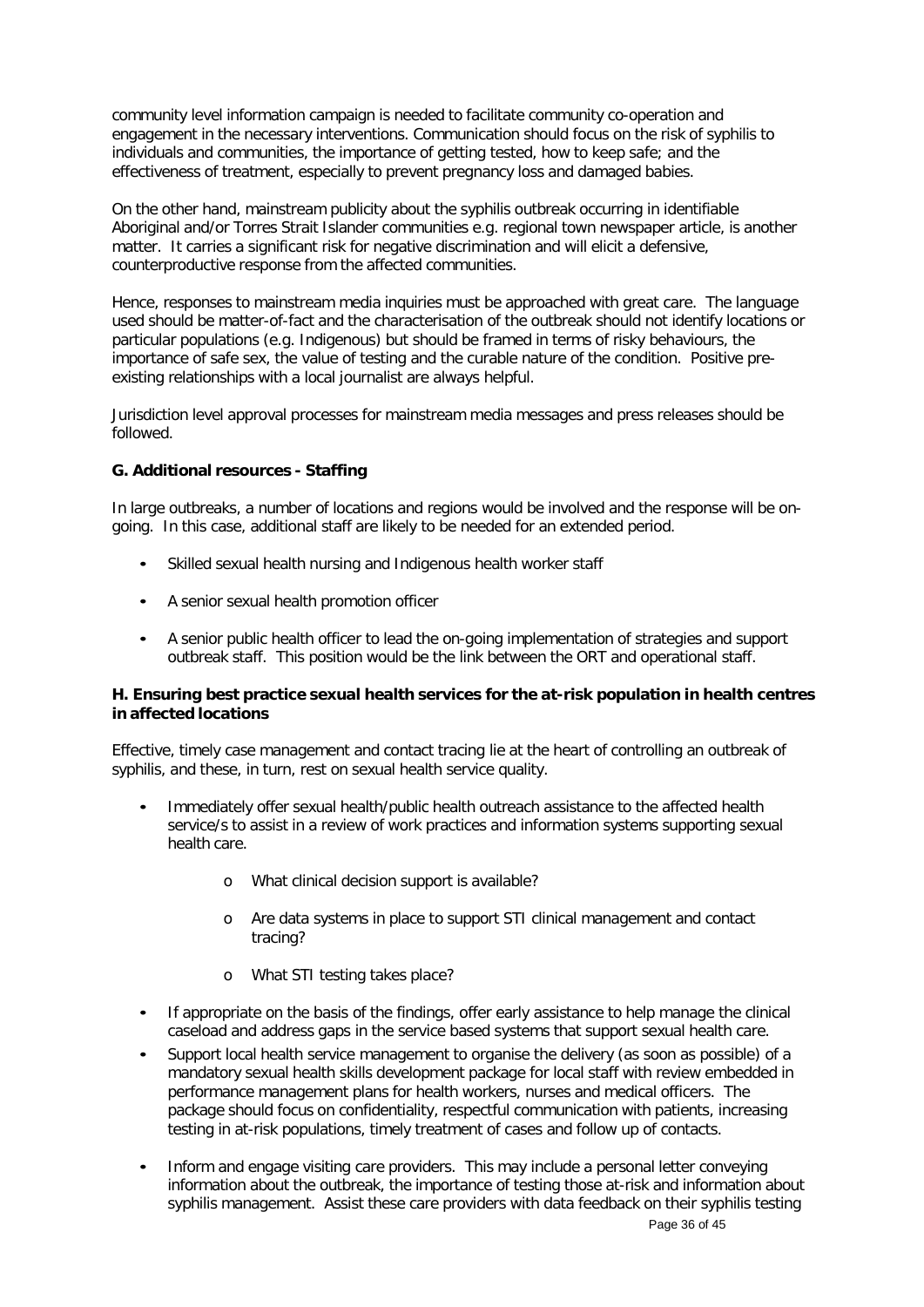practices and engage with them to address barriers to increasing syphilis testing.

- Closely monitor testing coverage among local youth, in pregnancy and when another STI is diagnosed, and investigate, if testing fails to increase and health staff insist that young people refuse testing.
- Consider the appointment of a sexual health portfolio holder within the primary care service to oversee STI data systems and to monitor progress against targets.
- Provide feedback to staff on progress in achieving clinical targets.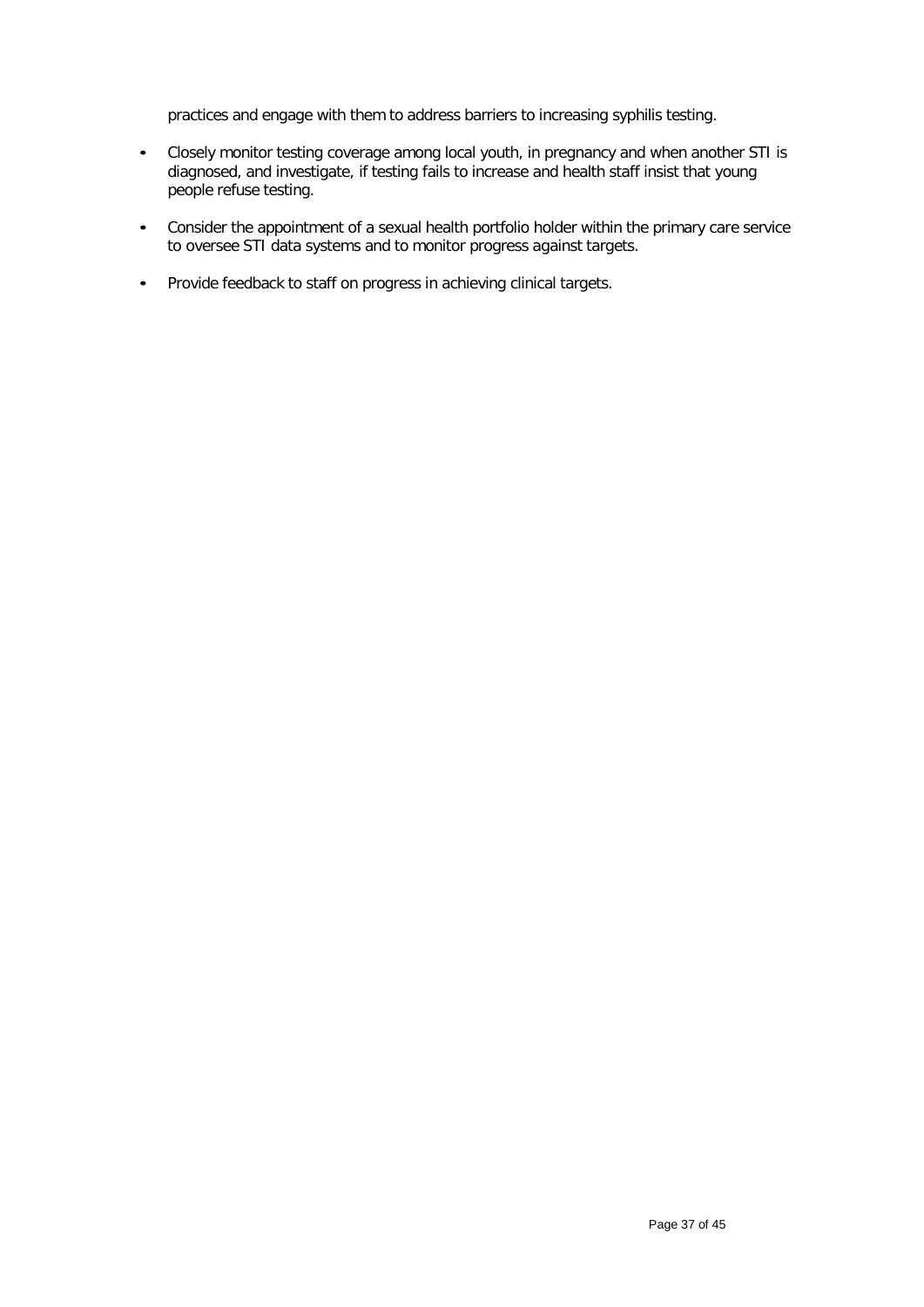# **Phase Three: On-Going Response**

<span id="page-37-0"></span>

|                                | Part 1: 1 - 12 months                                                                                                                                                            | <b>Issues to consider</b>                     |  |  |
|--------------------------------|----------------------------------------------------------------------------------------------------------------------------------------------------------------------------------|-----------------------------------------------|--|--|
|                                | <b>Communications</b>                                                                                                                                                            |                                               |  |  |
| $1_{\cdot}$                    | Continue periodic minuted ORT meetings                                                                                                                                           | refer issue A above                           |  |  |
|                                | 2. Establish on-going communication with community leaders of<br>affected population/s                                                                                           | refer issue C above                           |  |  |
| 3.                             | Establish periodic communication with local and regional health care<br>providers and stakeholders - syphilis factsheet and quarterly outbreak<br>undate                         |                                               |  |  |
|                                | 4. Establish periodic cross-jurisdictional PHU teleconference (if other<br>jurisdictions are likely to be affected)                                                              | refer issue E above                           |  |  |
| 5.                             | Seek additional expert advice:                                                                                                                                                   | Expert advice for the                         |  |  |
|                                | Convene a meeting with national Aboriginal and Torres Strait<br>Islander sexual health experts                                                                                   | ORT (refer issue I<br>below)                  |  |  |
|                                | Liaise with state-based peak Indigenous community-controlled<br>health organisations re engaging community and utilizing their<br>public health physician capacity and expertise |                                               |  |  |
|                                | <b>Build clinical sexual health service capacity</b>                                                                                                                             |                                               |  |  |
| 6.                             | Implement on-going sexual health skills workforce development (face-to-<br>face and/or video-conference) for primary care staff in affected regions                              | Refer issue H above                           |  |  |
|                                | 7. Ensure adequate STI data systems that facilitate clinical<br>management and contact tracing, are in place in each primary care<br><b>Incation</b>                             |                                               |  |  |
| 8.                             | Establish at least one point of reliable condom access 24/7 in each remote<br>location                                                                                           |                                               |  |  |
|                                | Additional strategies to Increase syphilis testing in at-risk population/s                                                                                                       |                                               |  |  |
| 9.                             | To increase testing in the at-risk population, implement<br>complementary STI (including syphilis) testing strategies that:                                                      | Additional strategies to<br>increase syphilis |  |  |
|                                | Have community support<br>a.                                                                                                                                                     | serology                                      |  |  |
|                                | Include an evaluation plan<br>b.                                                                                                                                                 | screening in at-risk<br>populations (Refer    |  |  |
|                                | Are based on an understanding of the epidemiology of the outbreak<br>С.<br>and                                                                                                   | issue J below)                                |  |  |
|                                | Where possible, co-ordinate strategy implementation for<br>d.<br>related communities within and across jurisdictions                                                             |                                               |  |  |
| <b>Sexual health promotion</b> |                                                                                                                                                                                  |                                               |  |  |
|                                | 10. Develop sexual health communications to support the outbreak response.                                                                                                       | <b>Sexual Health</b>                          |  |  |
|                                | Main messages: Communicate the Risk, Get Tested, Keep Safe (fewer<br>partners, use condoms)                                                                                      | Promotion (Refer<br>issue K below)            |  |  |
|                                | 11. Develop strategies to disseminate these messages widely in<br>affected populations, possibly in schools and among at-risk groups                                             |                                               |  |  |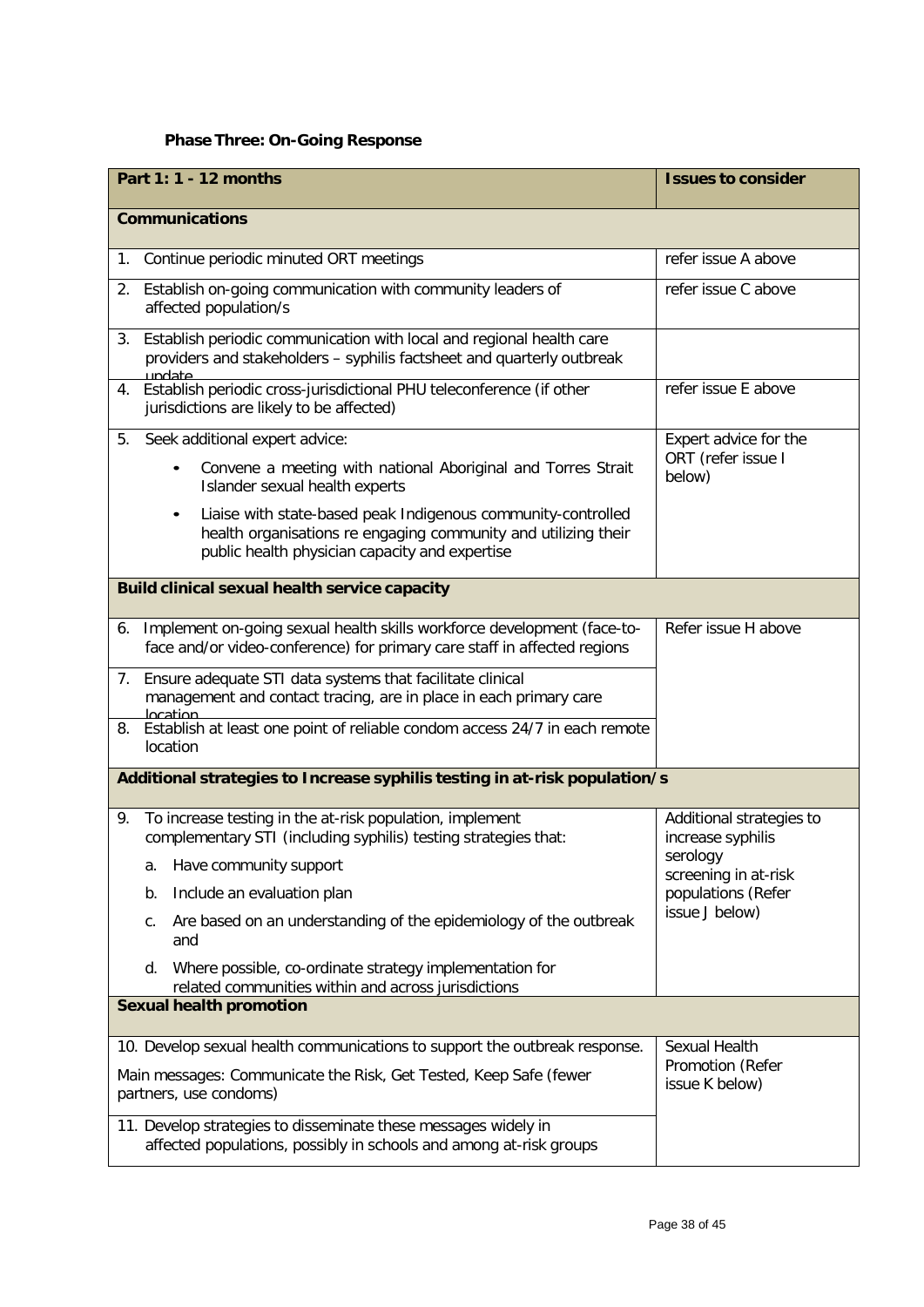| <b>Data</b>        |                                                                                                                                                                                                                                                                     |  |  |  |  |  |
|--------------------|---------------------------------------------------------------------------------------------------------------------------------------------------------------------------------------------------------------------------------------------------------------------|--|--|--|--|--|
|                    | 12. Report the following data for each ORT meeting:                                                                                                                                                                                                                 |  |  |  |  |  |
|                    | Management outcomes for infectious syphilis cases and contacts<br>$\bullet$                                                                                                                                                                                         |  |  |  |  |  |
| $\bullet$          | Number of new syphilis cases and their connections to known cases,<br>review "outstanding contacts" list and review evaluated contacts'<br>findings                                                                                                                 |  |  |  |  |  |
|                    | If the outbreak is of a manageable size, map cases and contacts<br>and their connections                                                                                                                                                                            |  |  |  |  |  |
| $\bullet$          | Cumulative epidemiological report on outbreak numbers (cases by<br>stage of disease) over time (and by location if multi-focal)                                                                                                                                     |  |  |  |  |  |
| $\bullet$          | Syphilis serology test numbers by age group, gender and location                                                                                                                                                                                                    |  |  |  |  |  |
|                    | Syphilis screening guideline adherence (in pregnancy and when<br>another STI is diagnosed) by location                                                                                                                                                              |  |  |  |  |  |
| Part 2: 12+ months |                                                                                                                                                                                                                                                                     |  |  |  |  |  |
|                    | 13. Continue 0-12 month activities as outlined above                                                                                                                                                                                                                |  |  |  |  |  |
|                    | 14. Consider the need for research: Outbreak persistence may indicate the<br>need for new interventions informed by the findings of behavioural and<br>social research on cases and their transmission context e.g.<br>transactional sex among young<br>adolescents |  |  |  |  |  |
|                    | 15. Continue to build clinical sexual health service capacity and<br>sexual health promotion capacity including:                                                                                                                                                    |  |  |  |  |  |
|                    | Embedded school based age-appropriate, continuous,<br>$\bullet$<br>curriculum-based sexuality and reproductive health education<br>from year 5 to 10                                                                                                                |  |  |  |  |  |
|                    | Sexual health promotion including community engagement<br>$\bullet$<br>strategies, sexual health communications initiatives, events-<br>based sexual health promotion and consistent condom access.                                                                 |  |  |  |  |  |

#### **Issues to Consider**

## **I. Expert advice for the ORT**

With respect to the health issue: expertise in population health and sexual health communications, STI epidemiology, remote Aboriginal and Torres Strait Islander primary health care and local health systems, are required.

With respect to the social and demographic context, local knowledge will be critical: an understanding of local sensitivities, local history and the relationships between the Aboriginal and Torres Strait Islander community and the health service.

Access to key individuals from community who are prepared to work with the ORT to negotiate with community how to achieve the outcomes required for an effective response is needed.

# **J. Additional strategies to increase syphilis serology screening in at-risk populations**

In addition to high quality case management and contact tracing, syphilis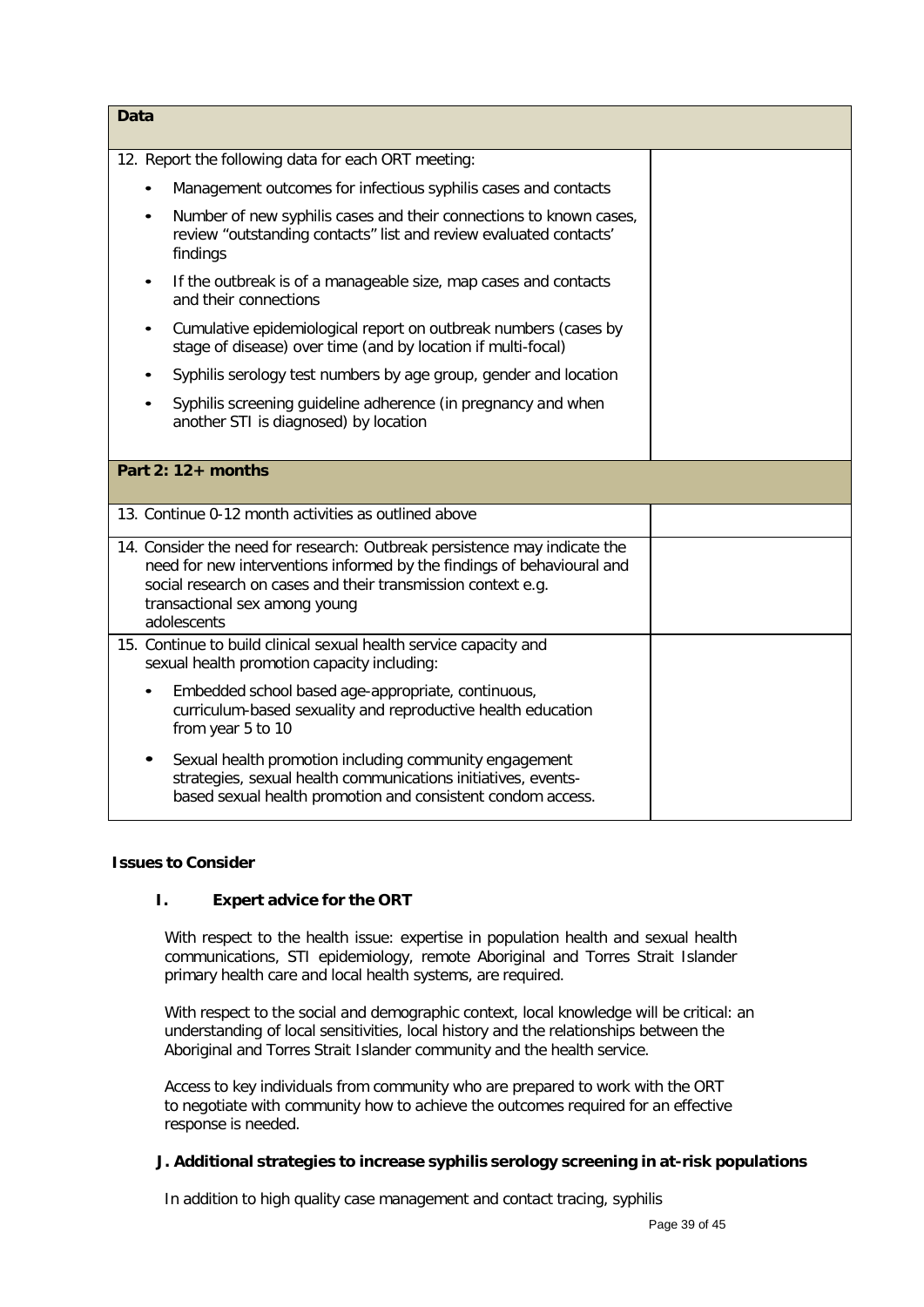screening in at-risk populations is a core intervention in the event of an outbreak.<sup>[18](#page-21-8)[,20,](#page-21-10)[21,](#page-21-11)22</sup> Syphilis screening strategies should focus on:

- Adherence to existing guidelines for syphilis screening (in pregnancy and when another STI is diagnosed)
- Increasing syphilis screening in the at-risk population (likely to be youth <30 years) both opportunistically when they visit the health service and in-community, through outreach programs to achieve high coverage
- If the outbreak continues with on-going transmission evident in particular locations or networks, then social and behavioural research of cases and the context of transmission may be necessary in order to develop specific interventions to encourage screening for these coretransmitting groups.

In smaller more remote locations, additional syphilis screening strategies may take the form of age group targeted whole of community screening. If this community screening achieves satisfactory participation but the outbreak continues, consider repeating the screen. At-risk individuals in the affected communities will benefit from syphilis testing at a frequency that reflects their risk – more often than annually. Communities are often highly mobile and the resident at-risk population may shift significantly within a six-month period. Furthermore, repeat screens that achieve  $70+%$ participation of the target population resident at the time of the screen may provide useful epidemiological data on the status of the outbreak. It is important to note that the population targeted for STI testing (including syphilis) in a community screen is defined by membership of a high-risk group (young people living in particular locations). In order to exclude a reservoir of infection, the target population for STI screening may include children aged 12-14 years. Performing STI tests for this age group in this context does not constitute grounds for notification to child protection authorities as the tests are provided on public health grounds with no knowledge of an individual's sexual activity. If the child returns a positive test for an STI, then jurisdiction-level child protection protocols would be followed.

In larger population centres, strategies to increase syphilis serology screening in young people attending primary care and sometimes, emergency departments of public hospitals, are utilised.

#### **K. Sexual Health Promotion**

The term sexual health promotion covers a broad range of activities that are best conceptualised using the Ottawa Health Charter Framework. $^{23}$  This approach emphasizes working with communities to improve the conditions that determine sexual risk for youth, and it includes: reorienting health services, community engagement strategies, population-wide sexual health communications, schoolbased sexuality and relationships education, and improvements in condom access. Building this broad sexual health promotion capacity will be critical for sustainable and continuing improvements in sexual health outcomes.

However, in the context of a syphilis outbreak, the immediate sexual health promotion priorities will be to implement effective youth screening recruitment strategies, to develop relationships that facilitate constructive community dialogue, to establish consistent condom availability, and sexual health communications. The latter is of the highest priority with the main messages being:

- Communicate the risk
- Get tested, and keep safe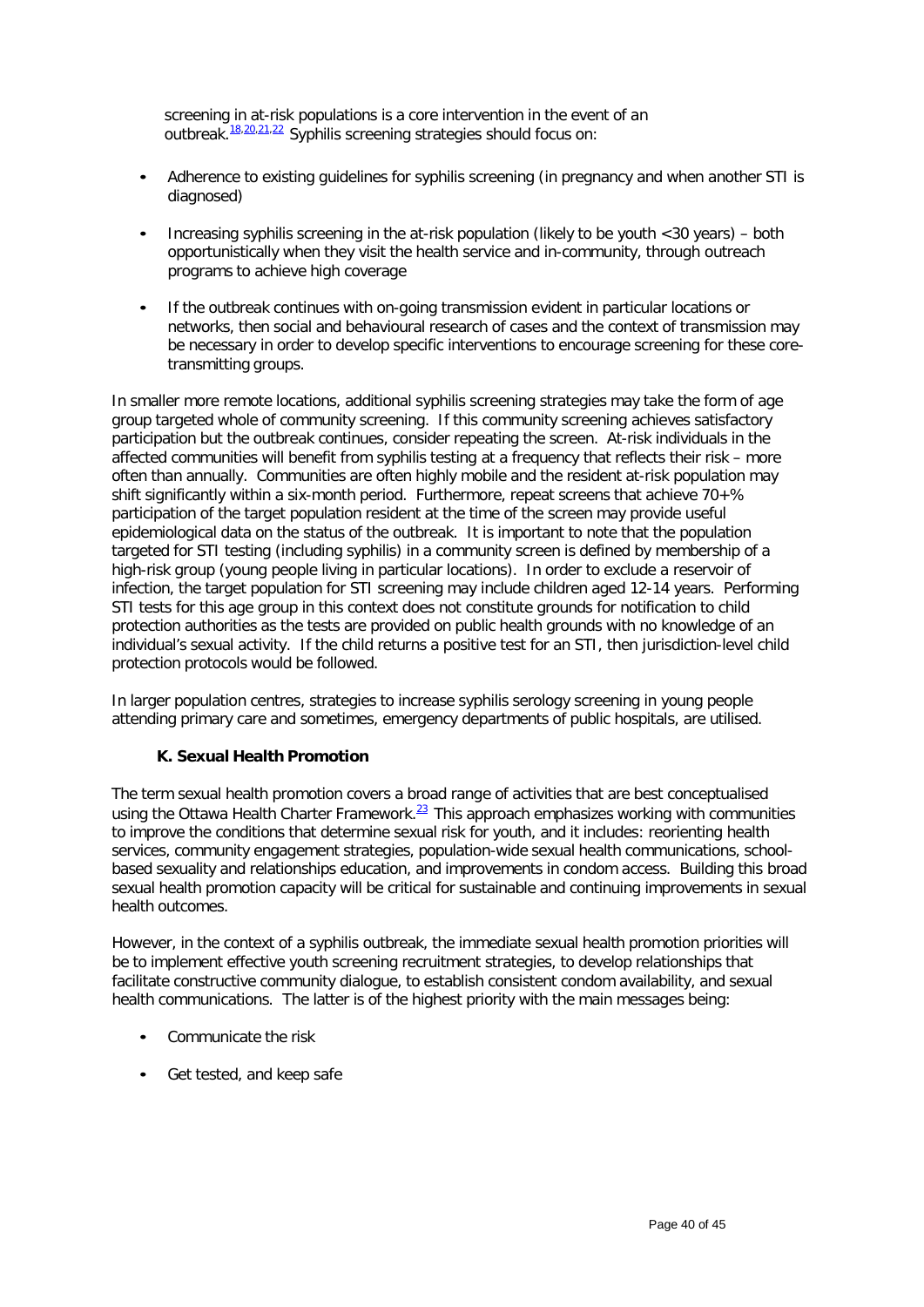|  | <b>Phase Four: Outbreak Reporting and Response Evaluation</b> |  |
|--|---------------------------------------------------------------|--|
|  |                                                               |  |

<span id="page-40-0"></span>

| <b>Phase Four: reporting and evaluation</b>                                                                                                                                       | <b>Issues to consider</b>  |
|-----------------------------------------------------------------------------------------------------------------------------------------------------------------------------------|----------------------------|
| 16. Decide when the outbreak is over:                                                                                                                                             |                            |
| No strict criteria exist. Ideally, the number of new infectious cases<br>reduces to pre-outbreak levels while at the same time the at-risk<br>population testing coverage is high |                            |
| Unfortunately, it may be that notifications reduce but only to a level<br>that is higher than before the outbreak (indicating low level<br>endemicity)                            |                            |
| For the outbreak to be declared over, the caseload must be within a<br>range that can be managed within permanently available sexual health<br>resources.                         |                            |
| 17. Develop a report that describes the epidemiology of the syphilis outbreak<br>and the outbreak response                                                                        |                            |
| 18. Evaluate the outbreak response                                                                                                                                                | Outbreak evaluation (refer |
| Both process and outcome measures should be used in the evaluation                                                                                                                | issue L below)             |
| An outbreak evaluation report should be produced and disseminated<br>so that lessons can be learned and these guidelines refined.                                                 |                            |

### **Issues to consider**

#### **L. Outbreak evaluation**

Process measures will depend on the interventions employed and may include:

- Timeliness of outbreak identification and response development
- Satisfaction of community and other partners
- Condom access measures
- Assessment of testing coverage of specific at-risk populations, in pregnancy, and for those diagnosed with another STI, against targets (see Public Health Objectives and Targets for the Outbreak Response)
- Assessment of management outcomes for cases and contacts against targets (see Public Health Objectives and Targets for the Outbreak Response)
- Measures arising from specific interventions e.g. coverage of target population in community screens
- Measures arising from sexual health promotion interventions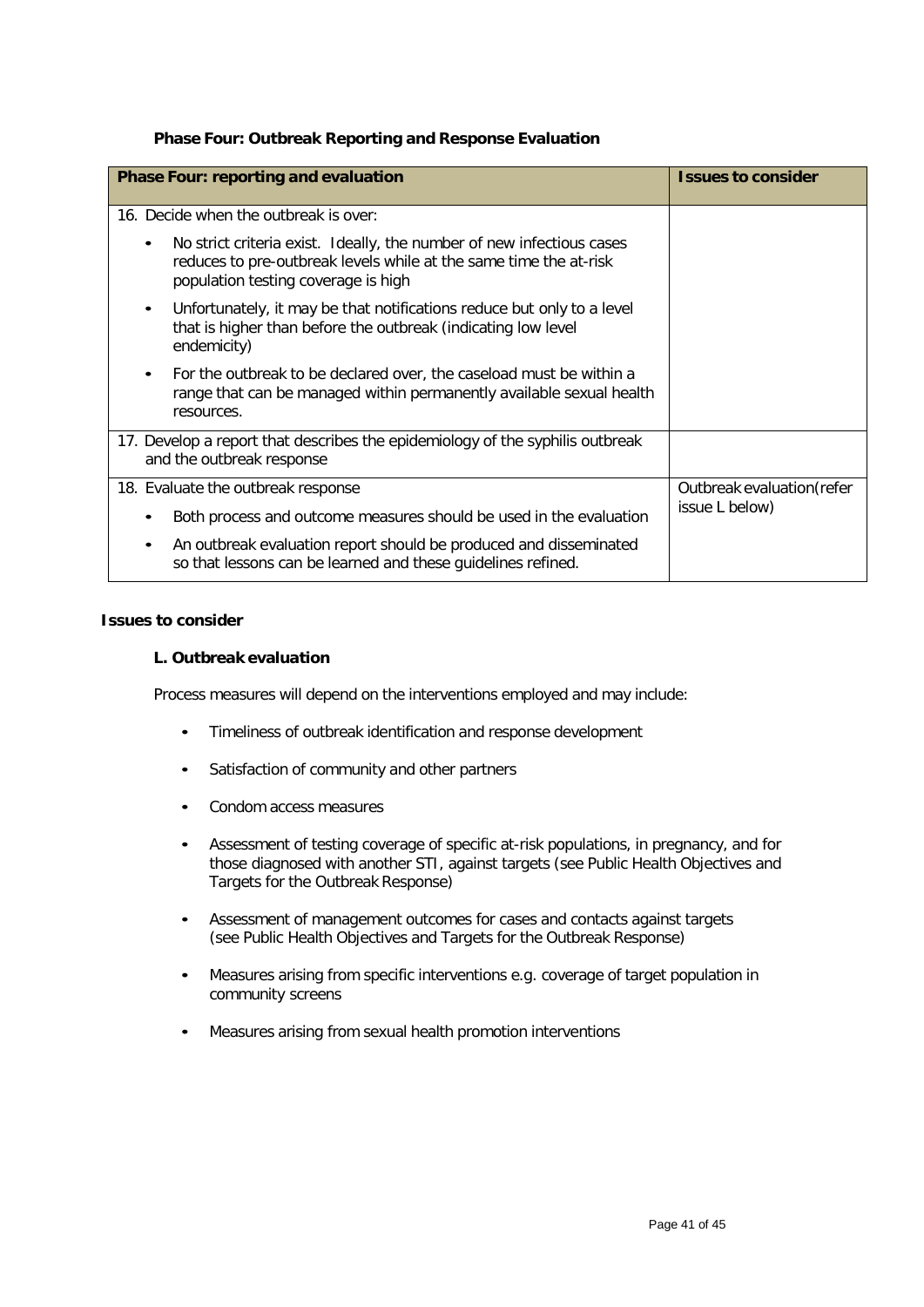### <span id="page-41-1"></span><span id="page-41-0"></span>**Considerations on the role of Syphilis Point of Care Testing (POCT) in outbreak response[5](#page-41-2)**

The use of POC testing in outbreak contexts needs to be carefully considered by the ORT (refer to Issue A: Outbreak Governance) and, if utilised, integrated within the broader outbreak response as an additional tool and not a substitute for best-practice serology-based testing (please check limitation to [the use of syphilis POCT\)](#page-30-2). The World Health Organization $^{24}$  recommends that existing serology testing should be maintained and improved. Any increase in use of syphilis POCT should only be in specific contexts where it can be implemented with appropriate training and quality assurance and where the value compared with serology has been fully considered.

There is currently only one syphilis point of care test registered by the Therapeutic Goods Administration in Australia, the Determine Syphilis TP™ manufactured by Alere, now Abbott. The Determine Syphilis TP™ is a treponemal specific immunochromatographic test. Based on an independent laboratory based evaluation of 4 Syphilis POCTs the Determine Syphilis TP™ was the most sensitive at 97%, other tests ranged from 86-92%. Specificity was lower for Determine Syphilis TP™ (96.4%) than 2 other options tested but was similar for all tests (92-98%)<sup>25</sup>. Based on this, expert analysis has recommended that Determine Syphilis TP™ has a sensitivity deemed sufficient to be useful in community screening.

Generally, it is preferable not to use syphilis POCTs as stand-alone tests because of:

- their inability to differentiate new infection from previously treated infections;
- marginally inferior sensitivity and specificity compared with serology;
- no recognition of POCT in infectious syphilis national case definition (refer to Issue M);
- lack of a centralised mechanism to record POCT results; these are only recorded in individual patient records.

However, in an outbreak affected area, a positive POCT result can be used to reduce time to initiating treatment and contact tracing, minimise lost to follow-up, reduce follow-up burdens placed on primary care services and provide access to testing for those unwilling or unable to have venepuncture performed.

Syphilis POCT should be considered in an outbreak affected areas, for:

- Individuals for whom POCTs would facilitate greater access to testing in the community (e.g. people who do not engage with the health service regularly, etc.)
- Community-based screening and outreach settings
- Individuals for whom there is a high likelihood of being lost to follow-up on return of positive serology result (e.g. prison screening with early release, highly mobile people attending health services).
- Individuals attending health services where:
	- 1. There is a long wait for pathology results or
	- 2. People are unable or reluctant to have a venous blood sample for syphilis serology at the time of consult.

Immediate treatment and contact tracing should be performed after reactive POCT where a patient:

- has a known previous negative syphilis result OR
- has no known history of past syphilis infection AND
- belongs to a predefined at-risk group, if so indicated by local seroprevalence data (e.g. agerange, geographic location, etc.)

<span id="page-41-2"></span><sup>&</sup>lt;sup>5</sup> These recommendations were developed in 2018 based on the work of the Syphilis POCT Working Group established by the Syphilis Enhanced Response Governance Group of the Australian Health Protection Principal Committee (AHPPC). The full set of recommendations, reported as 6 core areas, can be obtained directly from AHPPC.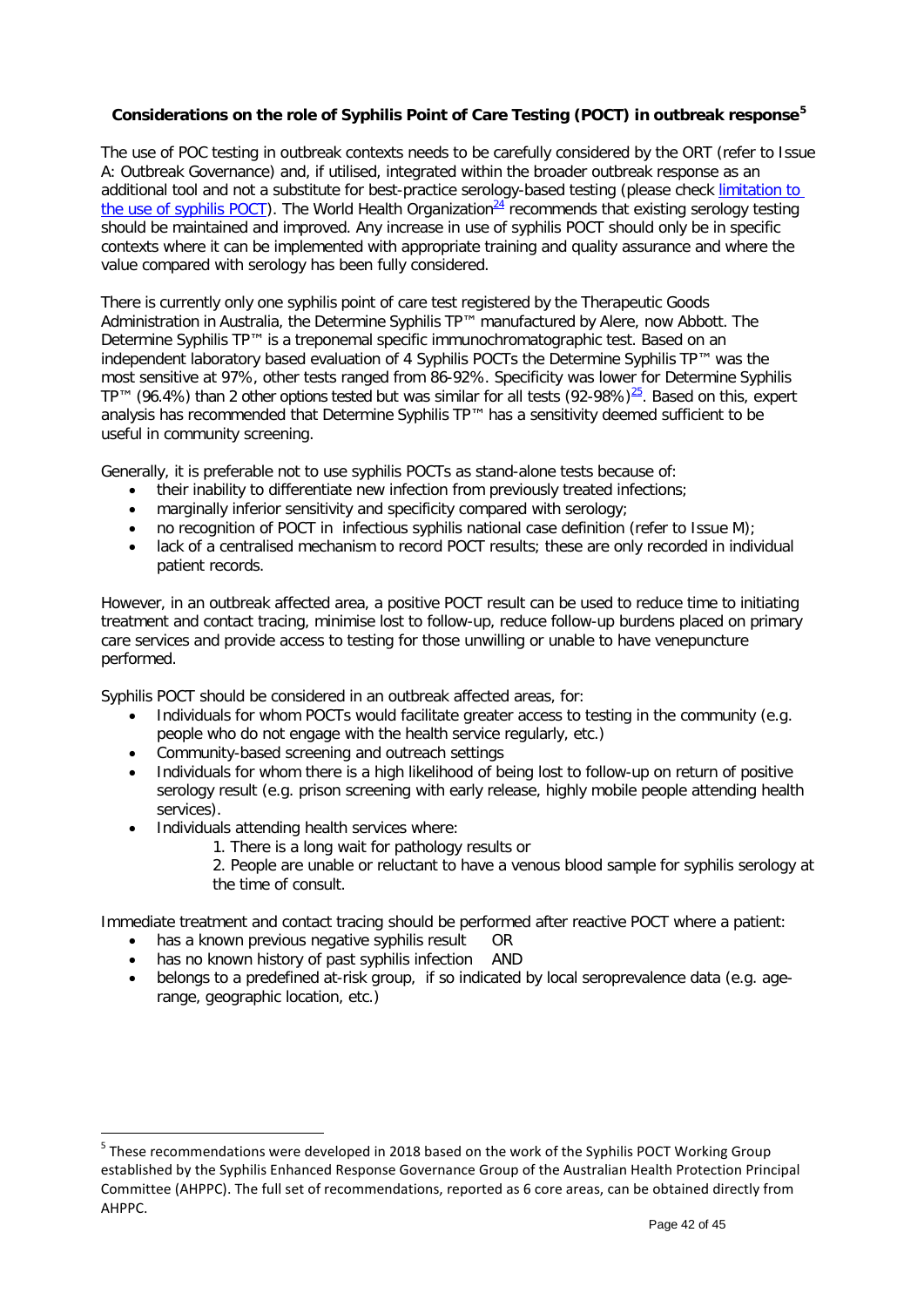#### **Issues to consider**

#### **M. Reactive POCT results do not meet the laboratory or public health case definition**

The current Communicable Diseases Network Australia (CDNA) and Public Health Laboratory network (PHLN) case definitions for syphilis classification do not include the use of syphilis POCT outside laboratories. Under the current CDNA surveillance case definition, serological confirmation is required, therefore a reactive POCT is not nationally notifiable.

Where it is not possible to confirm with serology in some settings, under the current conditions, reactive syphilis POCTs might not be notified unless additional arrangements are developed. Cross-reference with local jurisdictional guidelines on notification of results is recommended. This is a similar situation to HIV POCTs, where a reactive HIV POCT test is considered preliminary until confirmed by reference laboratory tests. Health services conducting syphilis POC testing should ensure any reactive syphilis test have parallel laboratory serology (see below), and HIV testing is recommended according to guidelines in this situation.

#### **N. Importance of other STI testing, including serology**

If an individual has had a previously treated syphilis infection, a positive POCT merely indicates the presence of treponemal antibodies, which usually persist for life; hence a POCT cannot distinguish between a reinfection and a past infection.

- It is recommended to perform parallel laboratory serology for all POCT tests where this does not impact on syphilis test uptake.
- Parallel testing should occur for all reactive syphilis POCTs.
- Consideration should be given to including chlamydia and gonorrhoea NAAT testing where the local health service is able to manage follow-up and facilities to collect urine or swabs are available.
- It is recommended to offer a full STI screening, including HIV serology, where venepuncture is being performed, and should also be performed for reactive POCT results.

#### **O. POCT during pregnancy**

Ideally pregnant women should receive comprehensive health care, which includes syphilis serology, however if the woman meets criteria for syphilis POCT as outlined above (concern about loss to followup post diagnosis, or engagement with care) then performance of syphilis POCT is better than not being tested at all.

#### **P. Staffing models, training and quality assurance of sites using syphilis POCT**

In addition to the considerations outlined previously on this Appendix (refer to Issue G – Additional Resources: Staffing), in the context of the implementation of syphilis POCT tailor staffing models to local context. It is recommended to use cultural brokers, health promotion and clinical staff familiar with local community, ideally peer-led. There is likely to be greater success where staff with a specialty portfolio is responsible for performing tests and responding to results. Consideration also needs to be given to staffing of syphilis surveillance services and/or registers if there is an expected significant increase in notifications from a 'surge' response. Regular engagement, training and feedback to staff and services is essential.<sup>26</sup>

POCT for syphilis should only be performed by health professionals who have undergone initial training and competency certification, and who participate in regular recertification. Quality management (Quality Control and/or External Quality Assurance) should be mandatory components of a quality system. All sites participating in POCT should be provided with a simple training resource package including a stepby-step guide for testing, troubleshooting support and risk management strategies. Consistent with routine procurement and stock management processes at the health services, the expiry dates of kits should be monitored, and regular stocktake of kit levels performed to ensure that stock outages do not lead to testing failures $^{27}$ . There should be flexible options for delivery of training (but with at least one operator from each site undergoing face-to-face training).